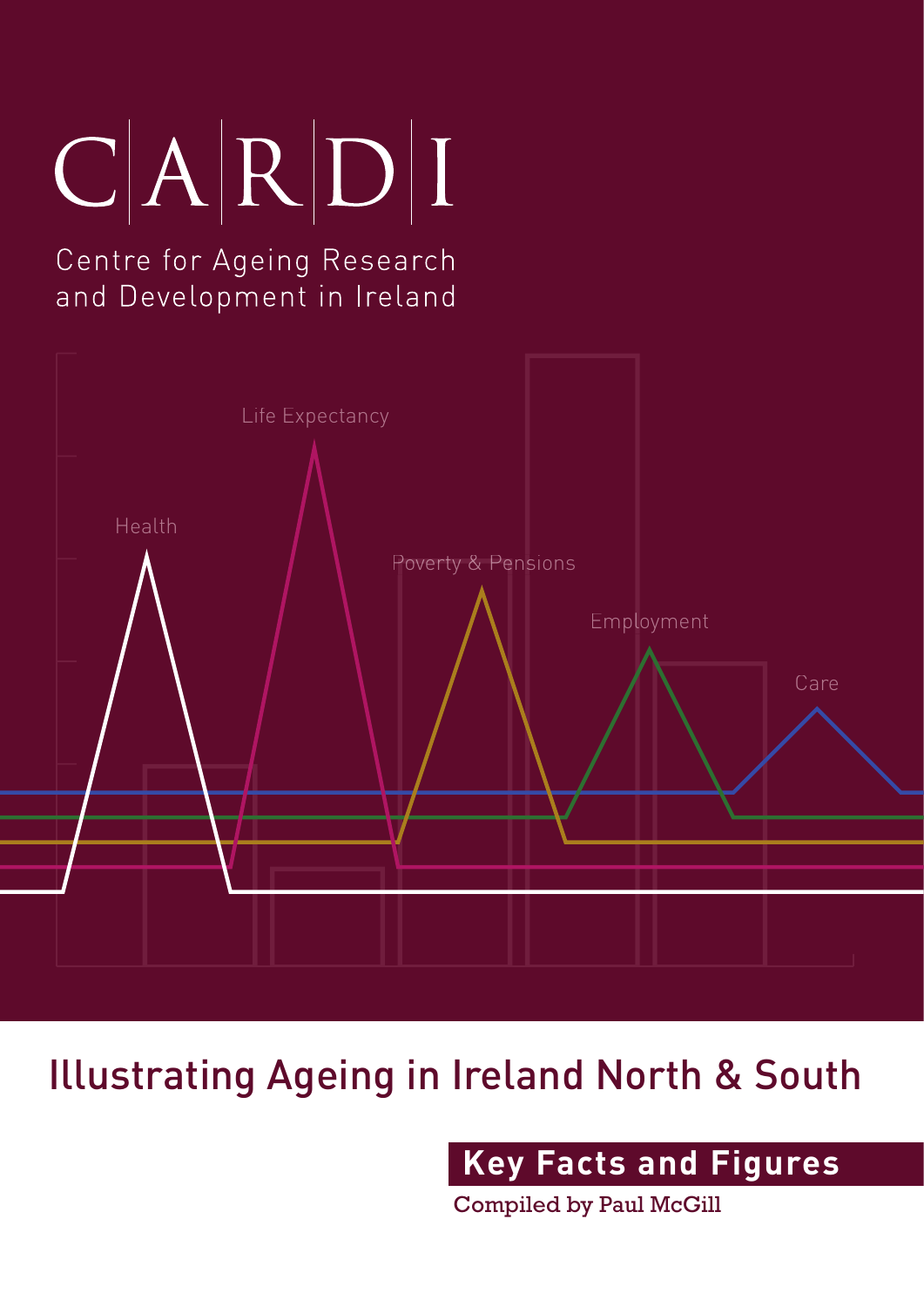Published by the Centre for Ageing Research and Development in Ireland (CARDI) © Centre for Ageing Research and Development in Ireland.

CARDI has produced this publication as a resource for researchers, policymakers, older people and others with an interest in ageing research. Extracts of the document may be freely reproduced for non-commercial purposes provided the source is acknowledged.

It can be cited as McGill, Paul. Illustrating Ageing in Ireland North and South: Key Facts and Figures. Belfast: Centre for Ageing Research and Development in Ireland, 2010

ISSN: 2041-6997

This report can be downloaded from www.cardi.ie and additional printed copies can be obtained from info@cardi.ie or by post from:

| Centre for Ageing Research |
|----------------------------|
| and Development in Ireland |
| <b>Fifth floor</b>         |
| <b>Bishop's Square</b>     |
| Redmond's Hill             |
| Dublin 2                   |
| Tel: 00353 1 478 6308      |
|                            |

For more detailed information please email info@cardie.ie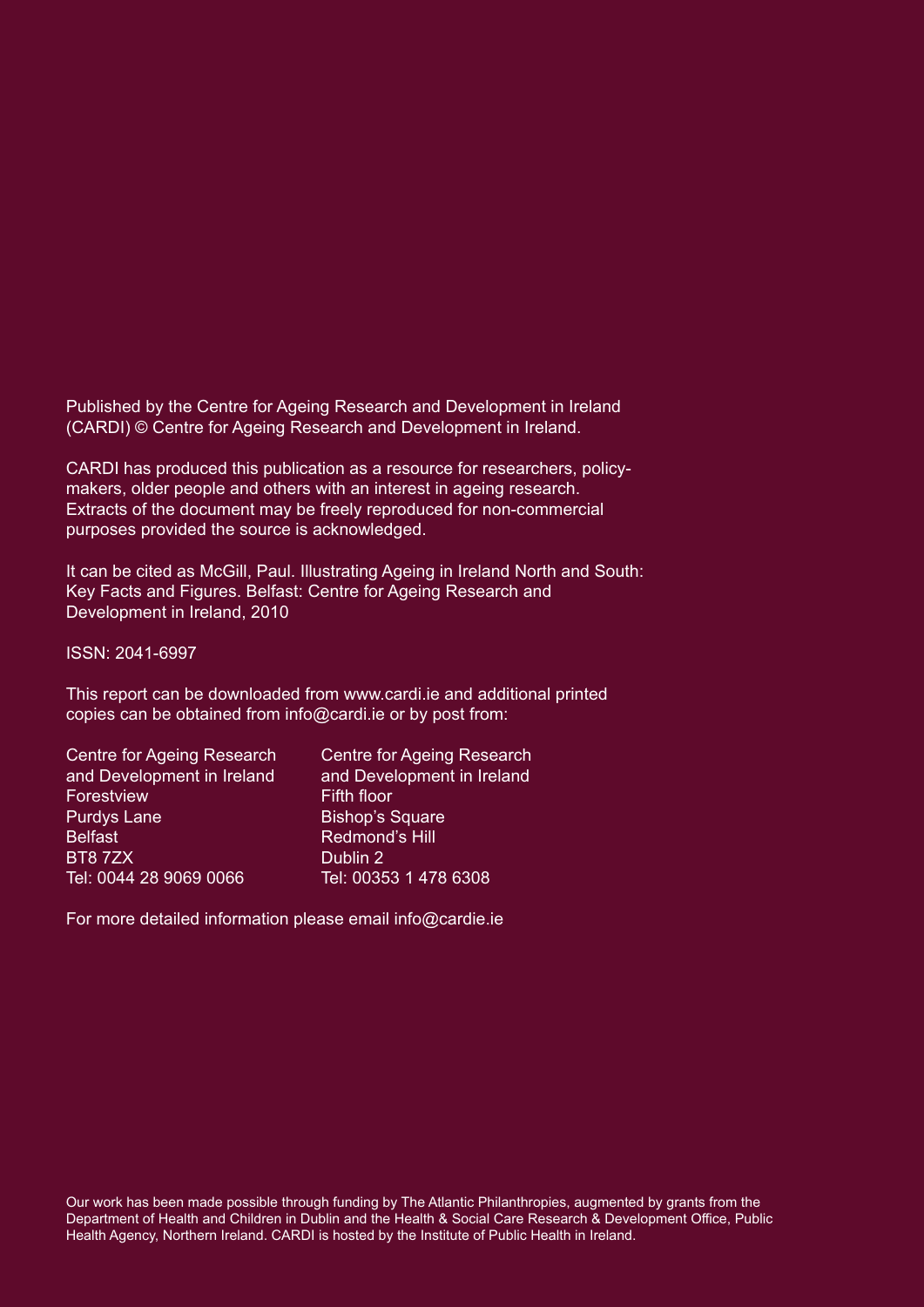## **What is CARDI?**

The Centre for Ageing Research and Development in Ireland (CARDI) is a not for profit organisation developed by leaders from the ageing field across Ireland (North and South). Operating at a strategic level and in an advisory capacity, CARDI focuses on promoting research cooperation across sectors and disciplines and influencing the direction of research on ageing and older people.

CARDI has been strategically positioned around the following four areas:

- Identifying and establishing ageing research priorities relevant to policy and practice in Ireland (North and South);
- Promoting greater collaboration and co-operation on ageing research in order to build an ageing research community in Ireland (North and South);
- Stimulating research in priority areas that can inform policy and practice relating to ageing and older people in Ireland (North and South);
- Communicating strategic research issues on ageing to raise the profile of ageing research in Ireland (North and South) and its role in informing policy and practice.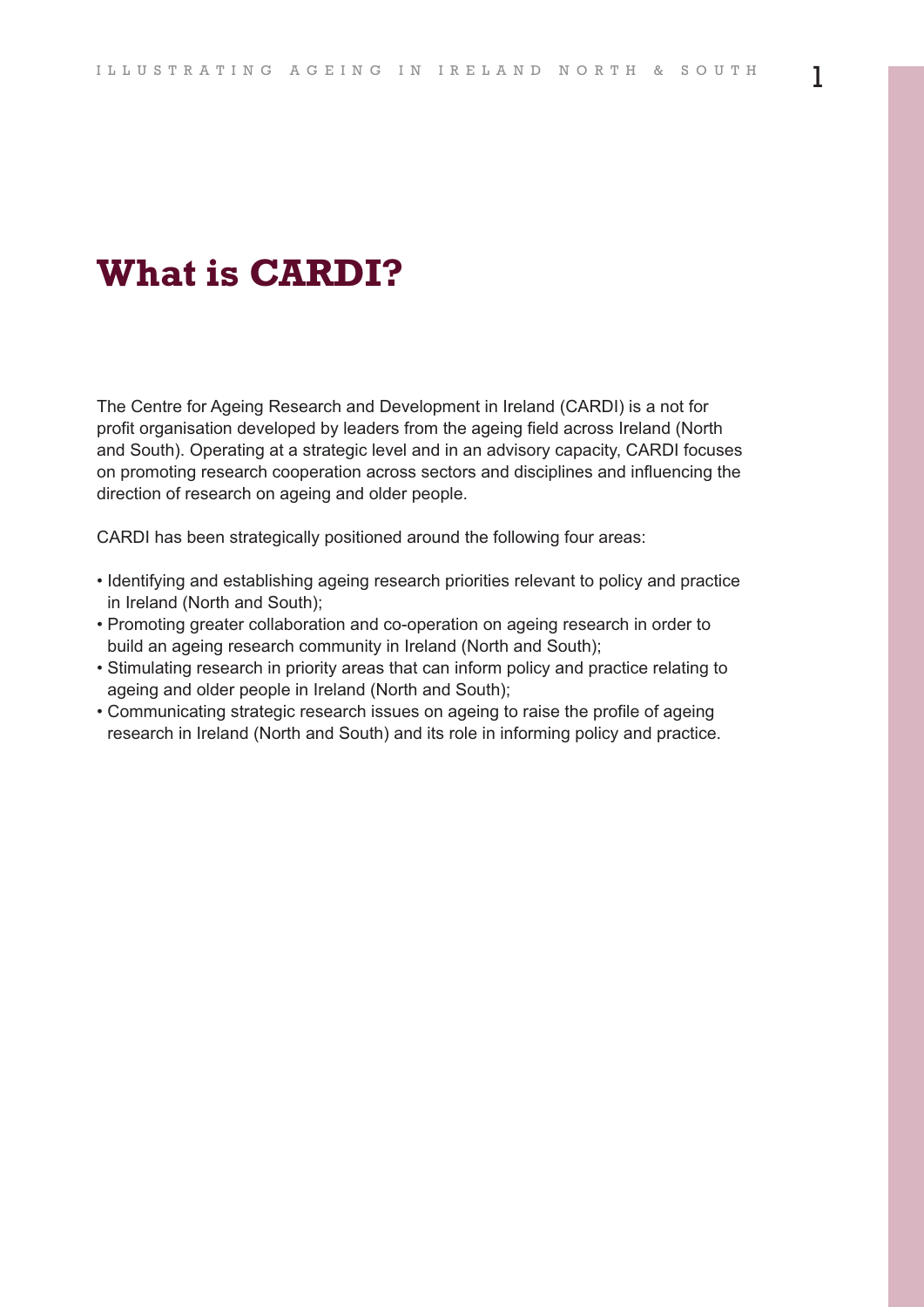## **Acknowledgements**

CARDI is grateful for the help of the following people who provided statistics or commented on an earlier draft of this paper. Thanks to:

Central Statistics Office: Siobhan Carey, Sandra Tobin, Kieran Walsh and Gerry Brady.

Northern Ireland Statistics & Research Agency: David Marshall, Karen Blakely and Eugene Mooney.

Central Survey Unit (NISRA): Dr Kevin Sweeney, Andrew McCormick, Michael MacNeill, Iain Bryson and Edel Birrane

Office of the First Minister and deputy First Minister: Stephen Donnelly, Anne Jordan and Michael Pollock.

NI Departments: Dave Rogers, Employment and Learning; Stuart Bennett and Rachel Stewart, Health, Social Services and Public Safety; Paul Scullion, Social Development; Jacquie McManus, Enterprise, Trade and Investment.

Others: Kevin Lyons, North South Ministerial Council; Professor Davis Coakley, Trinity College Dublin; Professors Bob Stout and Frank Kee, Queen's University Belfast; Dr Ann Marie Gray, University of Ulster and ARK; Adam McCune, Institute of Public Health; Carolyn Hale, Workers Educational Association; Dr Anne Hickey, Royal College of Surgeons Ireland; Gabrielle Jacob, formerly National Council on Ageing and Older People.

> **Abbreviations in this report:** RoI means Republic of Ireland NI means Northern Ireland Ireland refers to the entire island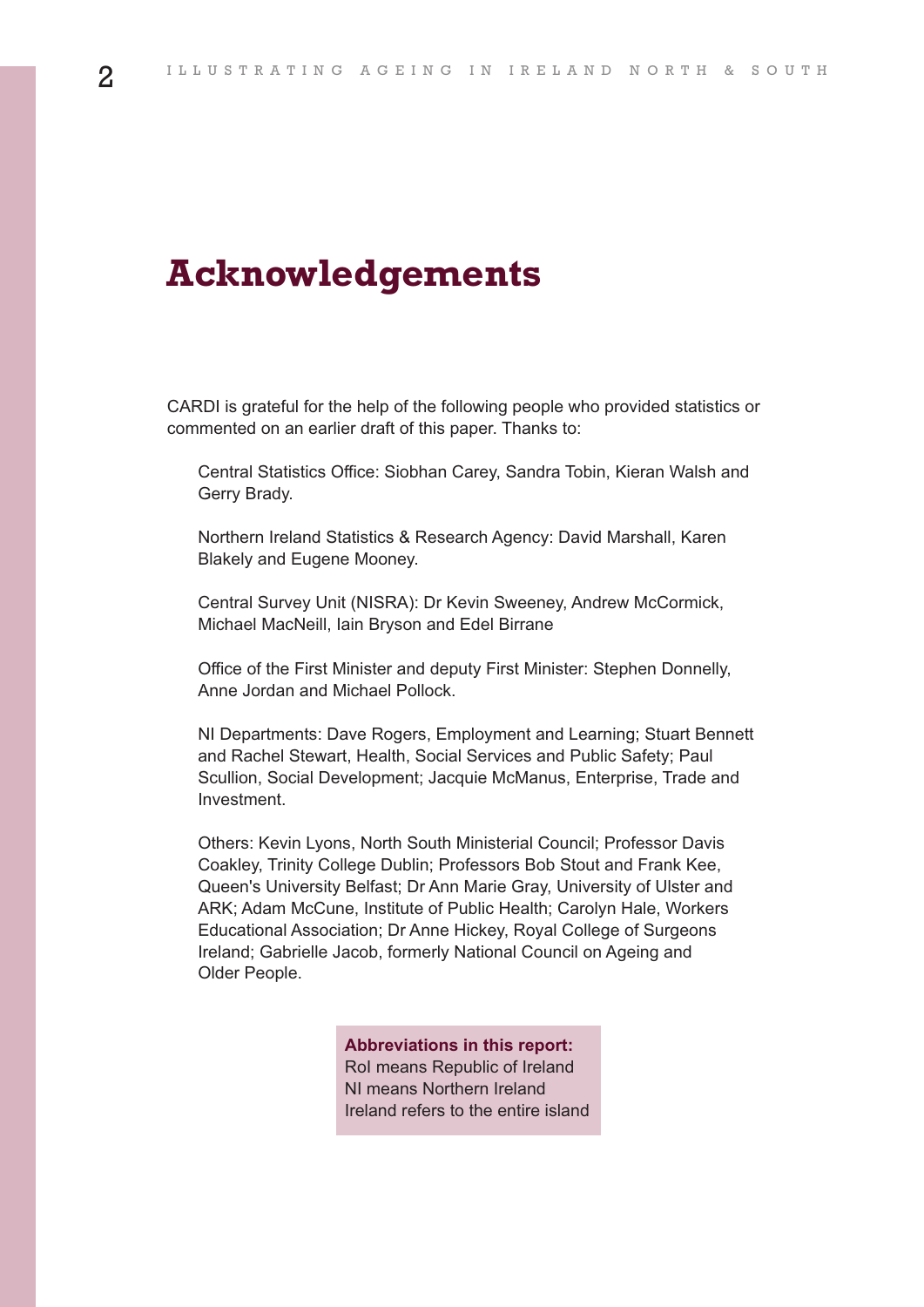## **Contents**

| Foreword                               | 04 |
|----------------------------------------|----|
| Context                                | 06 |
| Section 1 - Population                 | 08 |
| Section 2 - Population Projections     | 14 |
| Section 3 - Health and well being      | 25 |
| Section 4 - Labour market              | 36 |
| Section 5 - Miscellaneous data         | 44 |
| Section 6 - Areas for further research | 47 |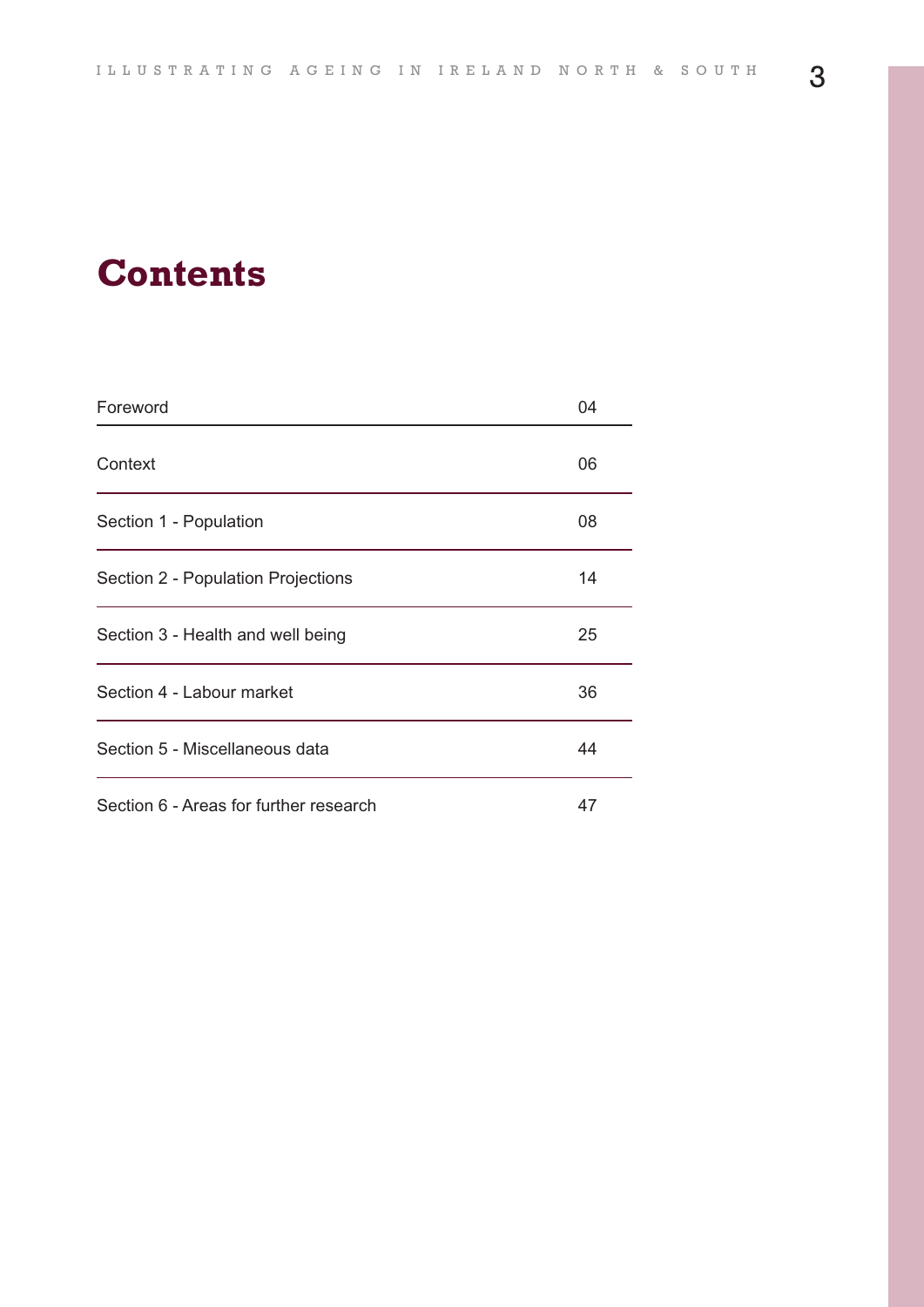## **Foreword**

It is one of the great achievements of our times that we are living longer than ever before and over forthcoming decades the proportion of older people will continue to grow. While there is a growing realisation that we are living in an ageing world, there is less of a discussion on the type of research required to help plan for that world. Demographic change arising from our increasing longevity will require new thinking and ways of working for governments across the world as well as on both parts of the island of Ireland.

Increasing life span is often seen as a problem for successful societies and talked about only in terms of a burden and cost. However, we need to reconsider our views of age and what we expect for ourselves in latter life. Focusing only on the cost of health and social care and pensions, important as they are, means the immense contribution that older people make to society as carers, consumers and community members is lost. Older people need to be recognised for their important contribution to economies and communities, their role as consumers and their expectations as citizens. These needs are diverse and must be understood to a much greater degree across the spectrum of issues: work, leisure, culture, sport, transport, income and housing as well as health and care services.

This publication, mapping statistical information on ageing across the island of Ireland, will be of interest to older people and their organisations, researchers of all disciplines, policy-makers and service providers. It is part of a portfolio of publications which maps existing research, policy and government structures relating to ageing across Ireland, north and south (see www.cardi.ie). By providing this statistical comparison on a range of aspects of the lives of older people in Northern Ireland (NI) and the Republic of Ireland (RoI), this report will help to identify and highlight both similarities and differences across the Island of Ireland. It also emphasises the need for increased focus on comparable datasets and definitions across the island of Ireland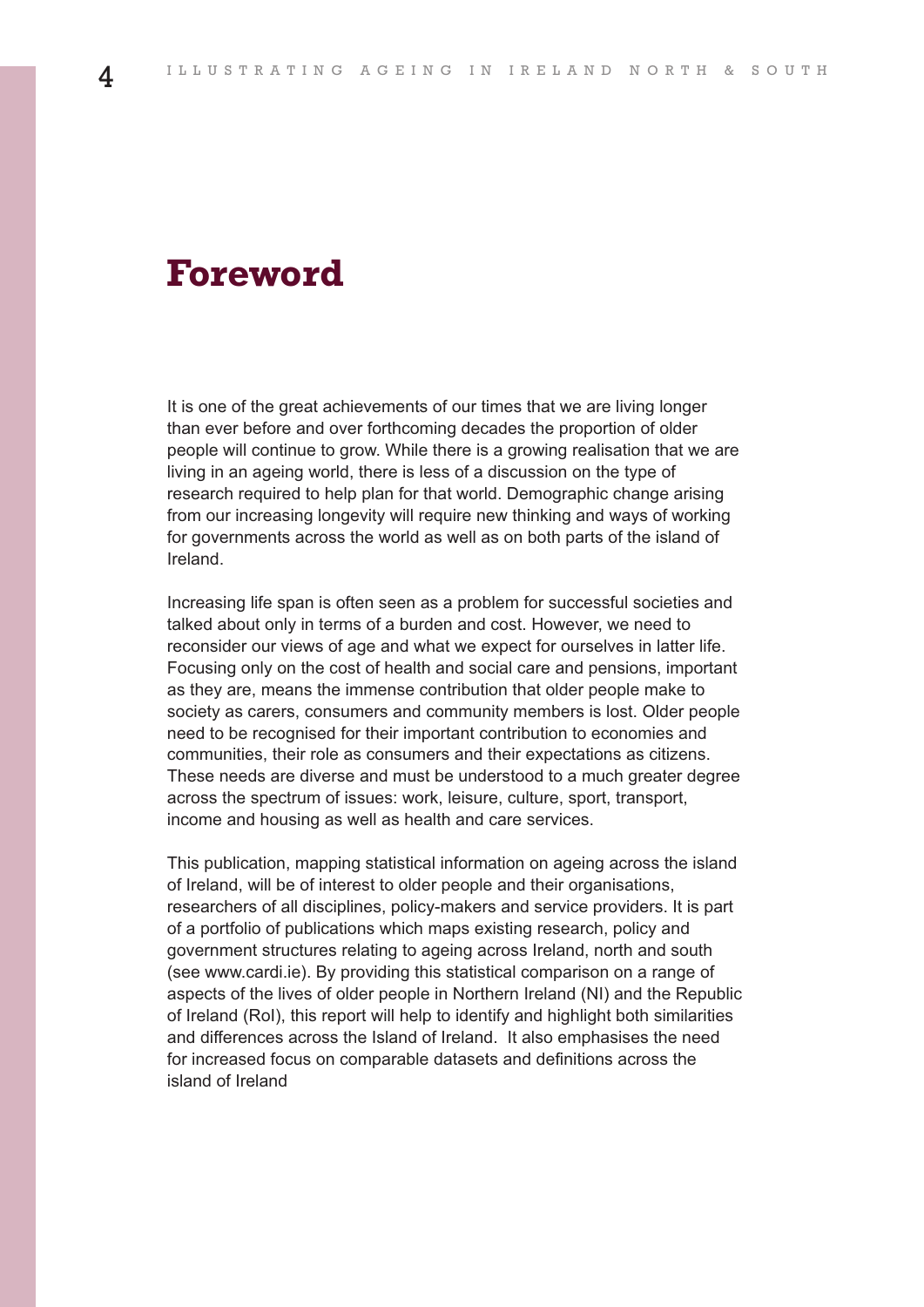I would like to thank Paul Mc Gill, Strategic Research Officer with CARDI, for his work in compiling this report and adding to the existing body of knowledge on ageing research.

Finally, I am delighted to present you this report as a starting point for discussion and reflection in analysing and planning for ageing across the island of Ireland.

Roger O'Sullivers

Roger O'Sullivan **Director**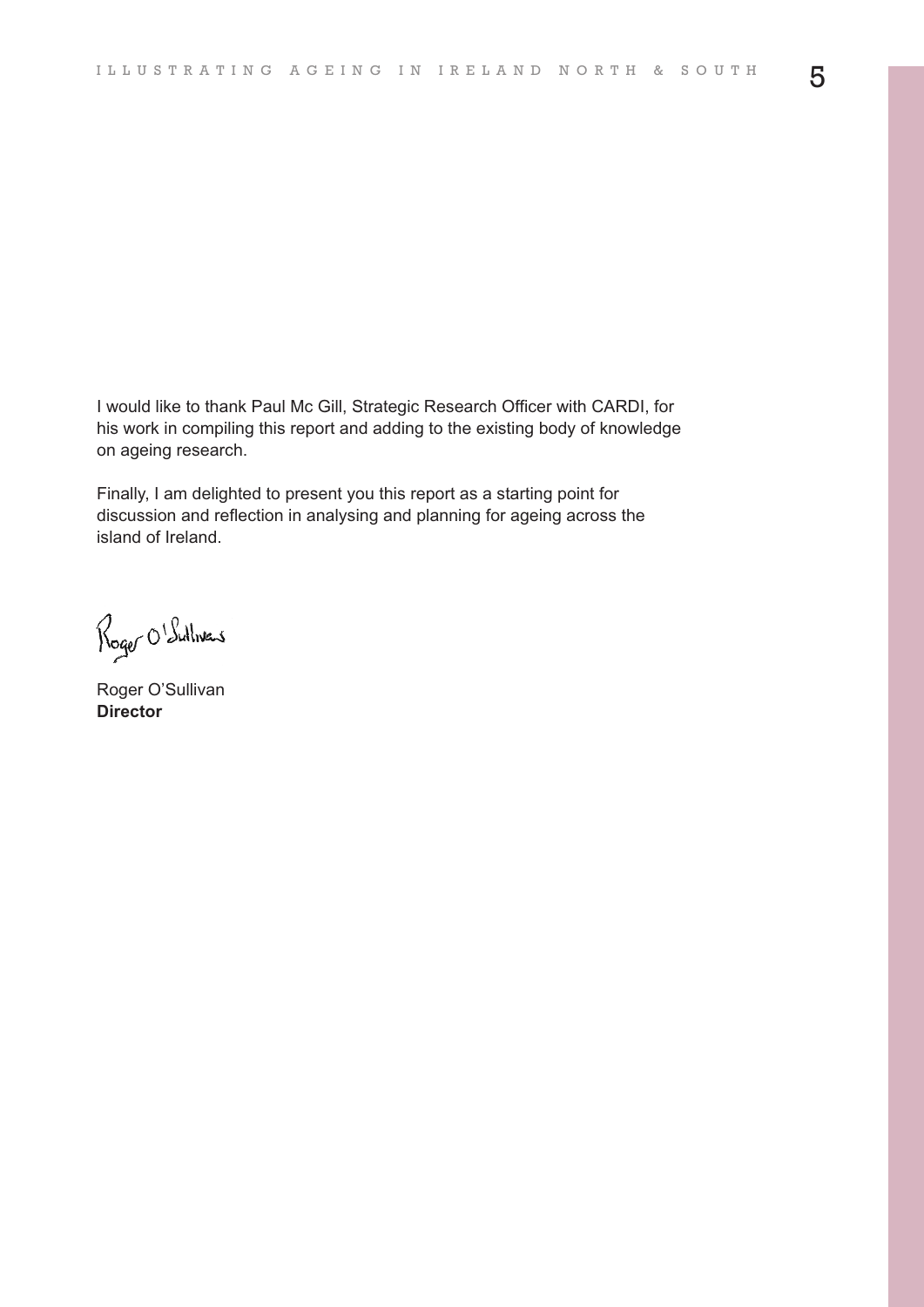## **Context**

Increased years to life is the good news story of the 20th Century. We experienced a greater extension of years during the 20th century than in the past five thousand years. With a million people aged 60 and above now living on the island of Ireland (rising to 29% of the total population in both Northern Ireland and the Republic of Ireland by 2041) the significance of longevity cannot be underestimated. The greatest growth will be in the number of people aged 85+. This cohort will rise almost fivefold, from 74,000 to 356,000 by 2041.

We need to understand more fully the implications of an ageing society and what it means for policies and services for older people. There is no threat to our society from a growing number of older people because they contribute to that society as citizens, consumers and, increasingly, as workers. We do, however, need policy makers and researchers to work closer with older people themselves to plan the changes that are needed. In Ireland we can best do this through sensible co-operation, sharing good practice, resources and expertise to the advantage of all older people north and south.

#### **Aims**

This paper, which provides a statistical summary on aspects of the lives of older people in Northern Ireland (NI) and the Republic of Ireland (RoI), aims to

- compare and contrast aspects of the lives of older people from an island of Ireland analysis,
- highlight some areas which merit further research, analysis and co-ordinated data collection north and south.

#### **Methodology**

This report is drawn from three main sources of general data on older people in Ireland:

1. *Ageing in Ireland 2007,* a statistical bulletin produced by the Central Statistics Office (CSO) for RoI. 1

6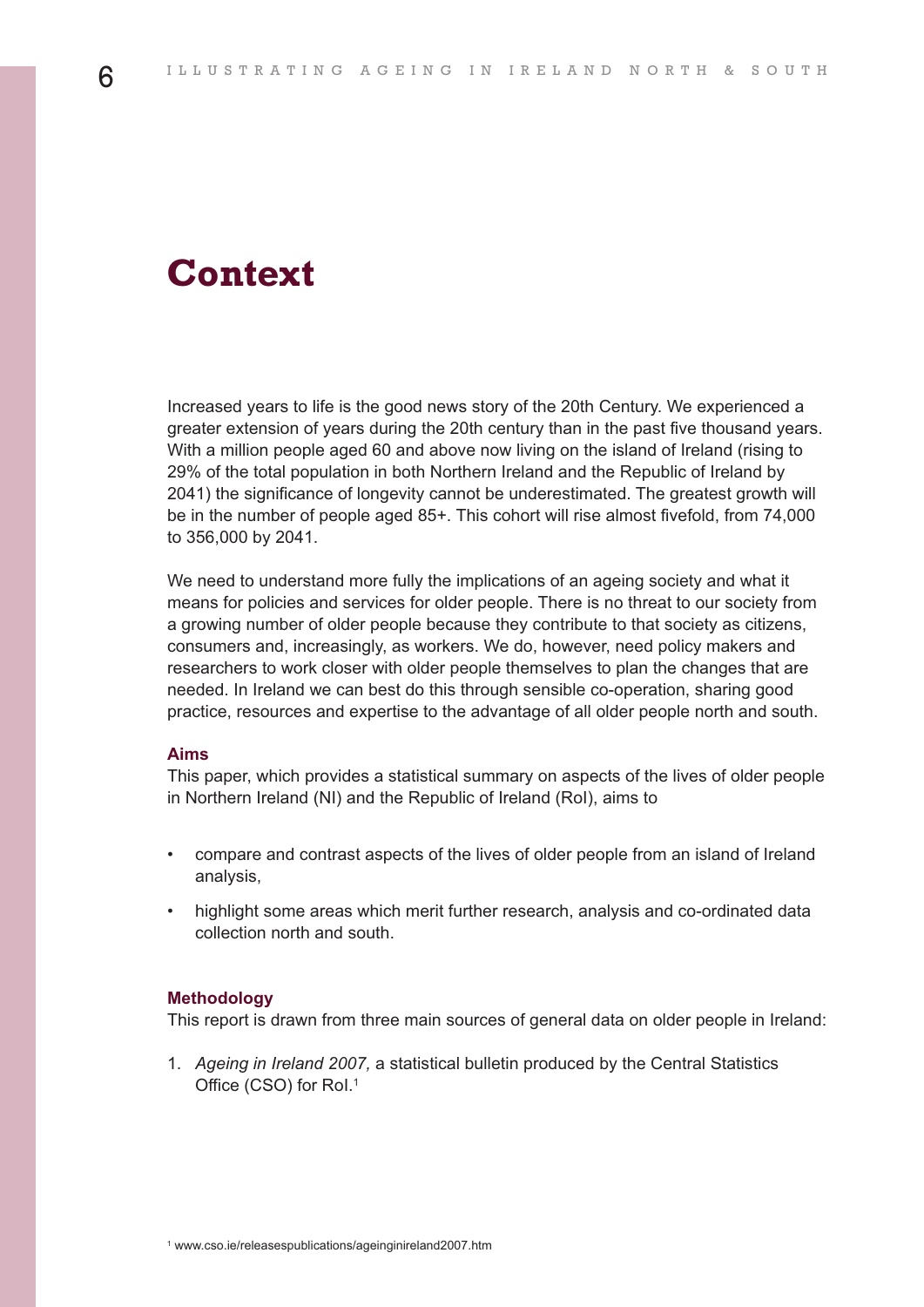- 2. *Older People in Northern Ireland,* an updated 2008 compilation of statistics about older people by the Office of the First Minister and Deputy First Minister (hard copy only).
- 3. *Ireland North and South: A Statistical Profile 2008 Edition,* a joint publication of the CSO and the Northern Ireland Statistics & Research Agency. 2

One of the difficulties in comparing the two systems is that the first two volumes were produced independently of one another, often using varying definitions or different time intervals or classifications to report data. These difficulties have been minimised, but not eliminated, in the third publication but it has very few tables about older people.

This document has drawn on other sources for data, which are referenced and listed. The areas covered are, firstly, those which appear to be particularly important to the research agenda on ageing and older people and, secondly, issues on which comparable data are available; for some other important topics few or no north-south data are available.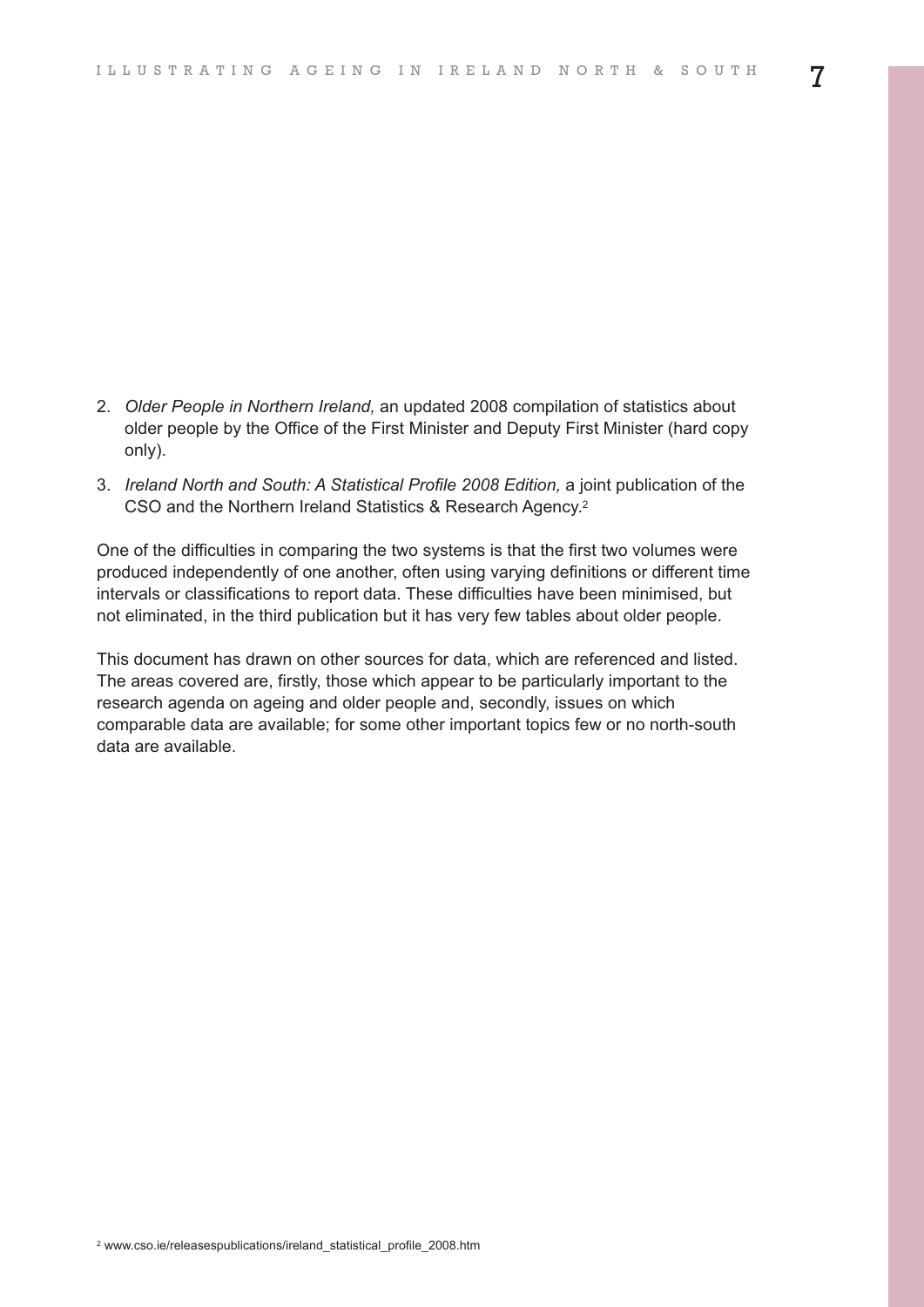## **1. Population**

- 1.1 In the Republic of Ireland (RoI) 468,000 people were aged 65 year or more at the time of the last Census in 2006. This represented 11.1% of the population, the lowest proportion in the European Union (average 16.9%) and well below countries such as Germany (19.8%) or Italy (19.9%). <sup>3</sup> The low proportion of older people is due to the lower average age of immigrants and a relatively high birth-rate. The proportion of older people (65+) is higher in Northern Ireland (NI): 249,000 people, which made up 14% of the population in 2008 (compared with 16% in the UK as a whole).
- 1.2 Whilst both parts of Ireland are relatively young compared with the EU average, the number of older people living in them has grown substantially in recent decades.



#### **F gure 1a Ro o der popu at on 1961-2006**

*Note: the Irish 2001 Census was postponed for a year due to the outbreak of foot and mouth disease.*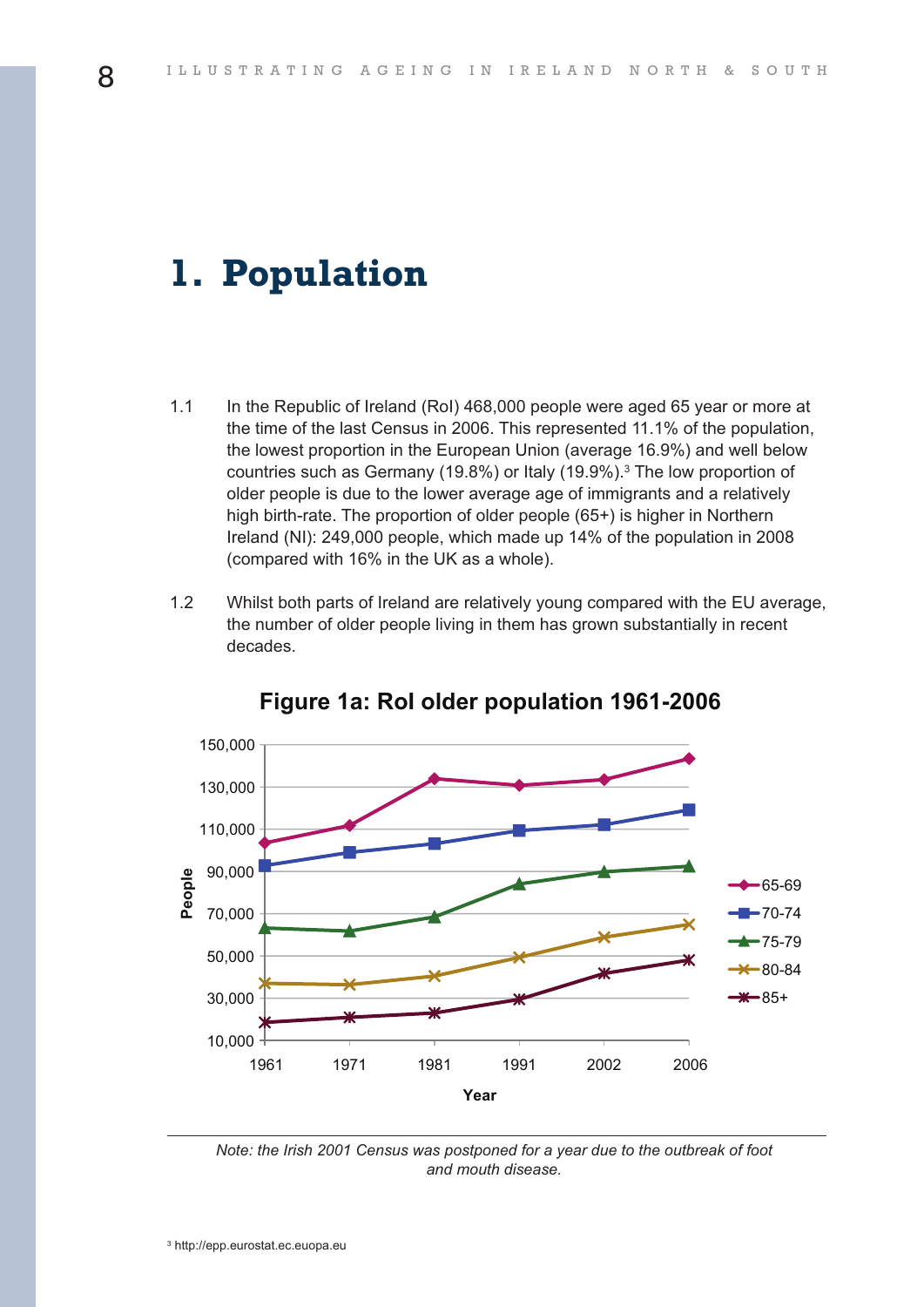- 1.3 Figure 1 shows marked growth in all the older age groups in RoI. Taking all people aged 65+, there has been an expansion of 153,000 (from 315,000 to 468,000) between the Censuses of 1961 and 2006, which works out at an increase of 48.5%. The numbers of older old remain relatively small but are rising rapidly. For example, people aged 80-85 have grown by 75% and the 85+ cohort has expanded by 159% from 18,500 in 1961 to 48,000 in the latest Census.
- 1.4 In Northern Ireland the changes have been in the same direction but the upward curves have been much steeper, as illustrated in Figure 1b. The total number of people aged 65+ rose by 104,000 between 1961 and 2008 (mid-year estimate), a rise of 72% compared with the 1961 older people population of 144,500. The 80-84 age group went up by nearly 20,000 (122%) and the number of people aged 85 or older more than tripled from 9,000 to 28,000.



**F gure 1b N o der popu at on 1961 2006**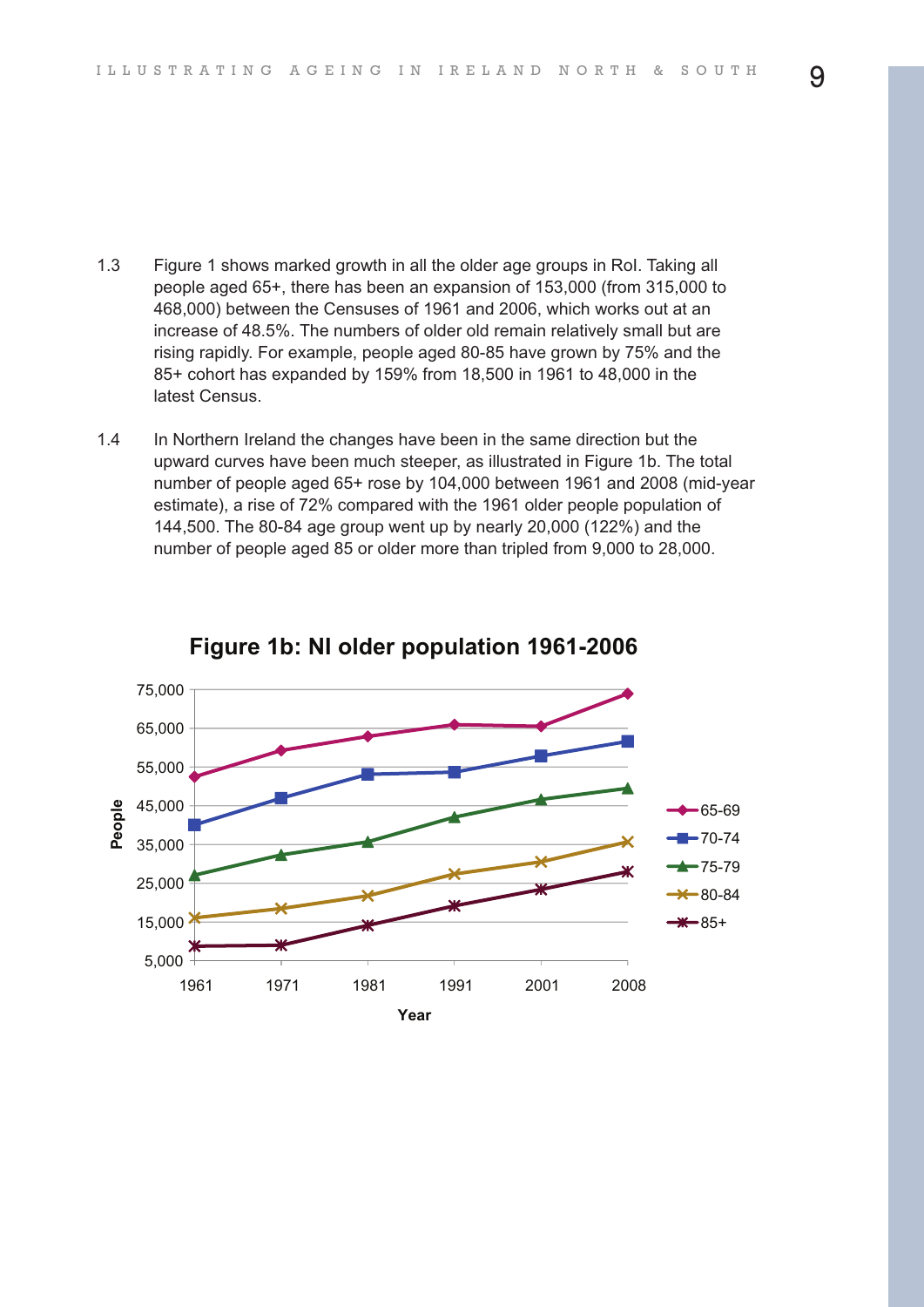1.5 There are now 717,000 people aged 65+ (and a million aged 60+) living on the island of Ireland and the breakdown by age group is given in Figure 1c. Since 1961, the population of all ages has risen by 42% to just over six million but the number of people aged 65+ has increased more rapidly by 56% - there are now a quarter of a million more people aged 65+ than in 1961. It follows that the older population now represents a larger proportion of the total population (11.9%) than it did in 1961 (10.8%). The number of people aged 80-84 has expanded by 47,500 (up 89%) and aged 85+ by 49,000 (up 178%). Another feature of recent change is that, after two decades of stagnation, the 65-69 year-old cohort has expanded rapidly since 2001; this will generate larger numbers of older old in future years.



#### **Figure 1c: All Ireland older population**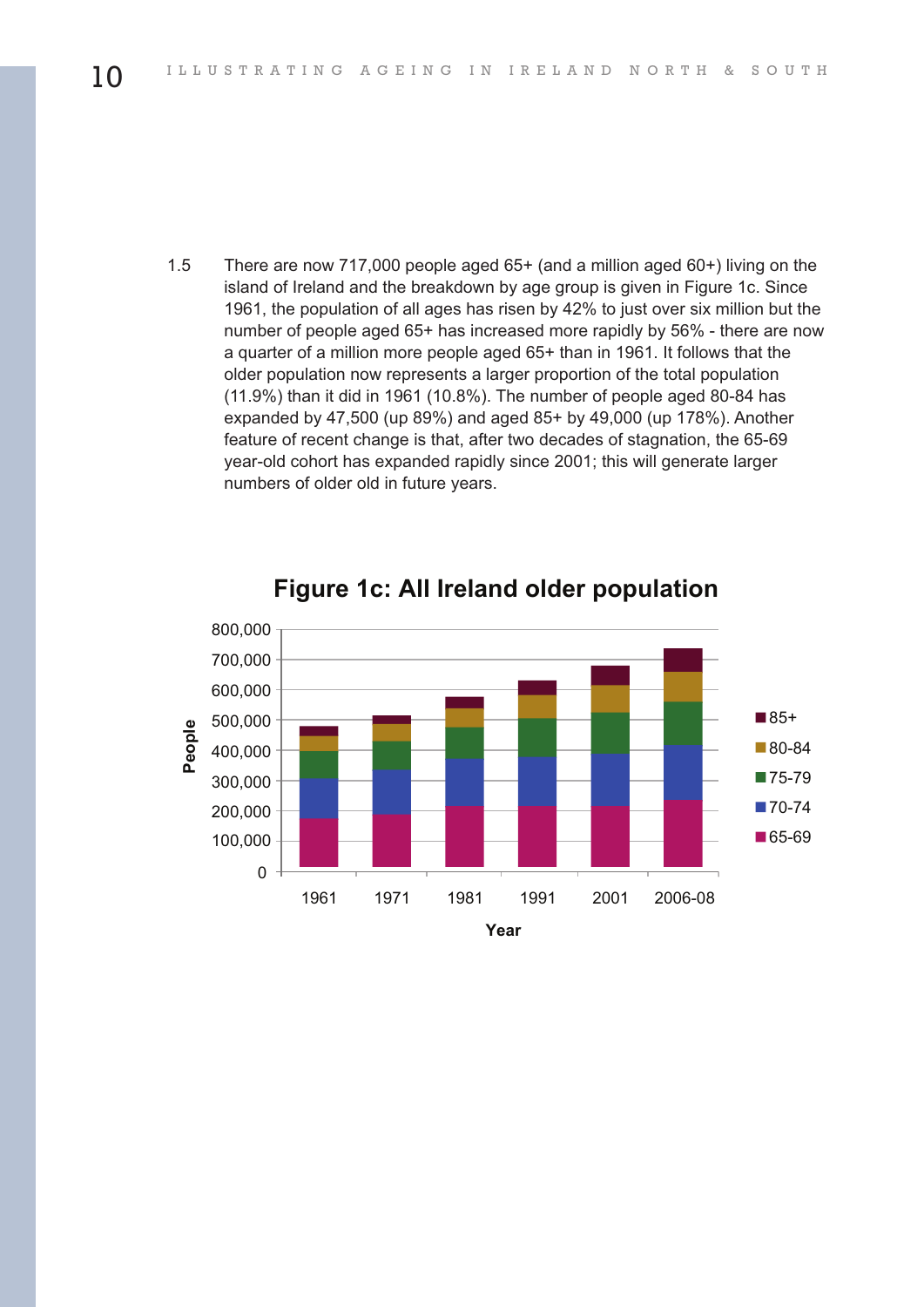#### **Population by sex**

1.6 If we look at the 65+ age group by jurisdiction and sex, as in Figure 1d, we see that Republic of Ireland women were the largest group in 1961; as might be expected this group increased the most in absolute terms, adding 95,000 by 2006. There was a rise of 58,000 older men in the Republic. In Northern Ireland the number of women was boosted by 60,000 and men by 44,000 between 1961 and 2008. In 2006/08 there were 106,037 men and 142,742 women in NI and 207,095 men and 260,831 women in RoI.



**F gure 1d A re and number of peop e aged 65+ by sex**

1.7 What these numbers disguise are the relative changes. As indicated above, there has been more rapid growth in relative terms in NI than in RoI. In addition, between 1961 and 2006/08, the proportion of women on the island as a whole rose by 2.2 percentage points and the share of men fell correspondingly. However, the only group whose share fell was RoI men – their proportion of the total 65+ cohort fell by 3.6 percentage points (from 32.5% to 28.9% of the total). By contrast the share of 65+ people on the island of Ireland represented by NI men increased by 1.4 percentage points, RoI women rose fractionally by 0.3 points and NI women more substantially by 1.9 percentage points.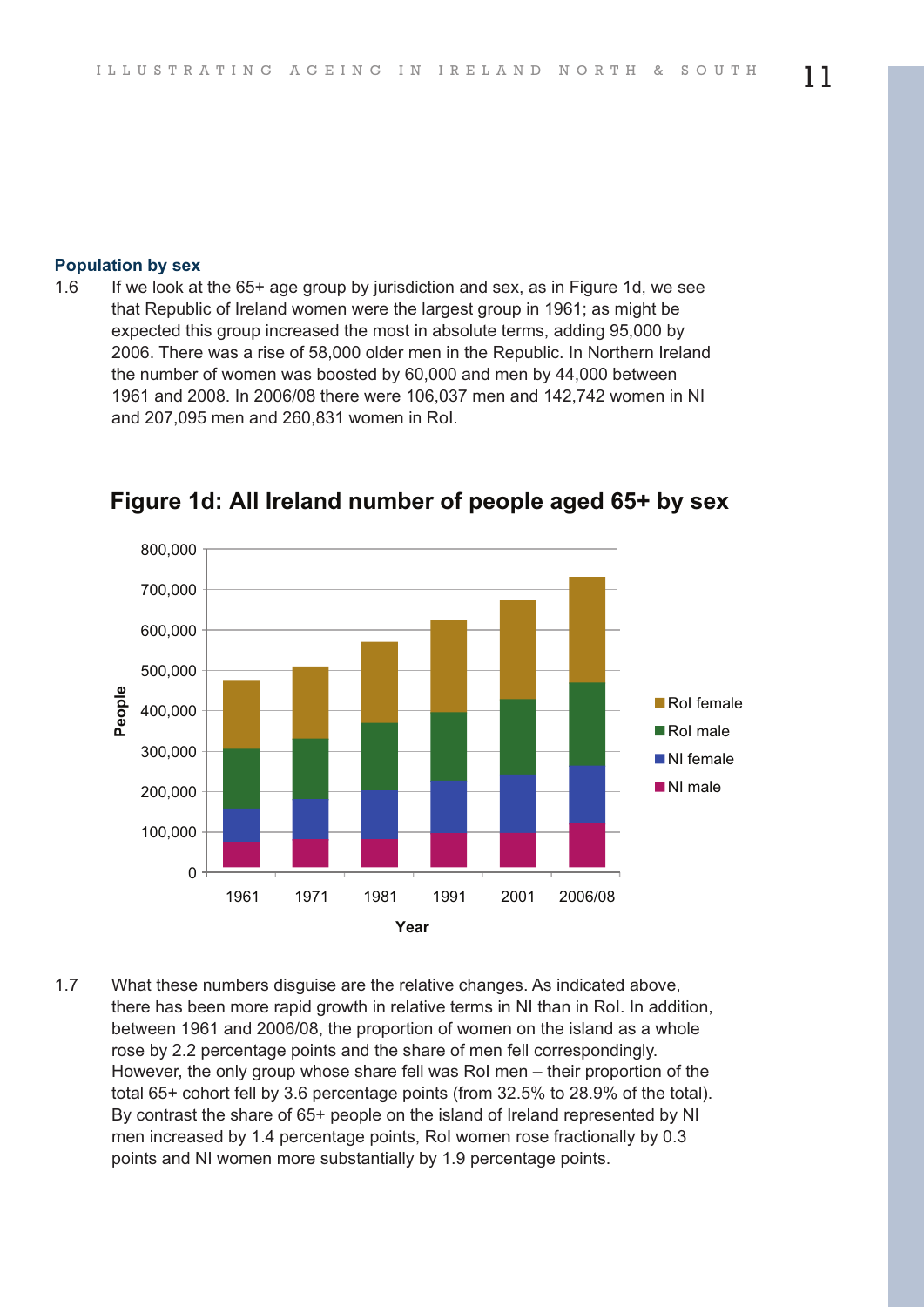1.8 Figure 1e shows more clearly the quite low growth in the number of older RoI men compared with either women in the Republic or men in Northern Ireland. It does this by indexing 1961 as 100 and examining the growth of all four groups. This shows several features very clearly. The first has already been referred to ie the faster growth in numbers of people aged 65+ in NI compared with RoI. More interestingly the increase in the number of older men and women in NI has been very similar between 1961 and 2008, only 0.4% apart; the total number of men rose by 71.9% and women by 72.3%. The pattern has been markedly different in RoI where the number of older women increased by 57.4% but the number of men lagged behind with expansion of only 38.7% between 1961 and 2006.



**Figure 1e: All Ireland change in 65+ population by sex** 

1.9 So far we have looked only at the total number of people aged 65+ but an important feature of ageing is that men tend to die younger, with the result that women make up an ever increasing proportion of the population as we move up the age groups. On this score there are no major differences between NI and RoI, though the proportion of RoI males compared with RoI females falls slightly more than is the case for NI men and women.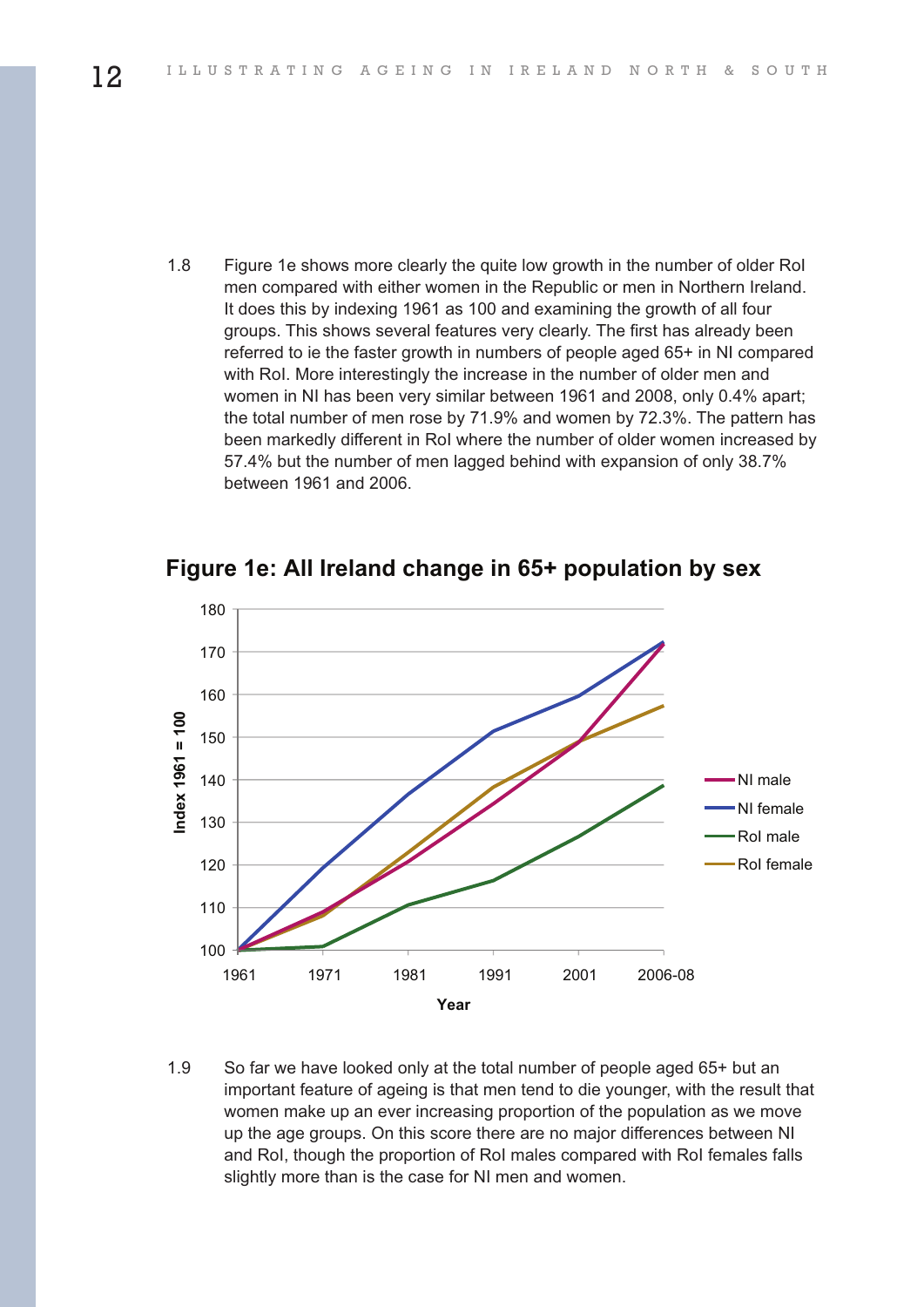1.10 The picture for Ireland as a whole in 2006/08 is presented in Figure 1f. It shows that in the 65-69 groups the number of men and women is almost equal (51:49 in favour of women) but the proportion of women grows steadily so that they make up nearly seven in ten of the 85+ group



### **F gure 1f A re and rat o of men to women by age group 2006/08**

*Note: the graph shows the proportions of men and women, so each pair of columns always equals 100. However the numbers fall as age groups increase eg there are 217,000 people aged 65-69 but only 76,000 aged 85+.*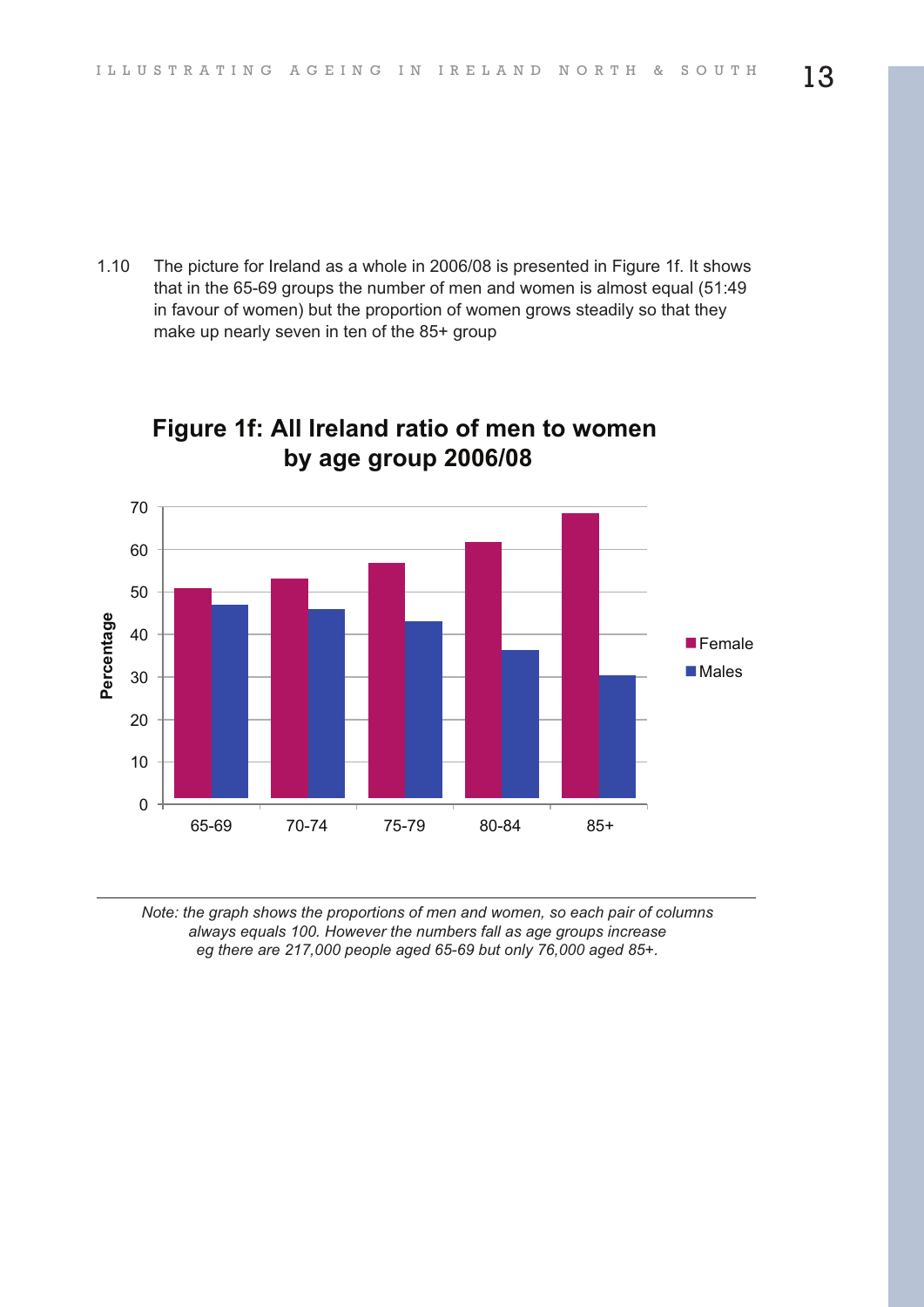## **2. Population projections**

2.1 Looking to the future a huge increase is expected in the number of older people in Ireland, continuing the expansion in recent decades (Figure 2.1). Here too the pattern in NI and RoI is the same, though the relative increases in RoI will be steeper than in NI from a lower base. As documented in greater detail below, the expansion of the older old will be particularly dramatic. 4



**F gure 2 1 Pro ected r se by age group 2006 2031 & 2041 added**

 Projections for both NI and RoI are 2006-based so some of the population figures for NI will be lower than those in Section 1, which used the 2008 mid-year estimates. Sources: http://www.nisra.gov.uk/demography/default.asp20.htm and http://www.cso.ie/surveysandmethodologies/surveys\_populations.htm (accessed 9 July 2009)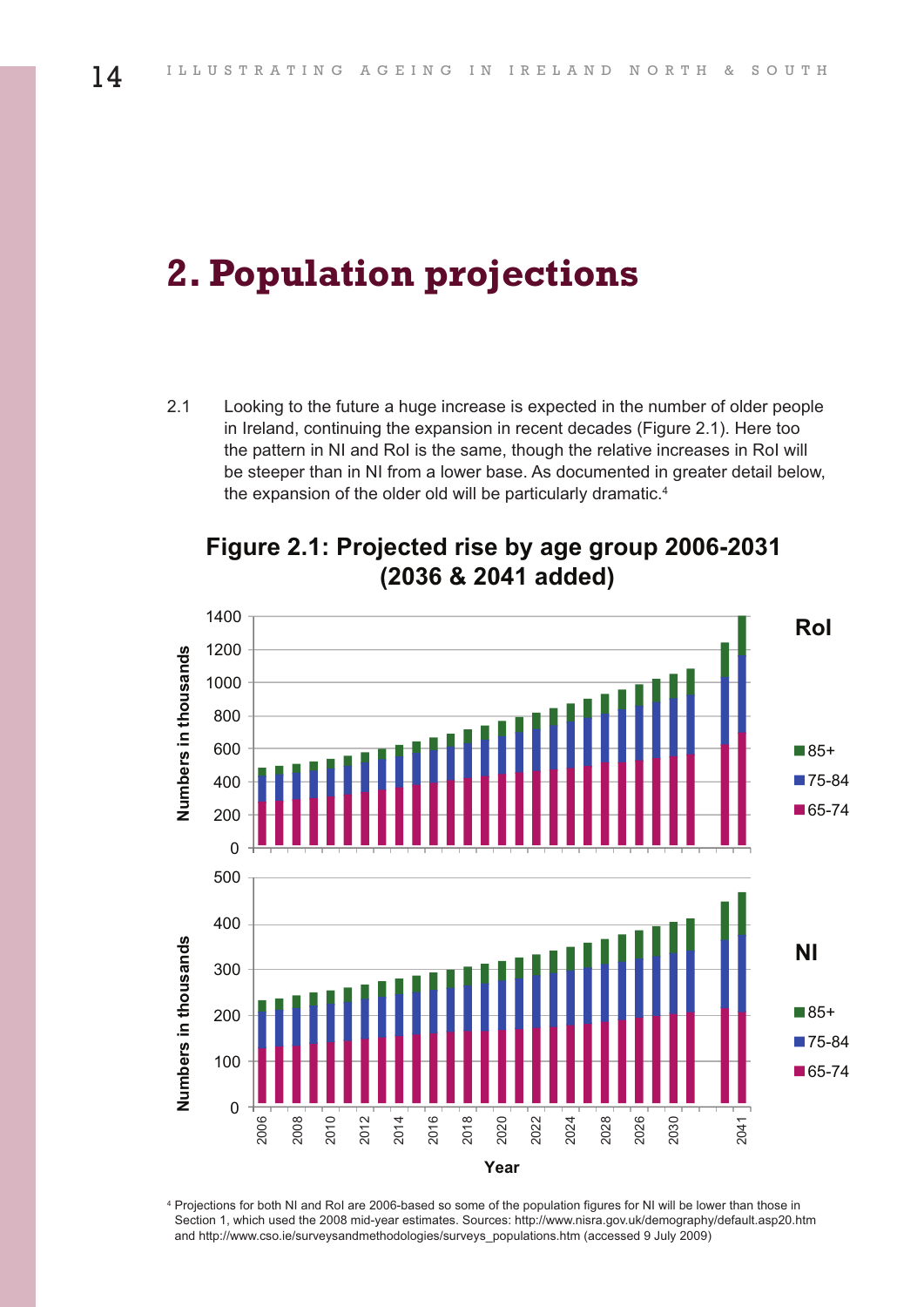- 2.2 There will be 1.4 million people in RoI aged 65+ in 2041, three times more than the 462,000 living now. This older group is projected to make up more than 22% of the total population, a notable change since 2006 when the 65+ group made up only 11% of the population.
- 2.3 In NI, between now and 2041 the 65+ population is projected to make up nearly one third of the total population (24%), compared with less than 14% now. Numbers are likely to rise from 239,000 now to 493,000 in 2041.
- 2.4 Taking Ireland as a whole, the number of people aged 65+ is projected to rise from just over 700,000 now to 1.89 million in 2041, an increase of 169%. This will boost the older people's share of the total population from 12% in 2006 to 23% in 2041. If we define the older population as everyone over 60 instead of 65, the number is due to reach 2.43 million, compared with one million now; by 2041 the 60+ population will make up nearly three in ten of all people living in Ireland.
- 2.5 A final feature of the graphs for both parts of the island is that there is an inexorable increase in the older population year on year. It is not a case of a post-War baby boom passing through the age range to be followed by a dip. On the contrary, the older population will continue to rise for more than half a century. Projections for NI suggest a levelling off in expansion in the 2070s but, after that, growth in numbers aged 65+ is projected to resume.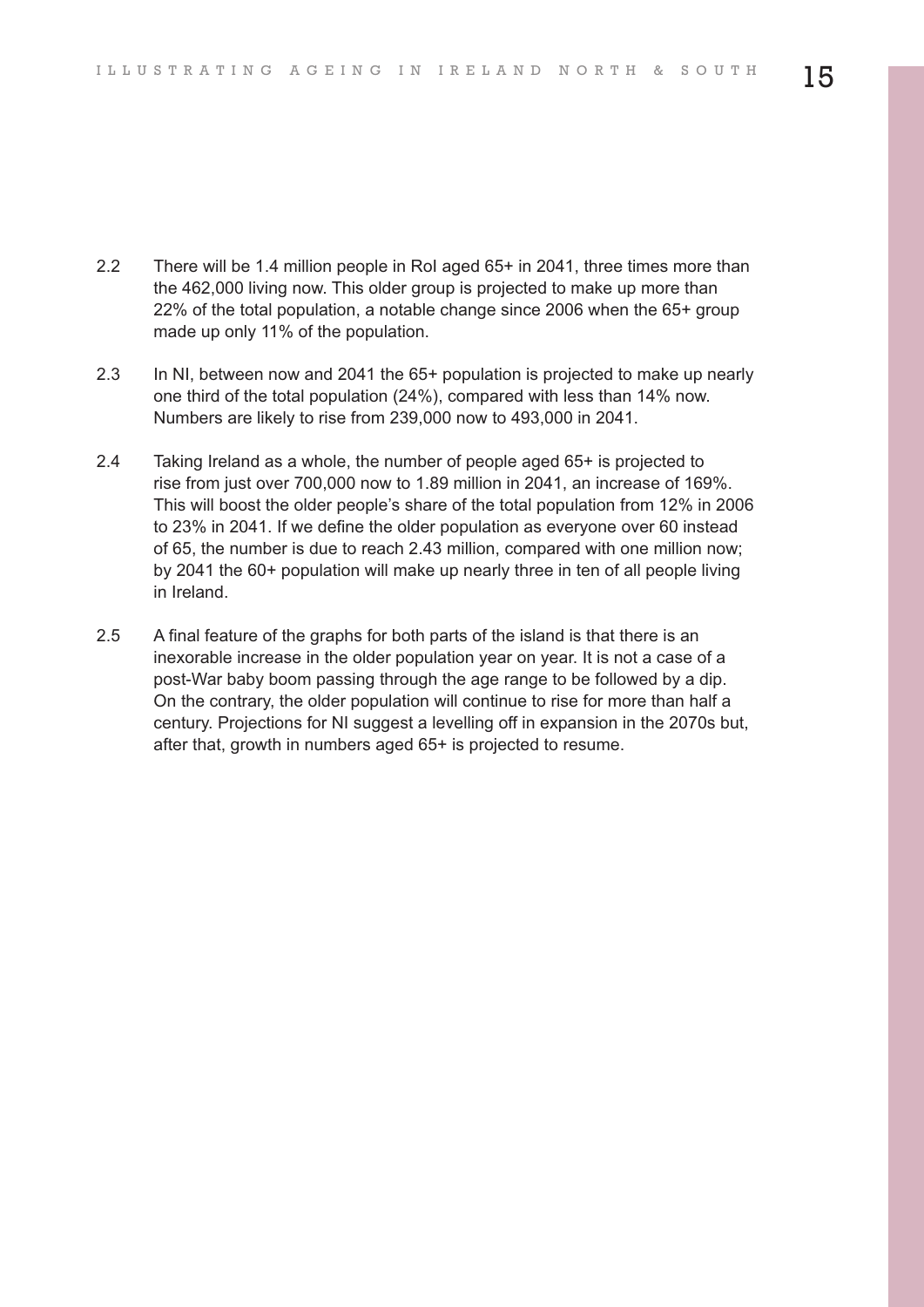2.6 An expansion in the number of very old people is a crucial feature of the new demography, as shown in Figure 2.2. It shows that by 2041, the number of people aged 75+ is projected to reach almost one million by 2041, three times the number living now. Even more dramatic is the change in the 85+ population, which will rise almost fivefold, from 74,000 in 2006 to 356,000 in 2041. The above graph does not separate out the 620 centenarians in Ireland in 2006 which are projected to top 8,500 by 2041.



**F gure 2 2 A re and popu at on aged 75+ 2006 2041**

#### **Life expectancy: EU comparisons**

- 2.7 Among the reasons why the older population has grown so much in recent years is that death rates at birth and infancy have been cut dramatically and living and working standards have improved, with the result that people generally are living much longer than in earlier generations. These trends are expected to continue in Europe and other developed countries, though death rates are still very high in places like sub-Saharan Africa – life expectancy is a good measure of a country's wealth, nutrition, quality of health services and the extent of inequality.
- 2.8 In very many countries, including Ireland, there has been a remarkable transformation of life chances in just two generations. Both parts of Ireland, however, lagged behind the 15 states that formed the European Union before the two recent enlargements. Beginning with life expectancy at birth, Figure 2.3 shows RoI in tenth place for males and NI three places lower, nearly a year below the average UK figure and 2.5 years behind the leader, Sweden.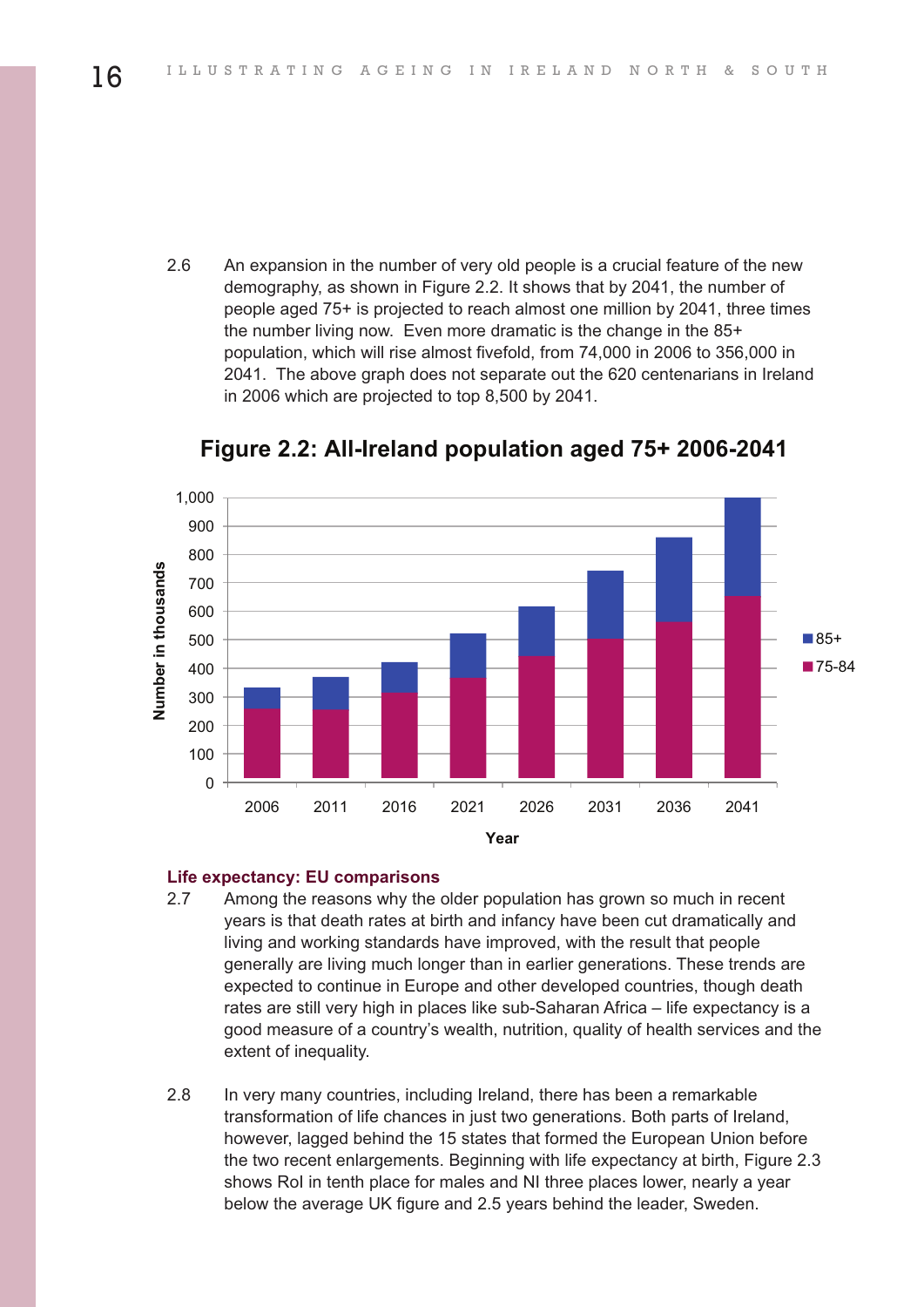





*Source: Irish Life Tables No 15, CSO, Jan 2009; NI data supplied by NISRA in October 2009*

2.9 In the case of female life expectancy at birth, RoI is in  $13<sup>th</sup>$  place, with the UK slightly behind, followed by Northern Ireland and Denmark. Baby girls in Ireland generally have a life expectancy almost three years lower than the two top countries, Spain and France.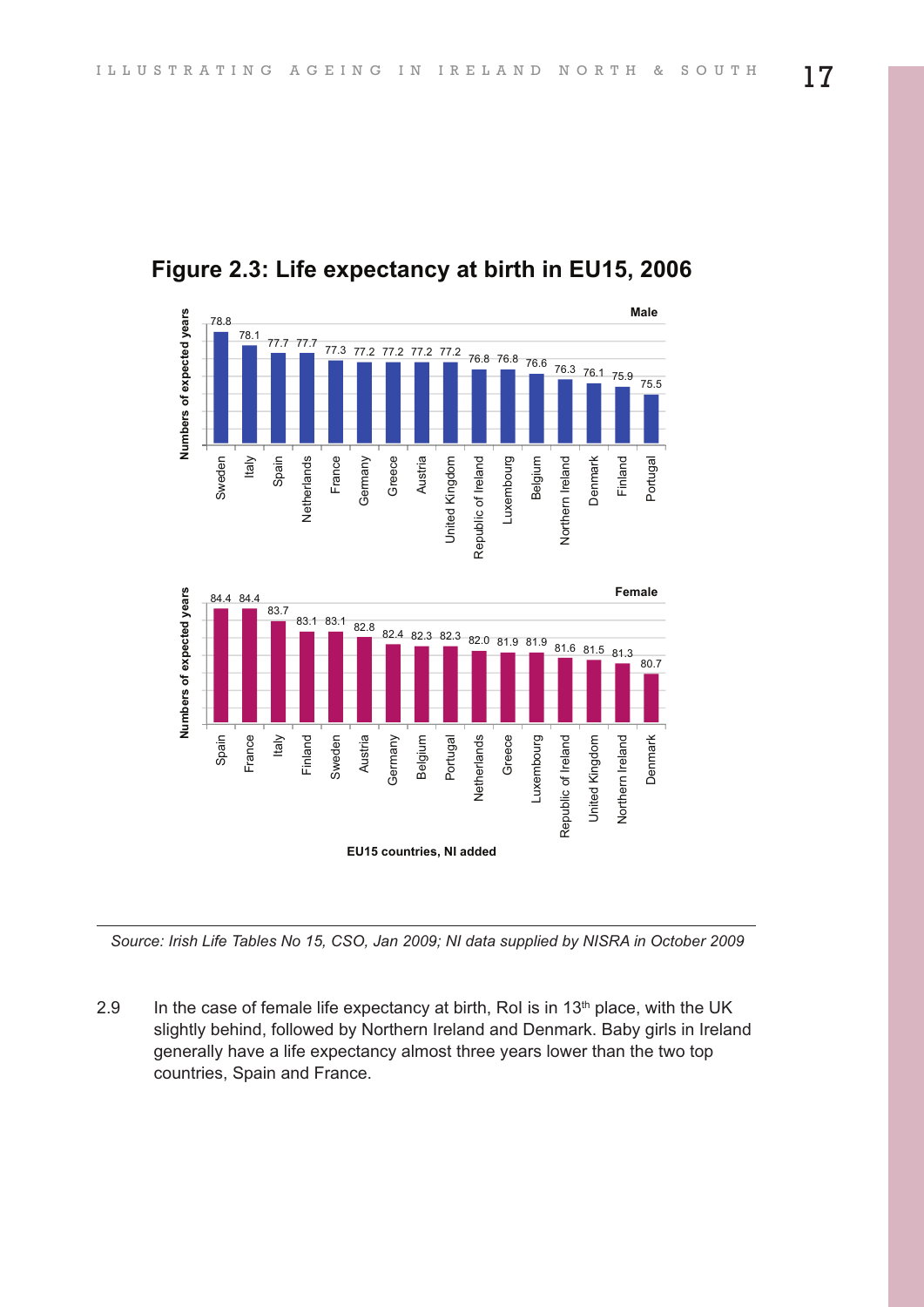2.10 Ireland compares favourably with the 12 most recent EU member states, which are mostly poor countries<sup>5</sup>, with the result that it is around the middle of the table in life expectancy at birth. Cyprus and Malta have better life expectancy for males than Ireland and Cyprus, Malta and Slovenia have better rates for females. As a result, RoI is ranked  $12<sup>th</sup>$  for males and  $16<sup>th</sup>$  for females in life expectancy at birth in the EU27 league table in 2006, with NI remaining slightly lower.



**F gure 2 4 L fe expectancy at age 65 n EU 15 2006**

**EU15** countries. NI added

<sup>5</sup> The more recent accession states are: Bulgaria, Cyprus, Czech Republic, Estonia, Latvia. Lithuania, Hungary, Malta, Poland, Romania, Slovak Republic, Slovenia.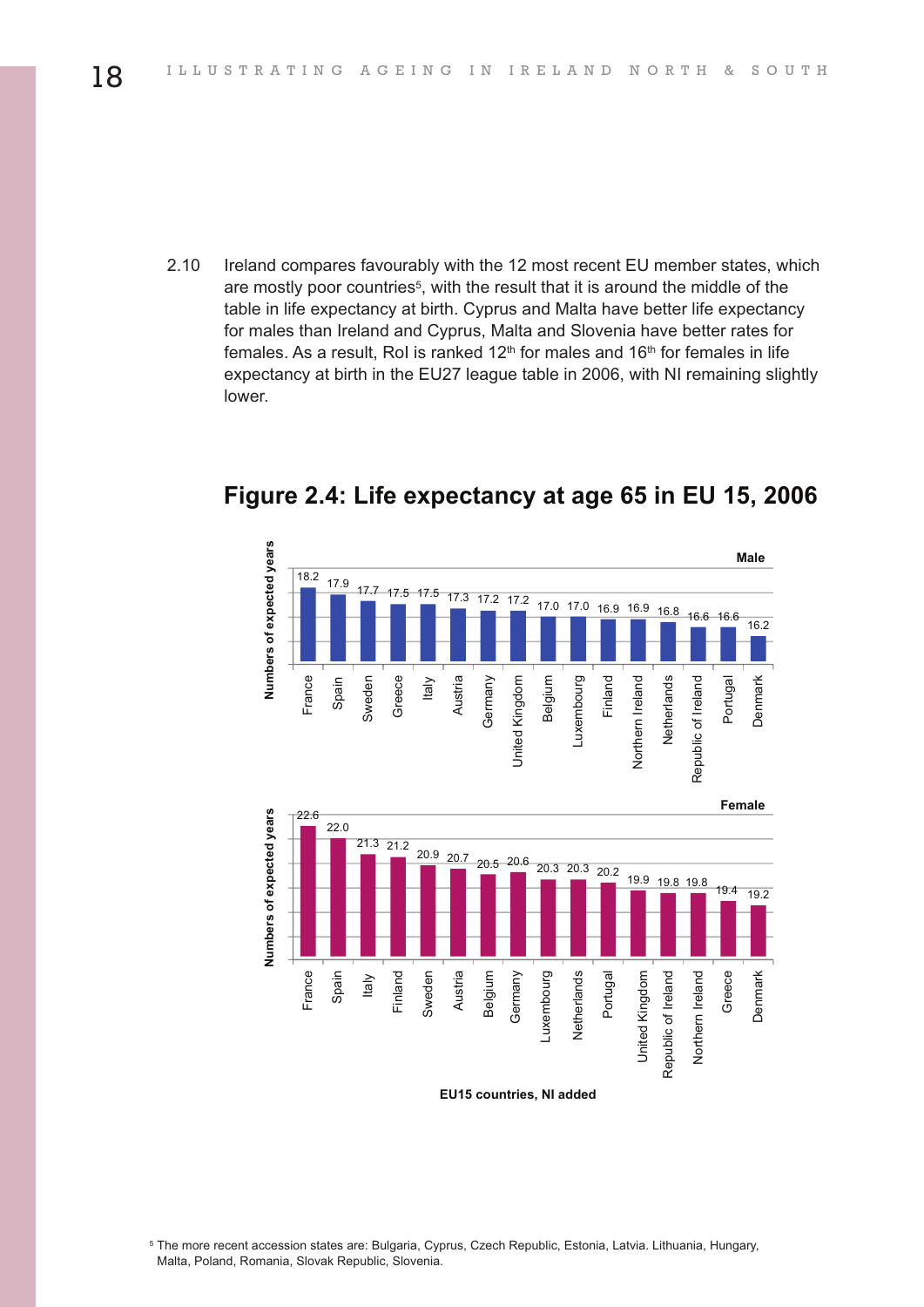2.11 Life expectancy at 65 strips out issues like infant mortality and focuses on the factors that affect life at older ages. In this case RoI fares somewhat worse in comparison with other EU15 countries and NI does slightly better – see Figure 2.4. RoI is in joint  $13/14<sup>th</sup>$  place along with Portugal in male life expectancy at age 65 or one place lower if we add in NI with a marginally better score. Ireland generally is about 1.5 years behind France, which tops the league. France also has the highest female life expectancy at age 65. A woman there may expect to live on average an additional 23 years. This is almost three years more than in Ireland, where NI and RoI are on level pegging at 19.8 years expected at age 65, sharing  $13/14<sup>th</sup>$  place among the EU15 countries.

#### **Life expectancy: all-Ireland comparisons**

- 2.12 In the 1920s, men were not expected to live much beyond the age of 55 (NI) or 57 (RoI) and women's life expectancy was only one year higher in each case. Over the last 80 years the trend in life expectancy for both men and women has been quite similar on both sides of the border but there are some other interesting differences. 6
- 2.13 Looking first at life expectancy at birth, there have been very impressive gains over the last 80 years, reflecting a range of factors, such as reduced infant mortality rates (Figure 2.5).



**F gure 2 5 A re and fe expectancy at b rth**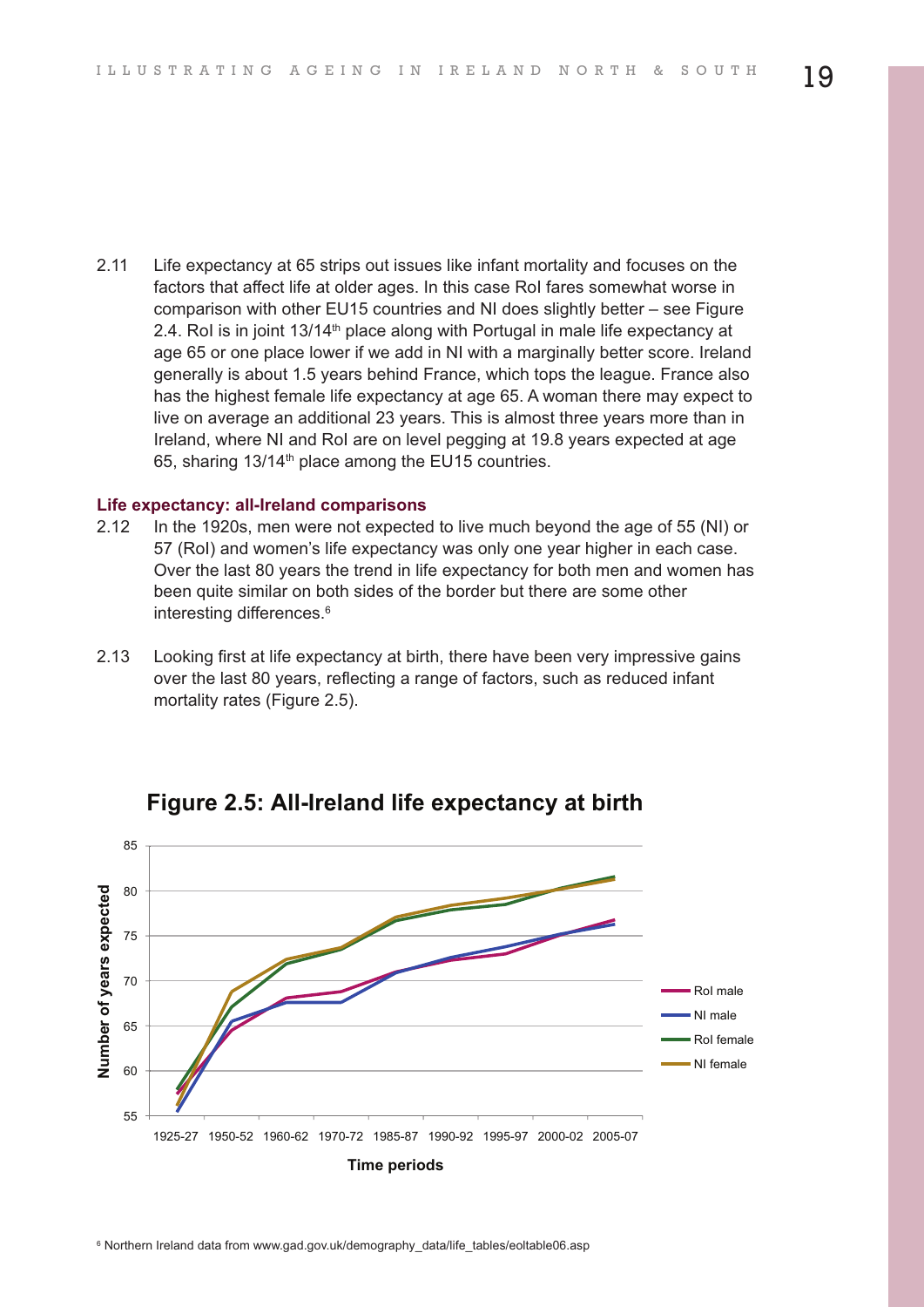- 2.14 Interestingly, life expectancy in the 1920s was about two years higher in RoI than in NI for both males and females but the cross-border rates are now similar for men (76.3 in NI and 76.8 in RoI) and for women (81.3 in NI and 81.6 in RoI). Over the 80-year period, males in NI added an average 20.9 years to life compared with 19.4 years in RoI. Female babies born in the last few years in NI can expect to live an extra 25.2 years compared with the 1920s; this is somewhat more than the increased life expectancy of RoI women of 23.7 years.
- 2.15 There is one important exception to this long-term trend. NI until the mid 1990s, added 2.8 extra years to male life expectancy and 2.5 years to female expectancy compared with RoI. In the latest decade, however, RoI has boosted female life expectancy by a year more than NI and male expectancy by an additional 1.3 years. Since these gains were made during the years of the Irish boom, the next set of figures will reveal if the recent gains in RoI compared with NI have been maintained through the recession. Because these relatively small changes are masked in Figure 2.5, they are set out in Table 2.1.

|                                                                                                                                                               | At birth                                                                             |                                                                                      |                                                                                      |                                                                                      | At 65 years                                                                        |                                                                                    |                                                                                    |                                                                                    |
|---------------------------------------------------------------------------------------------------------------------------------------------------------------|--------------------------------------------------------------------------------------|--------------------------------------------------------------------------------------|--------------------------------------------------------------------------------------|--------------------------------------------------------------------------------------|------------------------------------------------------------------------------------|------------------------------------------------------------------------------------|------------------------------------------------------------------------------------|------------------------------------------------------------------------------------|
| <b>Life expectancy</b><br>for people<br>born in:                                                                                                              | <b>Rol</b><br>male                                                                   | <b>NI</b><br>male                                                                    | <b>Rol</b><br>female                                                                 | <b>NI</b><br>female                                                                  | <b>Rol</b><br>male                                                                 | <b>NI</b><br>male                                                                  | Rol<br>female                                                                      | <b>NI</b><br>female                                                                |
| 1925-27<br>1950-52<br>1960-62<br>1970-72<br>1985-87<br>1990-92<br>1995-97<br>2000-02<br>2005-07<br><b>Increases in years</b><br>Overall<br>1924-27 to 1995-97 | 57.4<br>64.5<br>68.1<br>68.8<br>71.0<br>72.3<br>73.0<br>75.1<br>76.8<br>19.4<br>15.6 | 55.4<br>65.5<br>67.6<br>67.6<br>70.9<br>72.6<br>73.8<br>75.2<br>76.3<br>20.9<br>18.4 | 57.9<br>67.1<br>71.9<br>73.5<br>76.7<br>77.9<br>78.5<br>80.3<br>81.6<br>23.7<br>20.6 | 56.1<br>68.8<br>72.4<br>73.7<br>77.1<br>78.4<br>79.2<br>80.2<br>81.3<br>25.2<br>23.1 | 12.8<br>12.1<br>12.6<br>12.4<br>12.6<br>13.4<br>13.8<br>15.4<br>16.6<br>3.8<br>1.0 | 11.9<br>12.1<br>12.2<br>12.0<br>12.8<br>13.6<br>14.3<br>15.7<br>16.9<br>5.0<br>2.4 | 13.4<br>13.3<br>14.4<br>15.0<br>16.2<br>17.1<br>17.4<br>18.7<br>19.8<br>6.4<br>4.0 | 12.7<br>13.5<br>14.4<br>15.2<br>16.6<br>17.4<br>17.9<br>18.9<br>19.8<br>7.1<br>5.2 |
| 1995-97 to 2005-07<br>2000-02 to 2005-07                                                                                                                      | 3.8<br>1.7                                                                           | 2.5<br>1.1                                                                           | 3.1<br>1.3                                                                           | 2.1<br>1.1                                                                           | 2.8<br>1.2                                                                         | 2.6<br>1.2                                                                         | 2.4<br>1.1                                                                         | 1.9<br>0.9                                                                         |

#### **Table 2.1: Northern Ireland and Republic of Ireland life expectancy by sex (in years)**

*Sources: Irish Life Tables No 15, CSO, Jan 2009 and email from NISRA, Oct 2009*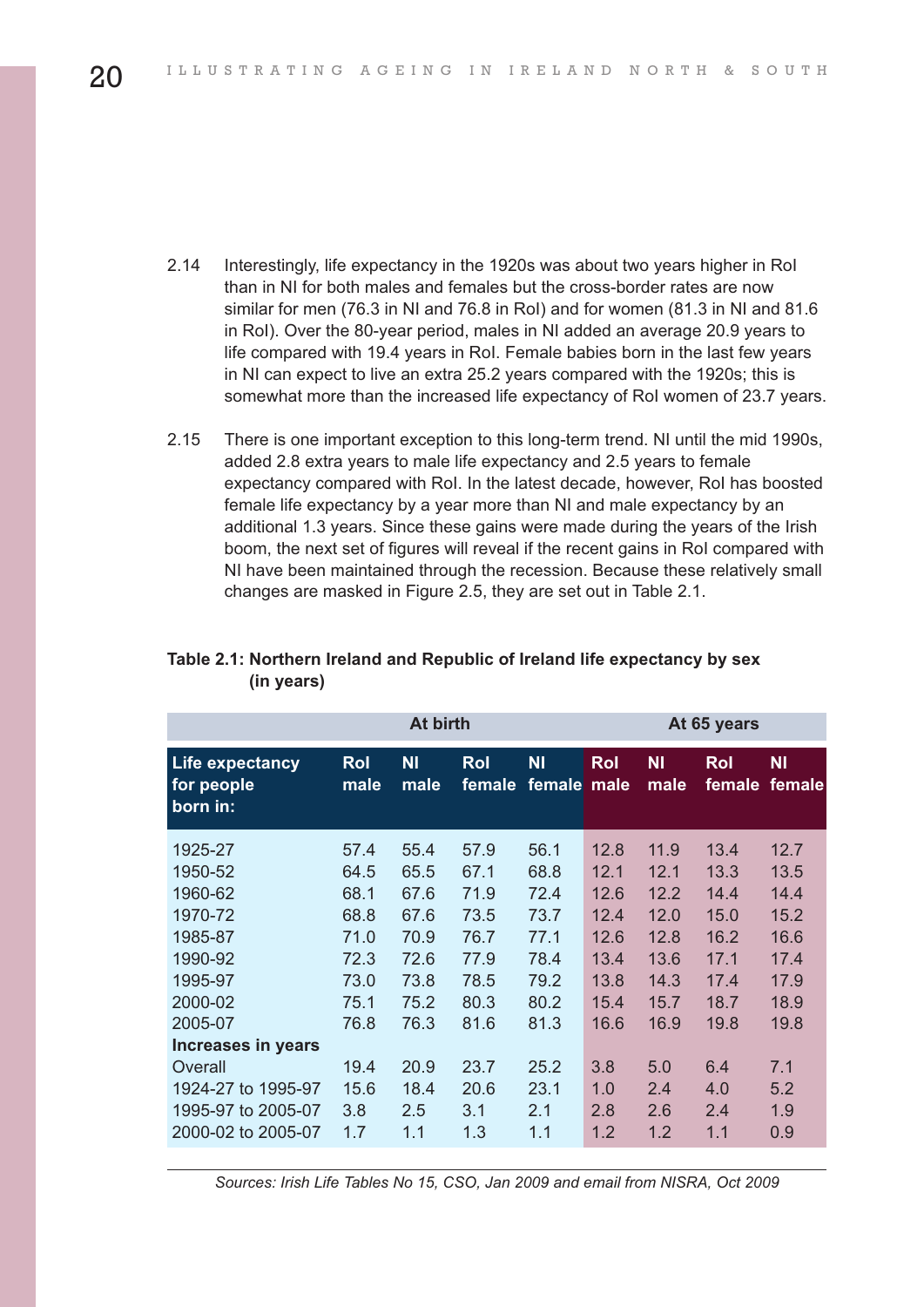

**F gure 2 6 A re and fe expectancy at age 65**

- 2.16 We can strip out factors such as death rates at birth and in infancy by looking solely at life expectancy at 65 ie the additional number of years a person who has survived until that age can expect to live (Figure 2.6 and Table 2.1). Several features are clear from the lines of the graph. One is that the life expectancy of 65-year old women in NI improved steadily over the 80 years covered, amounting to a gain of seven years of expected life. Women in RoI had no improvement at all for the first 25 years or so. Since then the line has moved up in parallel with that for NI women and they can both expect a life span of 85 years compared with their great grandparents, who could have hoped to live to 78. As with life expectancy at birth, the increases in NI were greater up until 1995-97 whereas the gains have been slightly higher for women in RoI in the latest decade.
- 2.17 Another feature is that men's life expectancy at 65 did not improve for the first 50 years covered by the graph either north or south but they have made good gains since the 1970s. Men in NI who reached pension age in recent years can expect to live five years more than their great grandfather in the 1920s and men in RoI have an average of nearly four years more. Compared with women at age 65 and both males and females at birth, 65-year old men have not made the same sort of jump in life expectancy in the last decade compared with their counterparts in NI; over the last few years, the two lines have been running in parallel, with NI men fractionally ahead.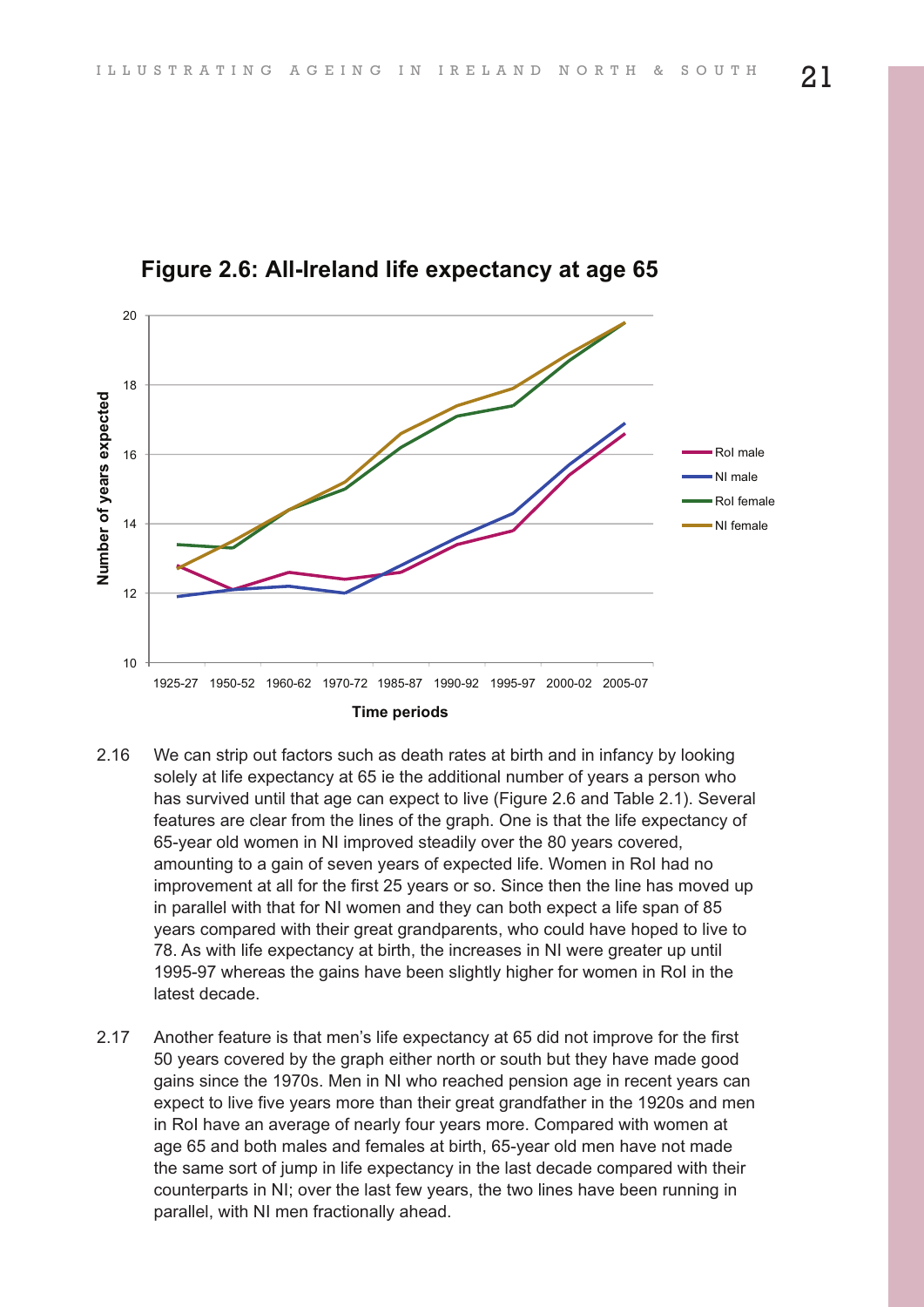- 2.18 Gender differences are very marked on the island of Ireland and it is largely an issue that arose in the  $20<sup>th</sup>$  century, as can be seen in Figure 2.7. In the 1920s the life expectancy gender gap at birth was less than a year in the north and south. <sup>7</sup> By the mid 1980s it had peaked at nearly six years in RoI and more than six years in NI but the difference has now declined by about one year in both parts of the country. Likewise at age 65, the gap between women and men increased to nearly four years in the early 1990s and has since fallen to around three years.
- 2.19 The male life expectancy gap in NI (compared with NI women) was highest during the height of the Troubles. Statistically, however, the higher number of male deaths due to violence explains less of the difference than the higher rates of smoking among men; lower male smoking rates relative to women may explain part of the recent narrowing of the life expectancy gap.



#### **F gure 2 7 A re and fe expectancy gender gap**

<sup>&</sup>lt;sup>7</sup> The life expectancy gender gap is obtained by subtracting the expected life span of men from that of women at birth and at age 65 in both NI and RoI.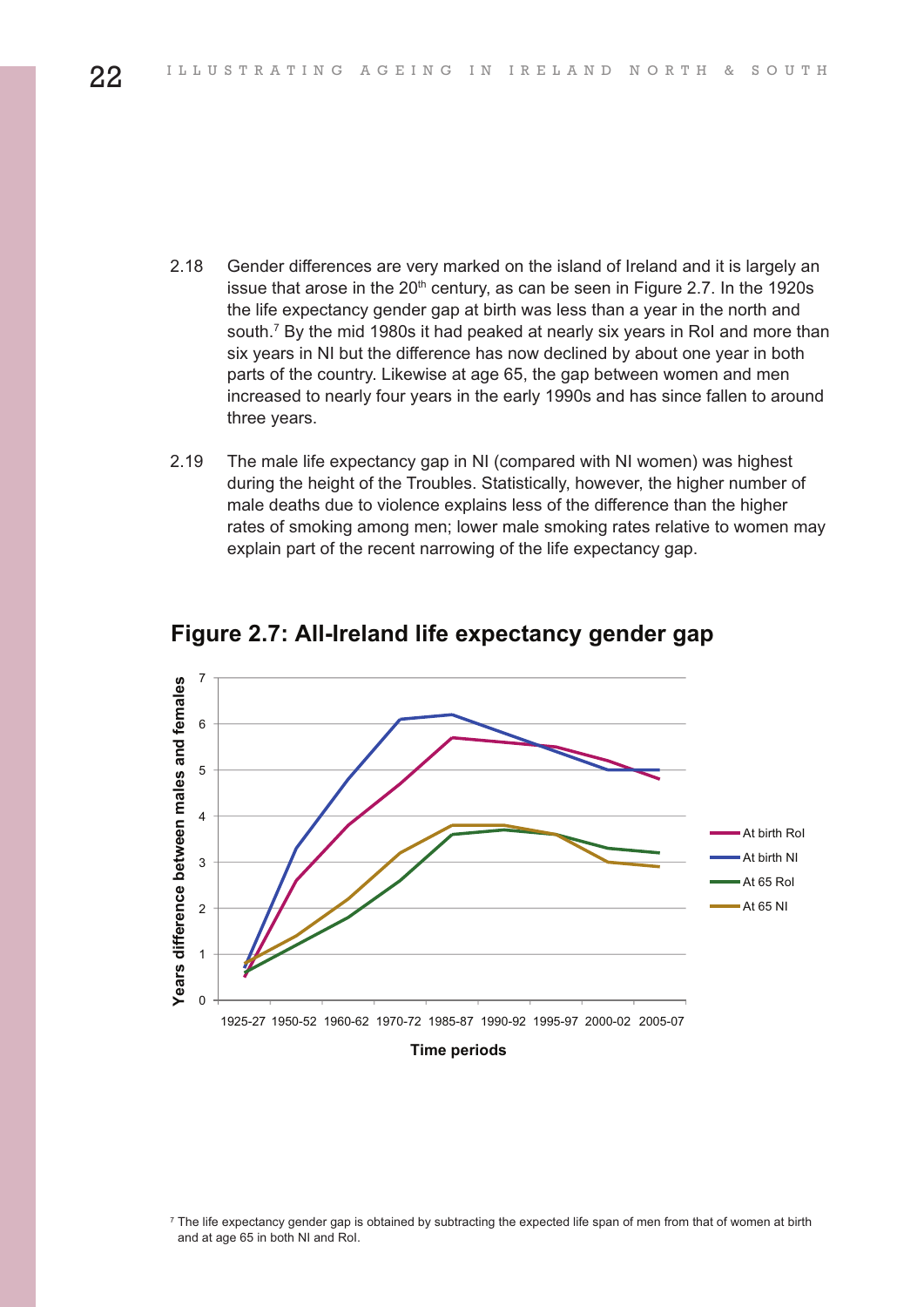#### **Dependency**

- 2.20 Since the number of older people is rising faster than the general population, it follows that the age dependency ratio – the number of older people as a proportion of the number of people of working age – is increasing. However the statistics do not indicate a position where there are so few people working and so many people depending on them that it becomes impossible to sustain a viable economy or society. Section four (Labour Market) shows that many people over retirement age are still employed
- 2.22 Figures 2.8 and 2.9 show the trends in dependency but they come with the caveat that population projections must be treated with caution. Although the people who will be 'older' in 2031 are already alive and we can estimate future numbers on the assumption that there will not be a major change in mortality rates, the children will not be born for another decade. Therefore this is based on assumptions made about fertility and, even more so, about the extent and direction of migration and the ages of people who come and go.



#### **F gure 2 8 N dependants per 1000 work ng age**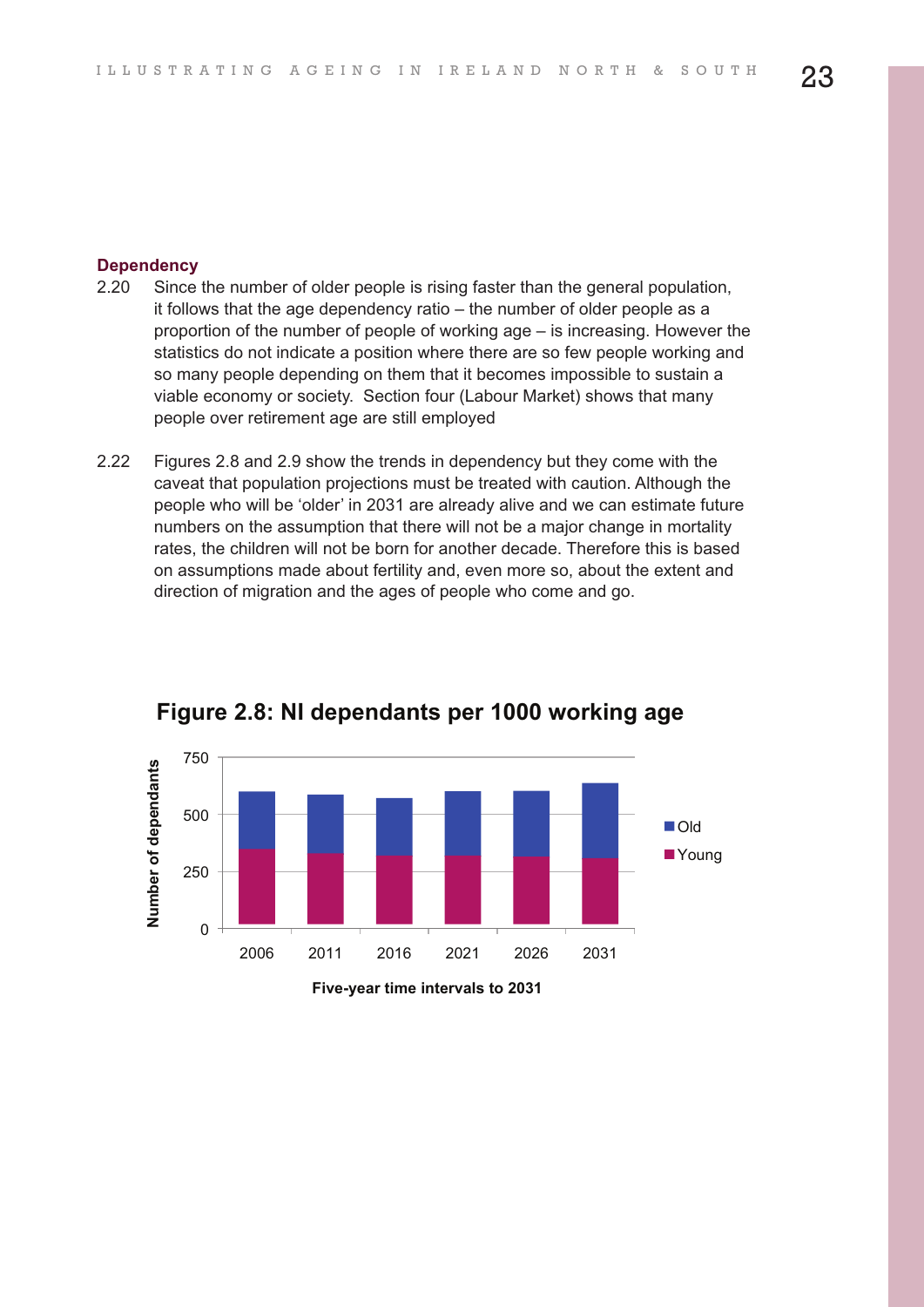2.23 NI's population of pensionable age will increase by more than 70,000 between 2006 and 2031, raising the dependency ratio from 26.4% to 33.7%. However there will be a decline of almost 40,000 children in the next 25 years. The overall dependency ratio will rise more moderately as a result, from 61.6% now to 65.1% in 2031; it will then continue growing and is due to reach 71.7% in 2061.



2.24 As Figure 2.9 shows, the dependency rate in RoI is lower and will remain so in the coming decades. An important difference is that the number of children is expected to continue rising compared with the population of working age for the next 15 years. Combined with a rising older population the overall dependency ratio will increase more sharply than in NI, from 45.7% in 2006 to 52.8% in 2021 and then 56.3% in 2031. However the larger number of births will boost the working age population in later years.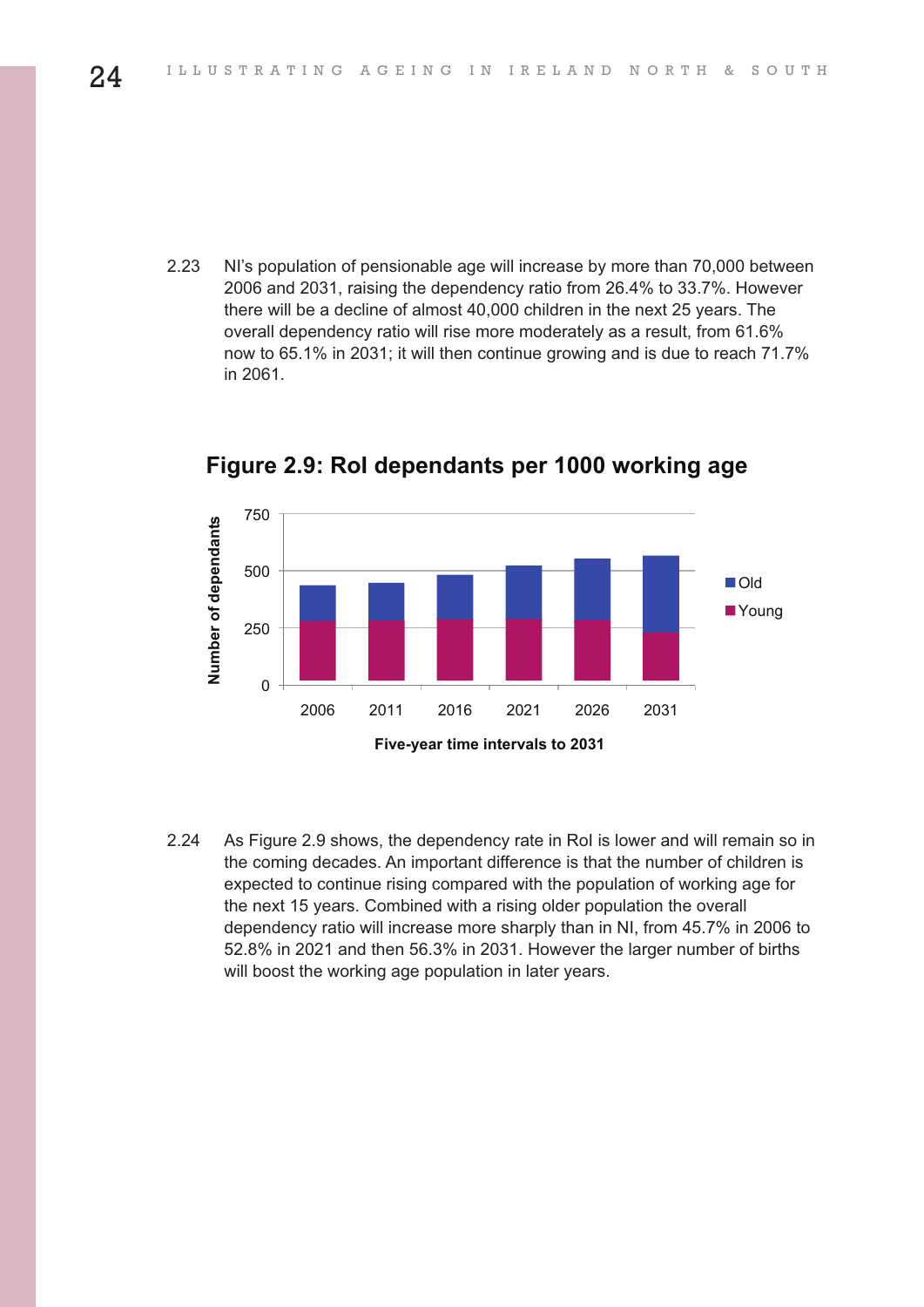## **3. Health andWell Being**

#### **Healthy life expectancy**

3.1 Life expectancy has improved enormously over the last century, but in recent years there has been greater focus on the concept of healthy life years or disability free life expectancy (DFLE) ie the number of years lived free from limiting ill-health and disability. There is evidence in the Republic of Ireland that longer lives have not been matched by good health. This DFLE indicator is collected by Eurostat but only for EU member states; other data for NI are presented below. 8



<sup>8</sup> Source: http://nui.epp.eurostat.ec.europa.eu/nui/show.do?dataset=tsdph220&lang=en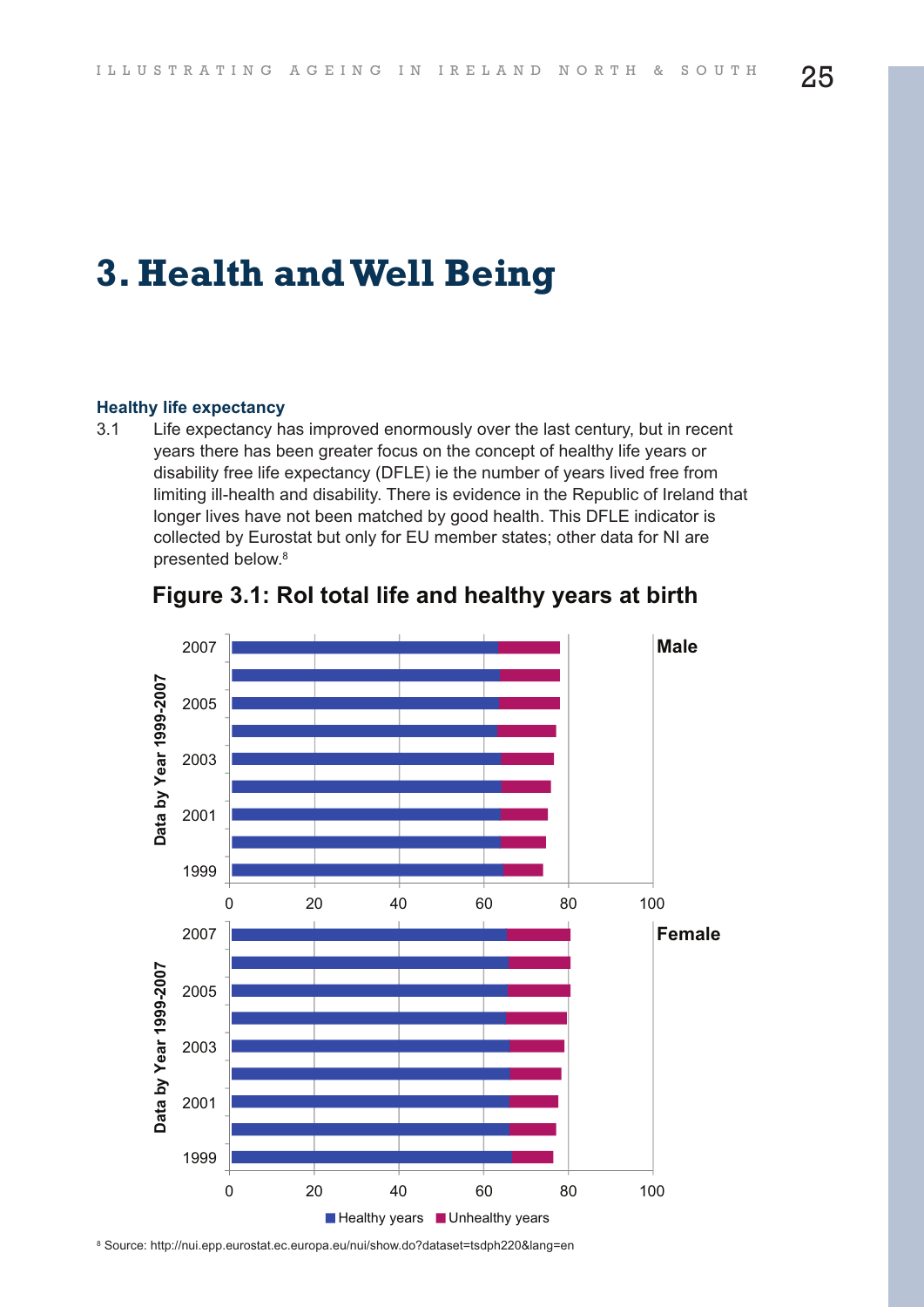- 3.2 Figure 3.1 shows that over the last eight years (the Eurostat data for women begin in 1999) male total life expectancy in RoI has increased by four years but healthy life expectancy has fallen by more than a year. This means the number of years a male baby can expect to live in poor health has risen by 5.2 years (from 9.5 to 14.7). Female life expectancy has been boosted by 3.2 years but healthy expectancy has declined by 2.3 years, to 5.5 years. This means a baby girl can expect to spend 16.8 years with a limiting illness or disability compared with 11.3 years in 1999. In the UK, by contrast, DFLE rose by nearly four years for men and five years for women between 1999 and 2006, larger increases than for overall life expectancy. **9**
- 3.3 Eurostat also provides data at age 65 for many European countries; the results for RoI are illustrated in Figures 3.2. Here too we can see the number of years that people can expect to live 'not in good health' increasing over the last eight years. In 1999, Irish men aged 65 could expect to live for another 14 years, of which two thirds would be in good health and one-third (4.7 years) not in good health. By 2007 their life expectancy had risen to 17 years but they could expect to experience limiting ill-health or disability for 7.5 of these years, an increase of 2.8 years.
- 3.4 At this age too, women seem to face deteriorating health. In 1999 their life expectancy at 65 was 17.6 years, of which 11 could be expected to be in good health and 6.6 in poor health. By the year 2007, a woman could expect to live for another 20 years but 9.7 of them can now be expected to be in bad health or disability, an increase of three years.

<sup>9</sup> See National Statistics Online (www.statistics.gov.uk) which explains that a new methodology applied to data up to 2004 led to improvements in healthy life expectancy.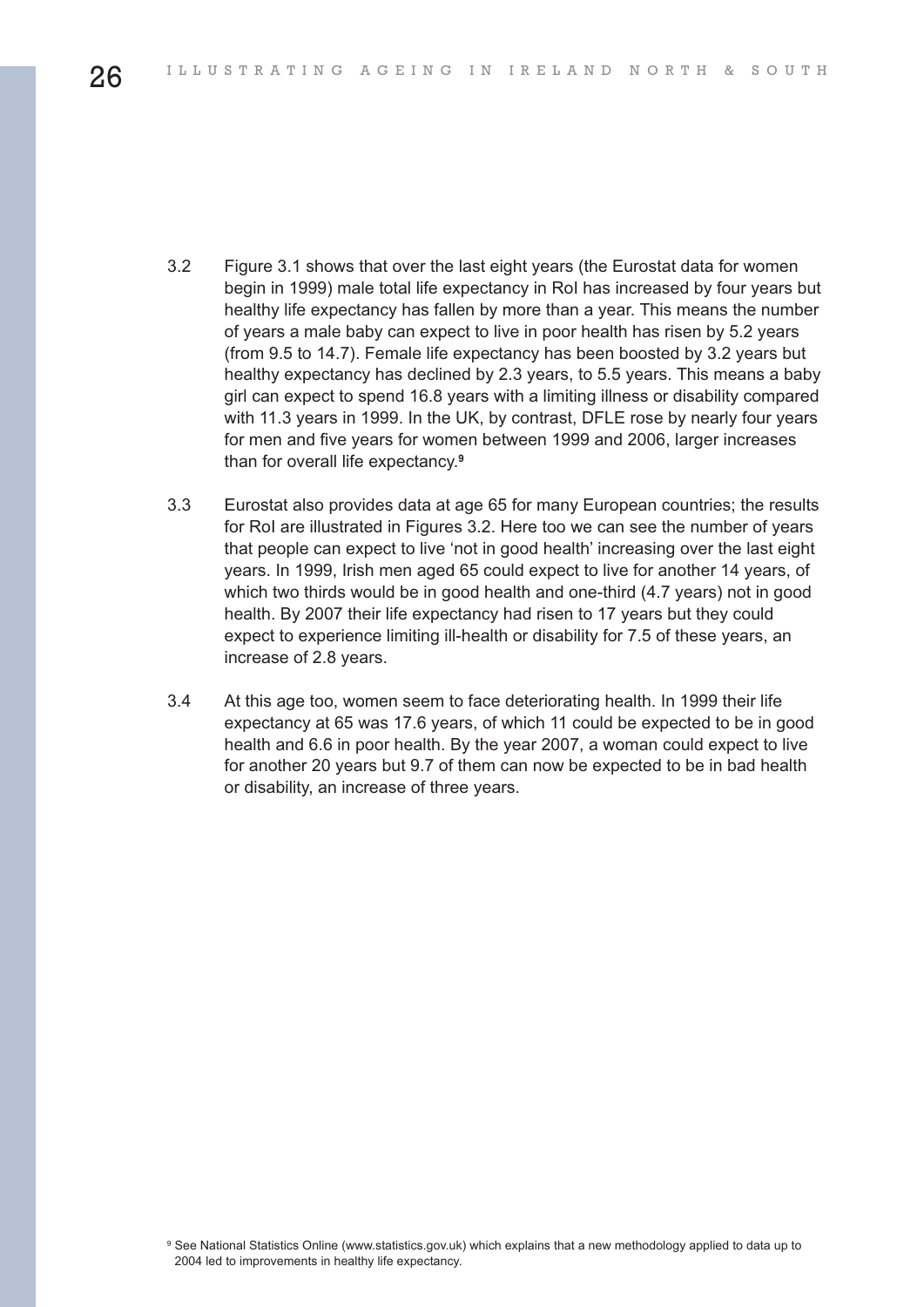

**F gure 3 2 Ro fe expectancy and hea thy years at 65**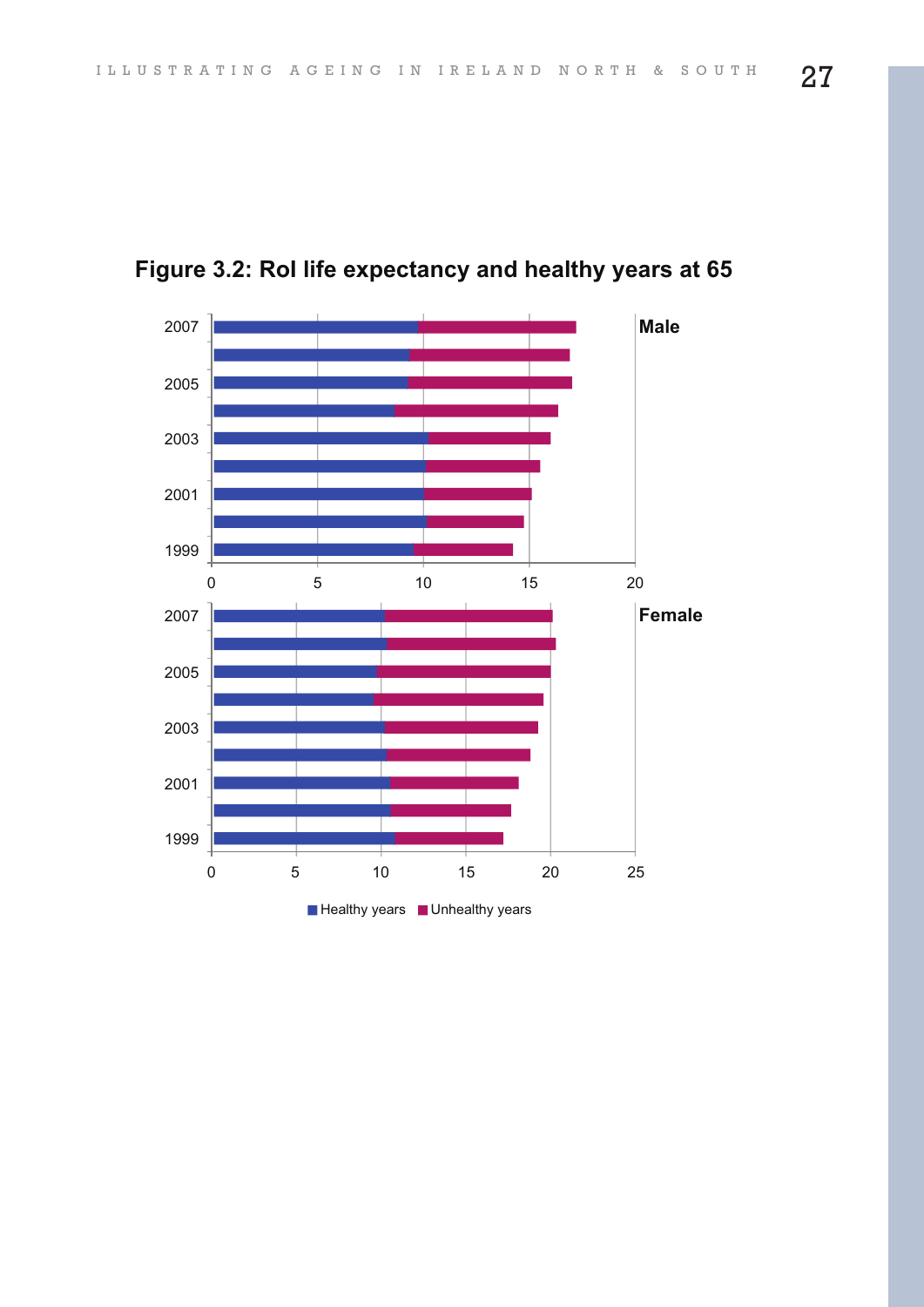3.5 NI statistics are published in a dataset for the UK by the Office for National Statistics**<sup>10</sup>**, which gives three sets of figures: life expectancy (LE), healthy life expectancy (HLE) and disability free life expectancy (DFLE). Figure 3.3 sets out the NI position at age 65 and gives England for comparison.

#### **F gure 3 3 Expectancy of fe LE hea thy fe HLE and d sab ty free fe DFLE n N and Eng and at age 65**



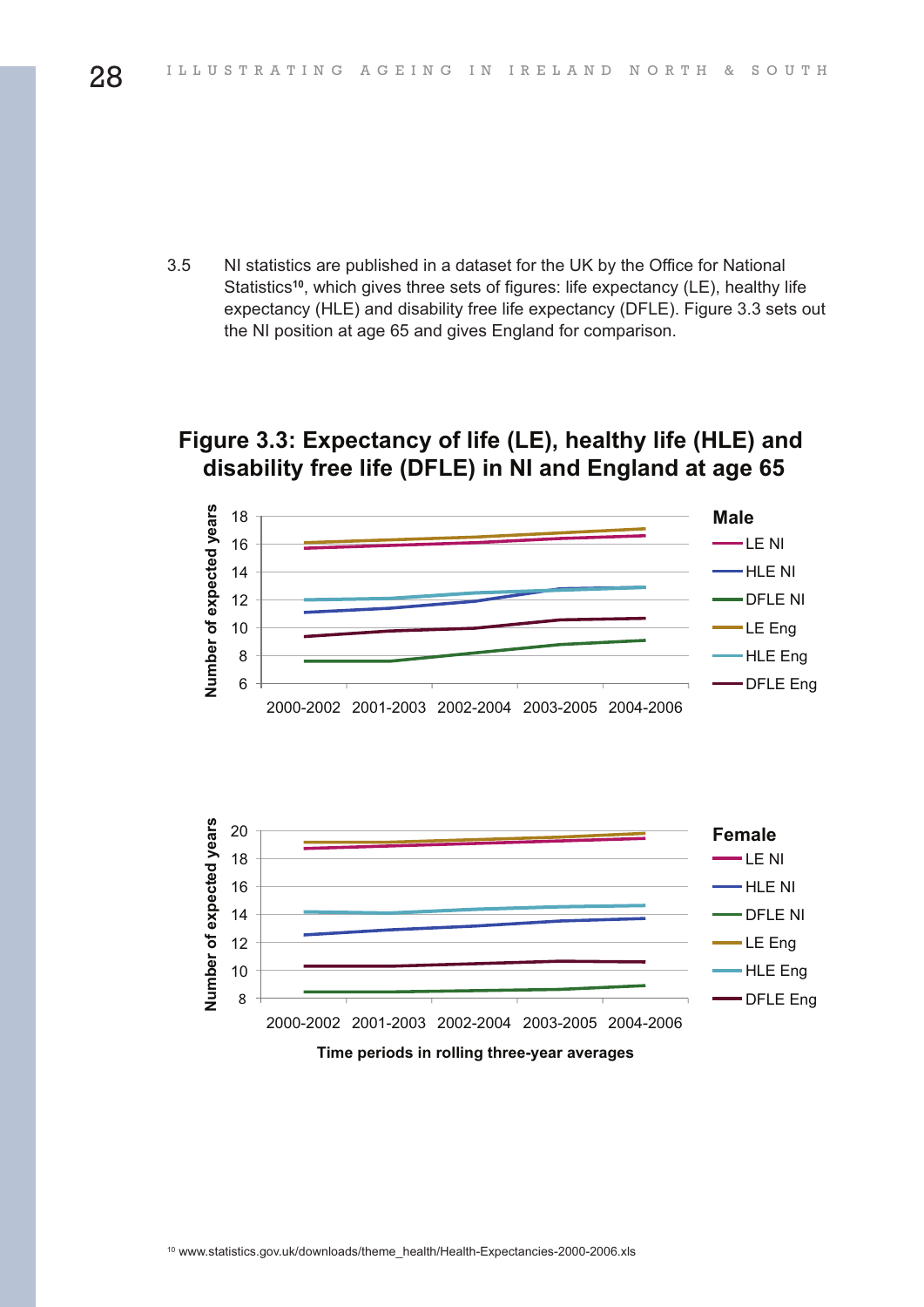3.6 The lines for overall life expectancy have been running in parallel for the last few years (using moving three-year averages), with NI about half a year lower than England. Healthy life expectancy for men in NI was a year lower than in England at the beginning of the period but has made greater gains and by 2004-06 was exactly the same (12.9 years). NI has not made similar gains in disability free life expectancy and, at the end of the period covered, was a full year behind England, 9.1 compared with 10.2 years. Life expectancy for women at age 65 is about three years higher than for men and in this case too NI is about half a year below England. In the case of healthy life expectancy, NI women have cut the gap with England by half but remain almost a year lower. The biggest difference is in female DFLE, where NI women are 1.7 years lower than women in England, having managed to close the gap only marginally.

#### **Health and well being**

- 3.7 An important factor in increased life expectancy at birth has been the improvement in survival rates at birth and infancy in both parts of Ireland. There has also been a big decline in deaths of older people in RoI, especially from circulatory diseases, between 1980 and 2004; however the number of people aged 65+ dying from cancer has increased slightly whereas it has fallen a little in the EU15. The number of people dying from respiratory diseases has fallen for both Ireland and EU15 but it remained higher in Ireland in 2004. No similar statistics are given in the NI volume or the joint volume of statistics.
- 3.8 The incidence of disability rises sharply with age. In RoI 29.5% of people aged 65+ have a disability compared with 9.3% of all ages and 5.4% in the 15-44 age group. Among those 85+ the rates are 51.4% (male), 61.8% (female) and 58.6% (all). The gender distribution is striking: men are more likely to be disabled among those 65-69 but the female disability rate rises faster at older ages. 11

|        | 'All 65+7 | 65-69 | 70-74'         | 75-79          | 80-84  | $85+$ |
|--------|-----------|-------|----------------|----------------|--------|-------|
| Male   | 26.6      | 194   | $22.2^{\circ}$ | $29.2^{\circ}$ | - 38.1 | 514   |
| Female | 31.9      | 18.0  | 23.0           | 32.7           | 44.9   | 61 8  |

#### **Table 3.1 Gender and Disability**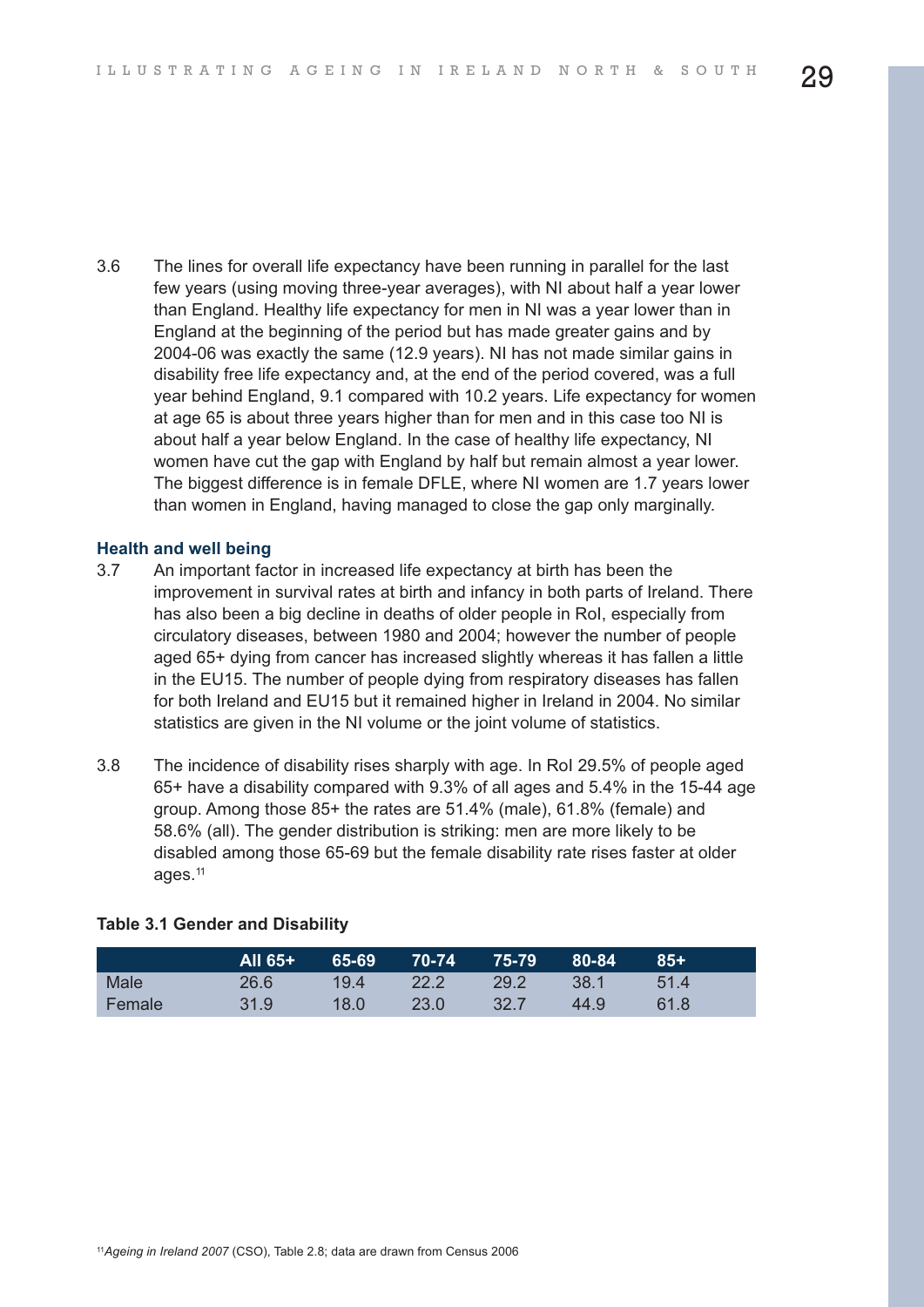3.9 Older people tend to have healthier lifestyles than younger people as judged by cigarette smoking and alcohol drinking (Figures 3.4 and 3.5). Only about 17- 18% of people in Ireland as a whole aged 55+ smoked in 2006/07 compared with 29-30% of people in the 35-54 age range. <sup>12</sup> Moreover there has been a decline in cigarette smoking in this older age bracket, especially among NI men, whose rate of smoking fell from 22% to 15%. There was also a sizeable drop in smoking among older RoI men but much smaller declines in smoking among older women north and south. In the long-term these trends may have an impact on male and female rates of life expectancy and healthy life years.



**F gure 3 4 C garette smok ng by peop e aged 55+**







<sup>12</sup> 2005-06 Health and Wellbeing Survey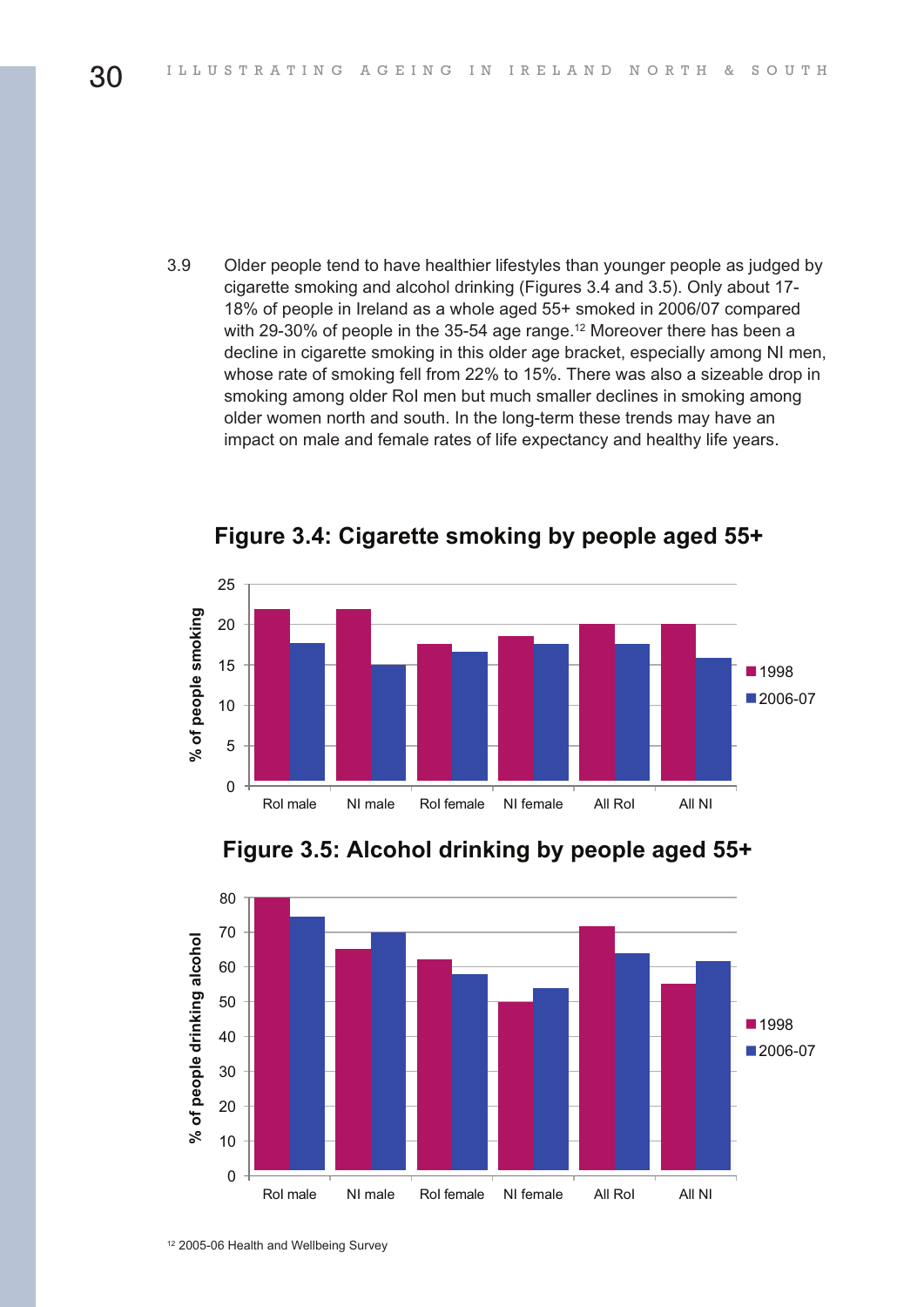- 3.10 In NI men may be giving up smoking but Fig 3.5 suggests a slightly greater rate of alcohol consumption, from 68% to 70% between 1998 and 2006; drinking by NI women went up more, from 50% to 55%. Over roughly the same period the proportion of both RoI men (down from 80% to 74%) and RoI women (64% falling to 59%) who drink has declined but both sexes remain a bit more likely to consume alcohol than their northern counterparts. The survey did not ask about the amount that people drank so it is not possible to draw firm conclusions about possible health consequences of the varying levels of alcohol consumption.
- 3.11 The only other set of data in *Ireland North and South: A Statistical Profile 2008* that covers health by age is body mass index, but this comes with the proviso that it is self-reported in RoI and independently assessed in NI. The latest data show that 21% of RoI men aged 65-74 reported themselves to be obese, but this fell to 10% of men aged 75+. In the case of women, 13% aged 65-74 and 10% of older women said they were obese; at the other end of the scale, 7% of women over 75 reported themselves as under-weight.
- 3.12 Independent measurement in NI produced higher obesity rates: 27% and 17% respectively for men in the 65-74 and 75+ groups and 25% and 20% for women of the same ages. The tests found that 5% of the oldest women were underweight.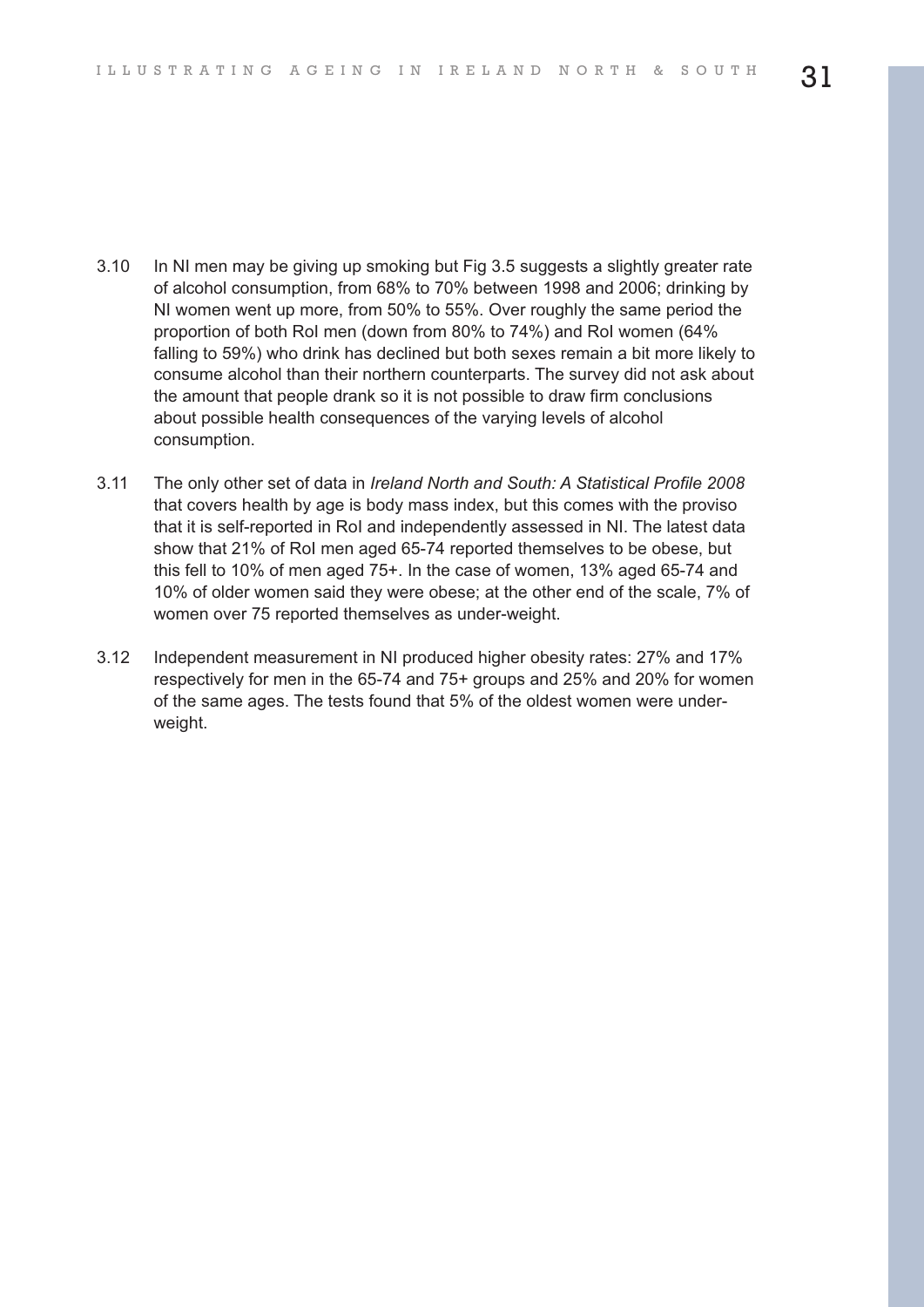#### **Self-reported health**

3.13 Comparisons of self-reported health are difficult because the categories used north and south are different: NI asks people in 2008/09 if their health was good, fairly good or not good whereas RoI reported in 2007 according to the categories very good, good, fair and bad/very bad. However it is possible to make broad comparisons, as in Figure 3.6.<sup>13</sup>



**F gure 3 6 Se f reported hea th n re and by age**

*Note: the NI data are for all people aged 16 and above; in RoI it is 18+*

- 3.14 We can see a general trend that people in NI are less likely to report their health as good as they get older. In RoI, however, a remarkably high 95% of both men and women aged 70+ rated their health as very good (19%), good (50%) or fair (26%). Indeed, a positive finding is that older people in Ireland generally see their health in positive terms, with about two-thirds or more seeing it as fair or better.
- 3.15 There is one exception to the trend of falling perception of health with age, but only in NI where both men and women seem to get a retirement boost during which they report on their health more positively. We can also see from Figure 3.6 that the closest comparisons across Ireland are for good and fairly good in NI and very good and good in RoI because the lines are close together at all ages.

<sup>13</sup> Sources: The Health and Wellbeing survey 2005/06; The Continuous Household Survey 2008/09 for NI and the Quarterly National Household Survey, Q3 2007, for RoI.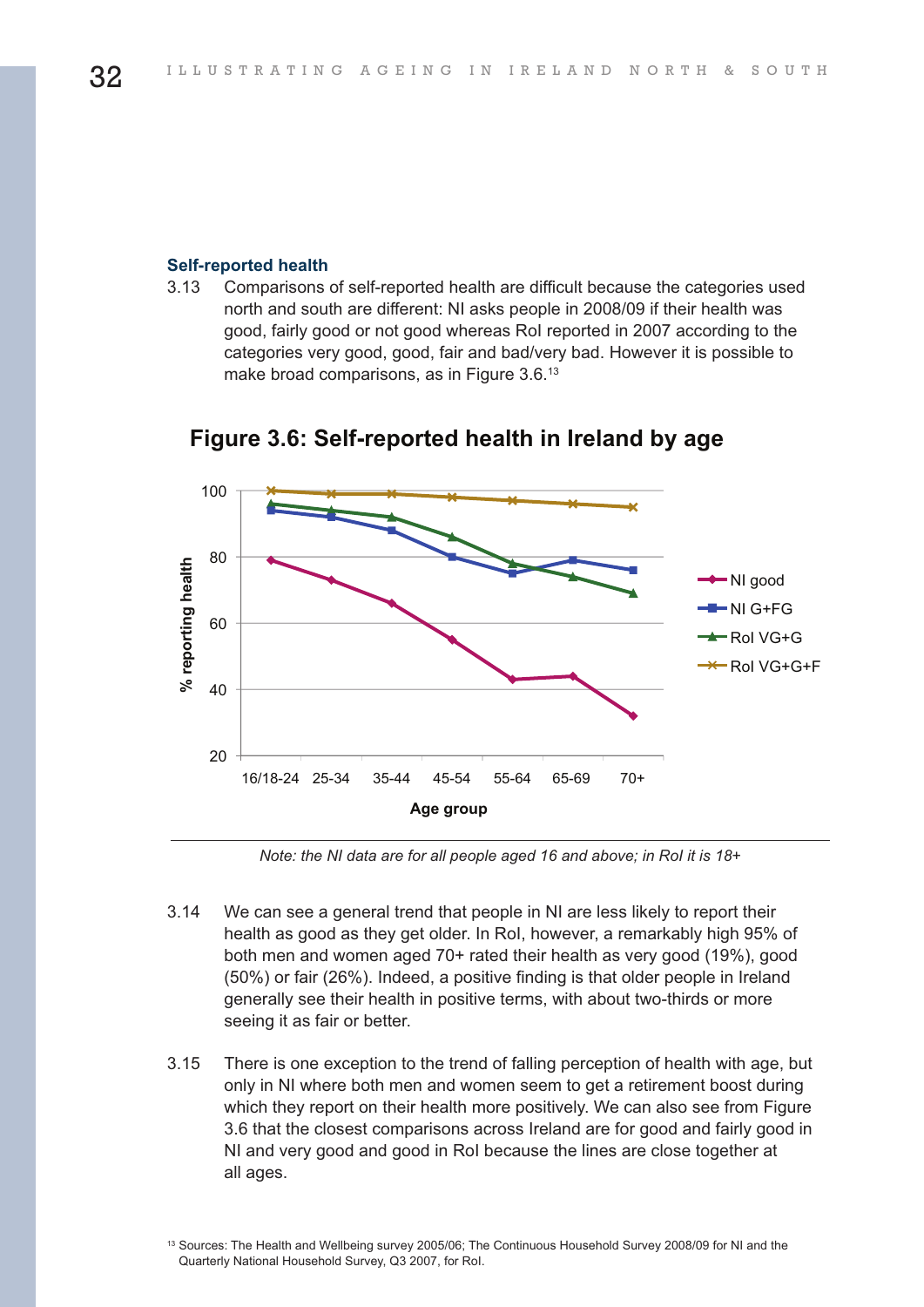3.16 Figure 3.7 looks at the proportions in NI reporting good health in both 2005/06 and 2008/09. Here we can see the retirement health boost, but only for women in the most recent survey; 79% of women aged 65-69 reported their health as good or fairly good compared with 75% of those aged 55-64. <sup>14</sup> We also see that women of all ages reported their health less positively in 2008/09 than they did in 2005/06, down six percentage points in the case of women aged 70+. The pattern for men is different because younger men reported worse health in the latest survey but older men were slightly more positive than they were three years earlier.



**F gure 3 7 N % report ng good hea th**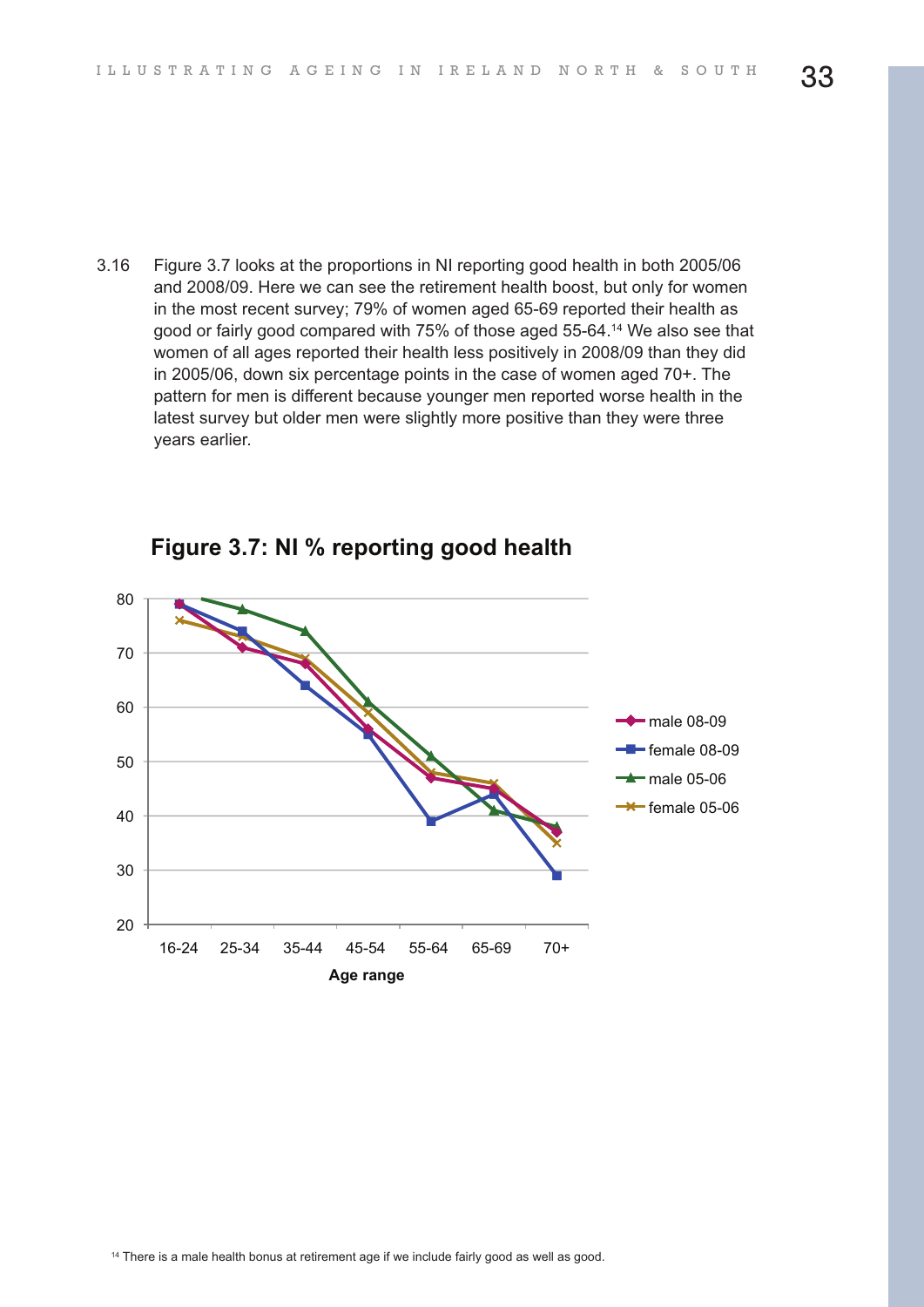- 3.17 In NI 41% of 65-74 year olds and 35% of people 75+ rated their general health as good. In the same age groups a quarter said it was not good (34% and 41% said fairly good). <sup>15</sup> Among people aged 65-74, 42% reported a limiting longstanding illness and this figure rose to 53% among those aged 75+. The survey also asked people aged 65+ how they could manage a range of tasks:
	- 90% could dress themselves and 98% could feed themselves on their own
	- 88-89% could get about the house and get in and out of bed without help
	- 71% could use the stairs on their own, another 16% could do so with difficulty and 13% needed help
	- 36% could use public transport on their own and another 3% with difficulty, but 62% could not manage without help.
- 3.18 Finally, Figure 3.8 shows the male-female comparison of self-reported health in RoI in 2007. It shows that there are only relatively small differences at most ages but in the 70+ age group, a five percentage point gap opens up to the advantage of men. However, even among this oldest cohort, more than two thirds report their health to be very good or good (67% of women and 72% of men).



#### **F gure 3 8 Ro adu ts report ng hea th as very good or good**

#### **Income and poverty**

3.19 The proportion of older people at risk of poverty, based on 60+ of median equivalised incomes, has followed different patterns north and south for the last few years (see Figure 3.9), though the comparative figures must be treated with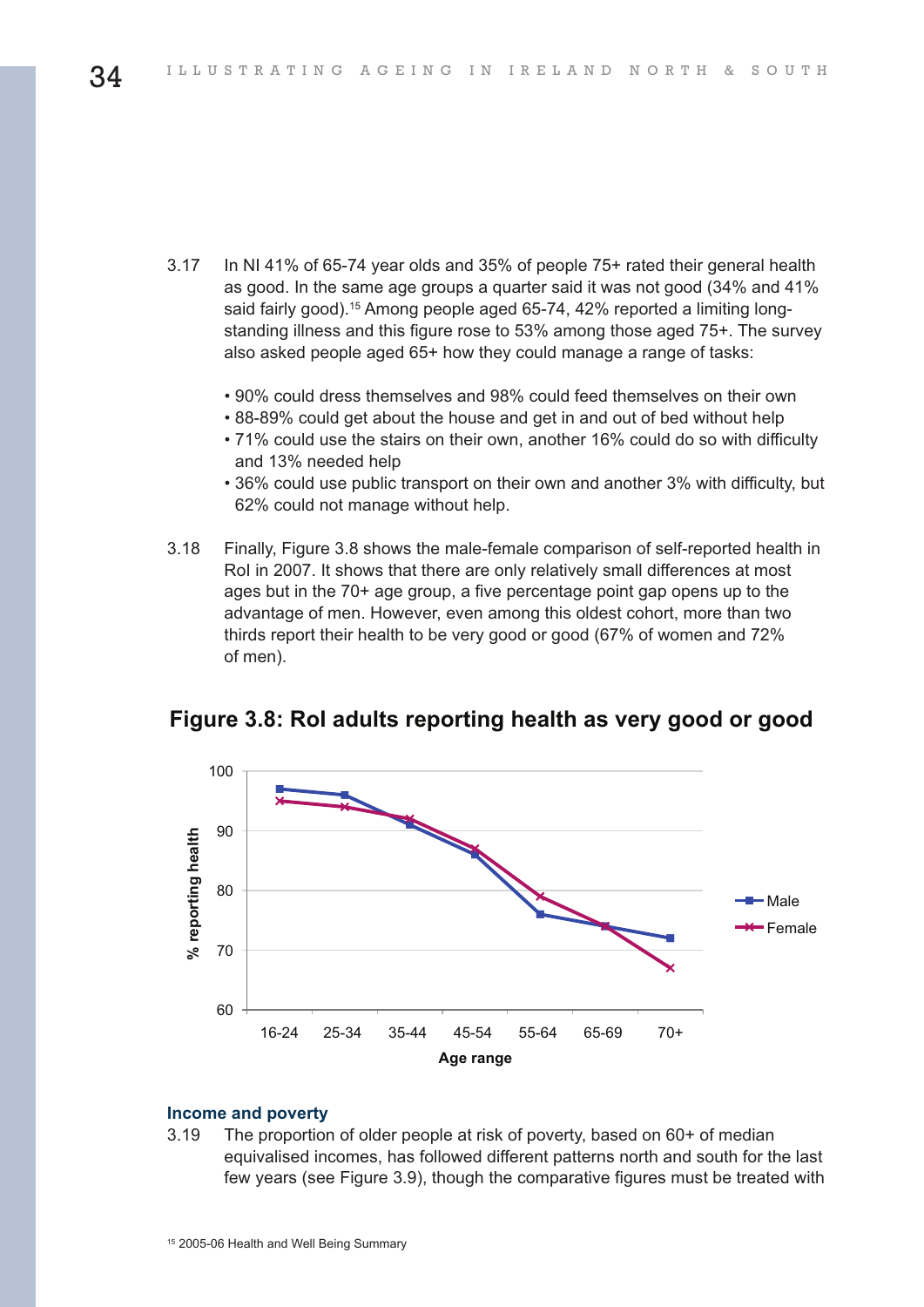caution since they are from different sources. <sup>16</sup> The proportion of older people at risk of poverty in RoI fell from 30% (the first year of the European Union Survey of Incomes and Living Conditions, known as EU-SILC) to 13.6% in 2006 but then changed direction and went up to 16.6% in the latest year. In 2007, incomes were still rising rapidly in RoI so the 60% median figure increased by 12.5%. In Northern Ireland the trend has been steadily upwards over the last few years, bringing the proportion of older people at risk of poverty from 24% to 28% between 2003 and 2007.

**Figure** 3.9: All Ireland risk of poverty of older people **60% med an**



- 3.20 There are variations among different groups. For example, in NI the risk of poverty for single pensioners (30%) was somewhat higher in 2007 than for pensioner couples (26%). However, there is a bigger fault line depending on whether the pensioners live alone or with others. For example, single pensioners living alone have a 37% risk of poverty, compared with the 15% risk if they live with others (eg family members). In RoI the risk of poverty for pensioners living along was 24.3% (compared with 19.3% a year earlier).
- 3.21 Both north and south the risk of poverty of female pensioners is higher than for men (a difference of just over two percentage points in RoI and five in NI).
- 3.22 Eurostat provides data on the risk of poverty of people aged 65+ in the 27 European Union countries plus Iceland and Norway. Ireland was sixth from the bottom in this league in 2007 with a rate of 29%, well above the EU average of 19%. In the UK 30% of older people were at risk of poverty. Only Cyprus and the three Baltic states were worse.

<sup>16</sup> RoI figures are from EU-SILC, first collected in 2003, published by the CSO; NI data come from the Pensioners' Income Series, published annually by the Department for Social Development, see http://www.dsdni.gov.uk/index/stats\_and\_research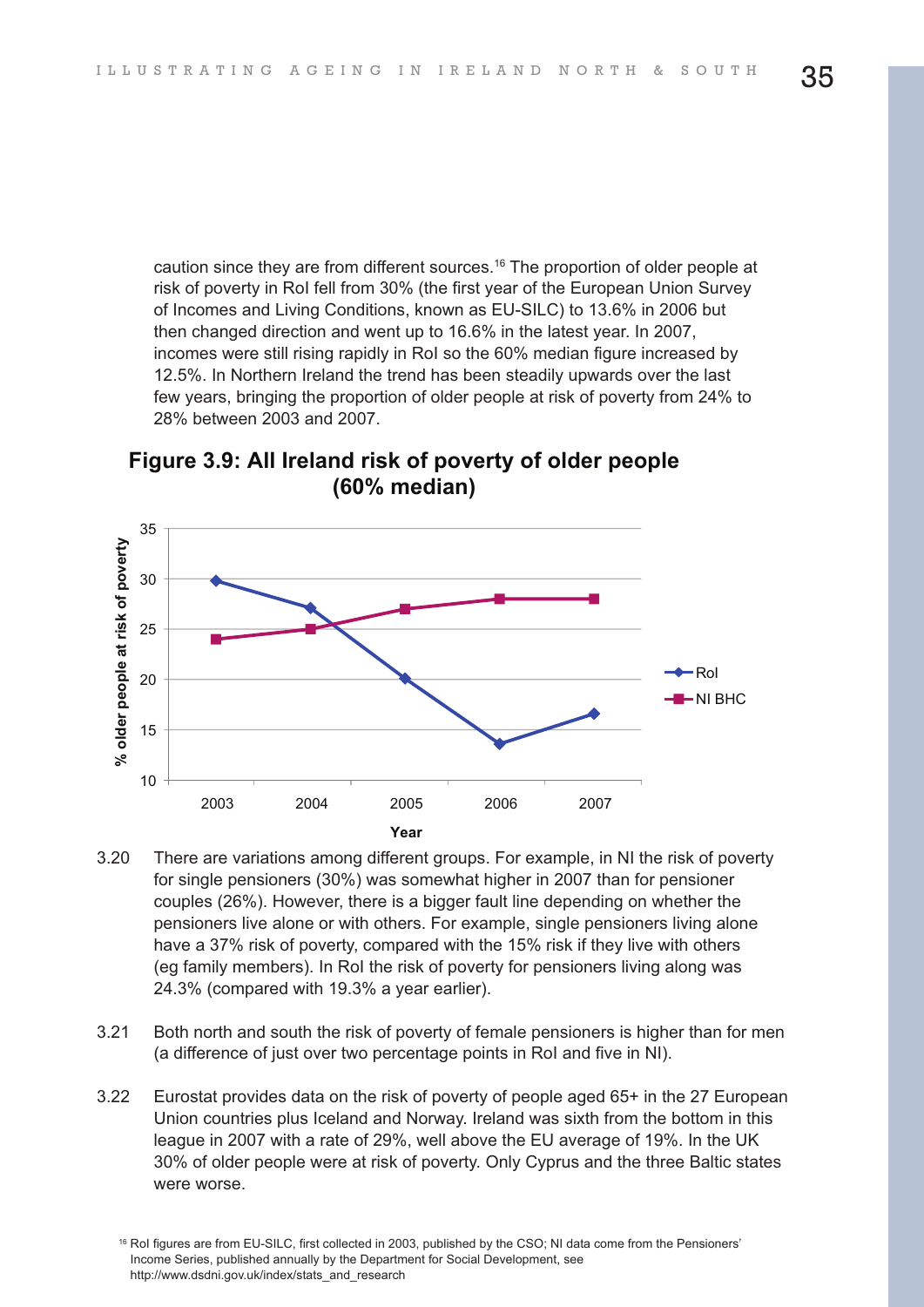## **4. Labour market**

4.1 The employment rate of people aged 65+ in RoI was twice the EU27 average in 2006. Labour force participation was also significantly higher than in NI that year: 14.5% compared with 6.7% (see Figures 4.1 and 4.2). In RoI participation dipped in 2003-04 but then picked up again to just below the level of 1996. In NI the dip in 2004 was more severe but participation then rose again to a little bit above the 1996 level of 6.0%.



**Figure 4.1: Labour force participation by peop e 65+**



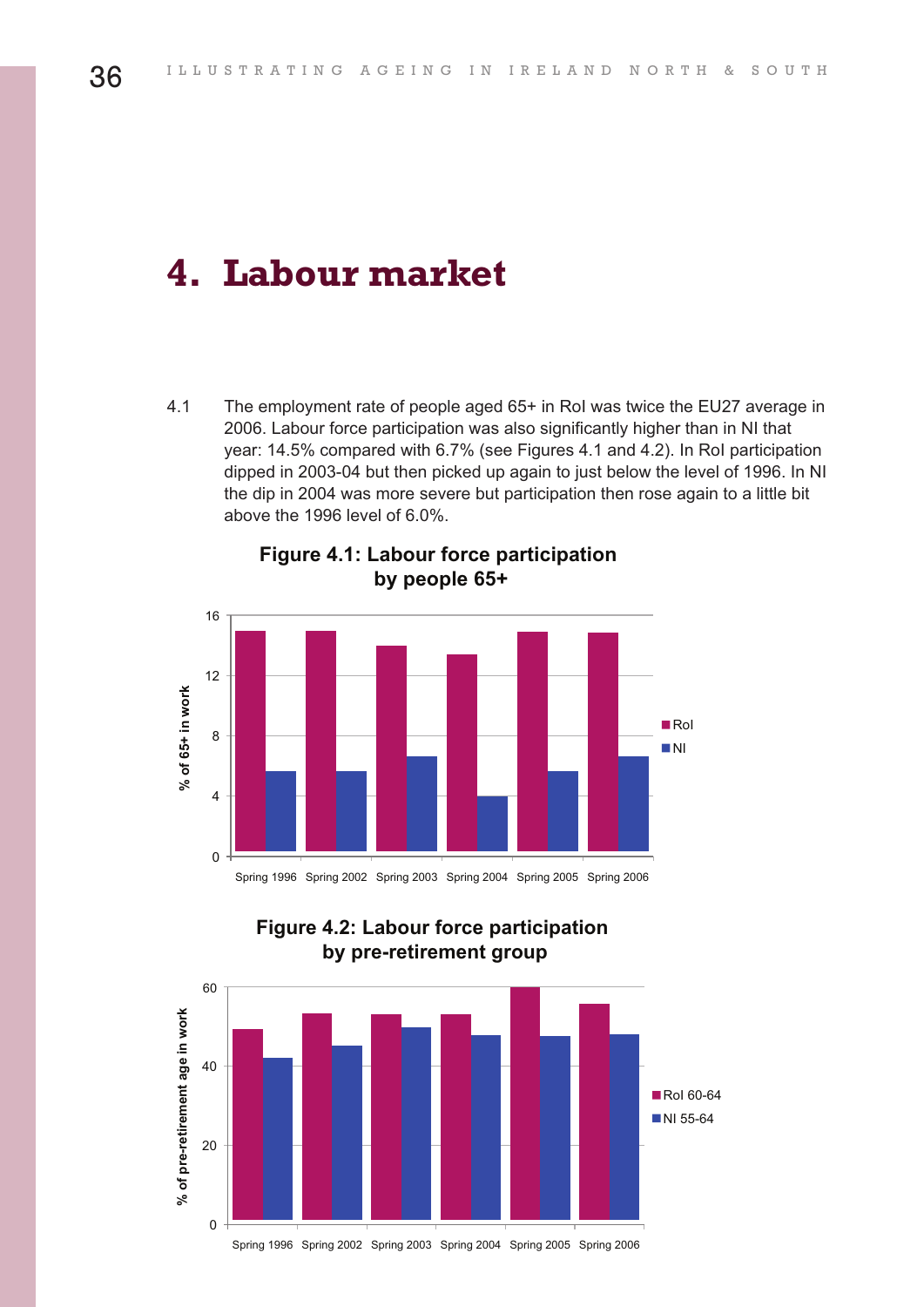- 4.2 It is difficult to make direct comparisons of the age group coming up to 'normal' retirement age. <sup>17</sup> Figure 4.2 shows slightly different patterns but in both NI and RoI the trend is upwards. In RoI labour market participation among people aged 60-64 reached 58.3% in 2006 compared with 51.9% ten years earlier. In NI the participation of 55-64 year olds reached a peak of 51.0% in 2003 and it has remained slightly below that level for the latest three years at around a steady 49%.
- 4.3 Just as some people over retirement age are working, some people under that age have already retired, especially in R0I. In spring 2006, 83,000 people of working age there (58,000 men and 25,000 women) were no longer in the labour force due to retirement. In NI the figure was much lower at 16,000, of whom 14,000 were male.
- 4.4 These figures may mask much larger numbers of people, especially women, who are classified elsewhere, such as people close to retirement age who are not in the labour force due to home or family duties or because of sickness or disability. However we do know that in Ireland as a whole 100,000 people have retired early.
- 4.5 Agriculture accounts for almost half of the older men in employment in RoI and a substantial number in NI, though in both cases the number is falling. There are a lot more farmers in RoI: 130,400 compared with 23,900 in NI in 2005; there are also five times more farmers aged 65 or more: 30,600 in RoI and 6,200 in NI. However, the total number of farmers has declined four times more sharply in RoI than in NI over the ten years from 1995 to 2005.



#### **Figure 4.3: All Ireland number of farmers**

<sup>17</sup> The published data give different age ranges for the north and south. In addition the normal retirement age for women in NI is 60, though this will increase in steps to 65 between 2010 and 2020.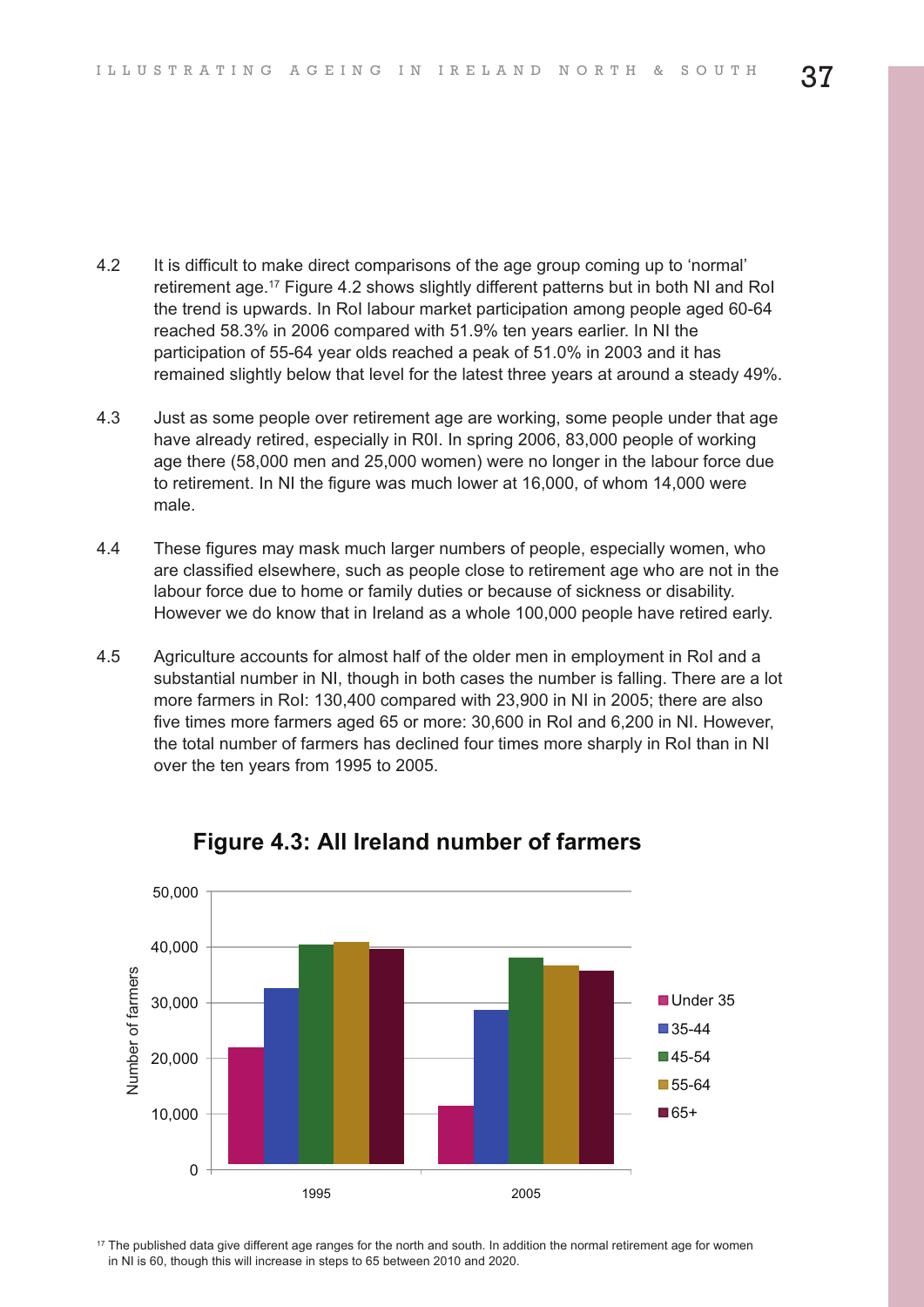4.6 Figure 4.3 explores the farming population in more detail. An immediate feature is that the number of young farmers in Ireland as a whole is falling rapidly, down by nearly half in the last decade. The number of farmers over the age of 65 has declined much less steeply, (from 39,050 to 36,800, less than 6%), with the result that they now outnumber farmers below the age of 35 by three to one. Although the farming population is ageing more rapidly in RoI, the age profile is still a bit younger, with 23% of all farmers aged 65 or older compared with 26% in  $Nl$ .<sup>18</sup>

#### **Labour market, second quarter 2009**

4.7 Data over the last decade reveal a large growth in the number of older people in employment in Ireland (Figure 4.4). In 2009, using figures that go up to the second quarter, there were 88,000 more workers aged 55+ than in 1989. Increases of around 50% were recorded for workers aged 55-64, but the number aged 65+ also increased by 37% to 50,000, representing an extra 13,600 employees over the 11-year period. 19



**Figure 4.4: All Ireland older people in work (2nd quarter)** 

<sup>18</sup> The data in paragraphs 4.1 – 4.6, extracted from *Ireland North and South: A Statistical Profile* 2008 Edition refer to the years 2005 and 2006. The rest of this section updates the picture.

<sup>19</sup> NI data are from the Labour Force Survey Historical Supplement 1995-2008, updated by email from DETI Statistics Branch, Sep 2009. RoI data are from the Quarterly National Household Survey, Tables 9 and 11.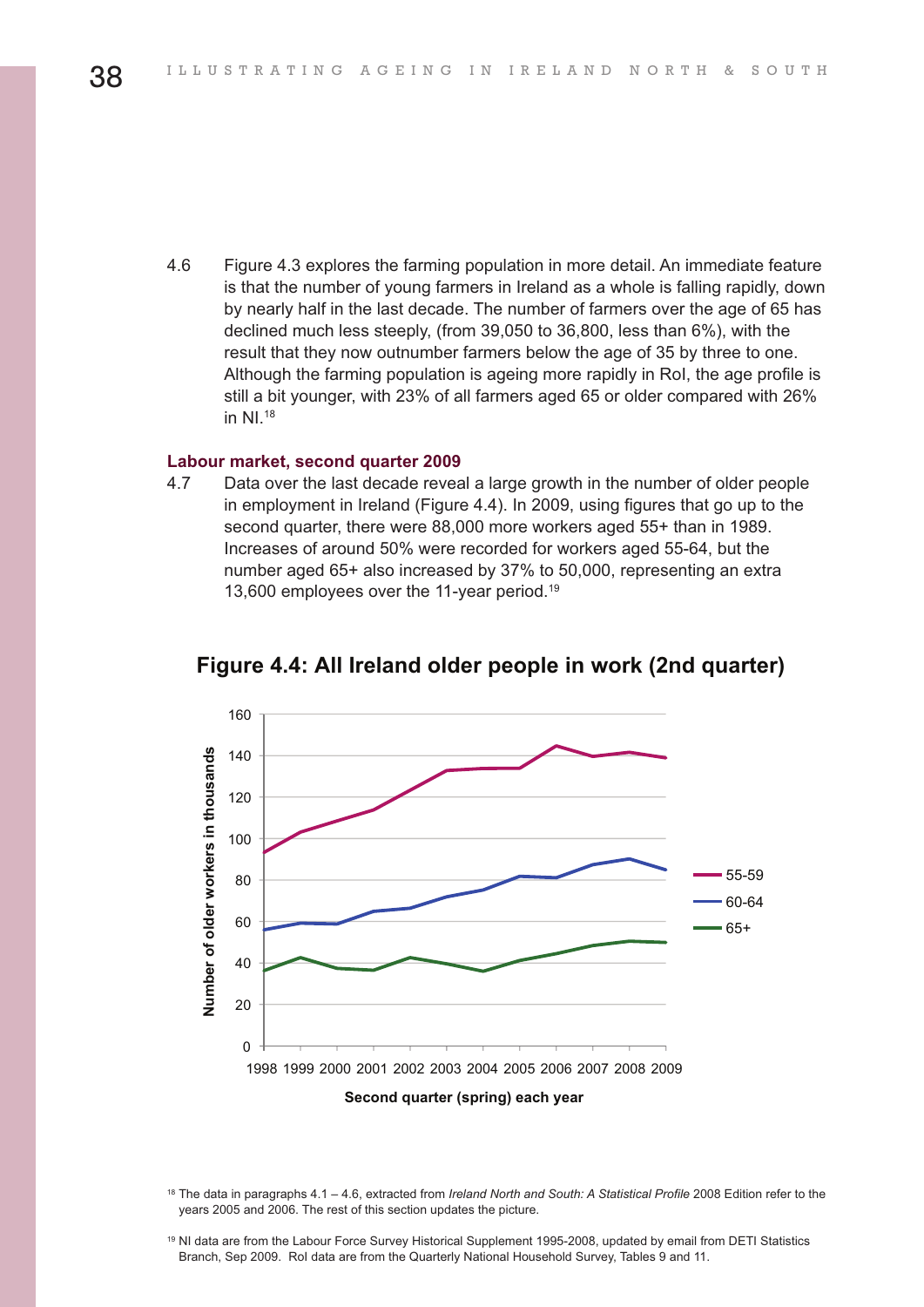- 4.8 Over the 11-year period, most of the employment growth for all ages was in RoI, where the number of people in work expanded by 430,000 (29%), compared with much more modest growth in NI of 60,000 (9%). However the picture for older people is different. The expansion in employment for people over the age of 55 was almost identical (fractionally higher in NI). RoI employment for older workers increased by 53,000 (up 44.8%) while in NI it expanded by 35,000 (44.9%).
- 4.9 There are important differences within the older age group. Among workers aged 55-59, expansion in RoI (up 64,000 or 81%) was higher than in NI (up 17,000 or 45%) and the same was true to a lesser extent among people aged 60-64 (growth in the number of workers in RoI was 52.5% and in NI 50%). Among the 65+ group expansion in NI was 8,000, a rate of increase of 89% from a relatively low base of 9,000; in RoI, the number of workers aged 65+ expanded by 5,600 from 27,000, a rise over the 11 years of 21%.
- 4.10 The figures suggest that the number of older workers has expanded more rapidly than the workforce generally over the last decade or so. This is borne out in Figure 4.5, which looks at relative changes (since the quite small number of older workers would be lost in statistics for the entire workforce). Prerecession, the number of workers below the age of 55 in Ireland north and south expanded by 30% but the number of workers aged 55-59 grew by 69% and the 60+ group in work also increased strongly by 65%. It seems that people are keener than before to hold onto employment into older age and better able to do so, resulting in very rapid growth in the older workforce.



**F gure 4 5 A - re and numbers n work by age group 1998=100**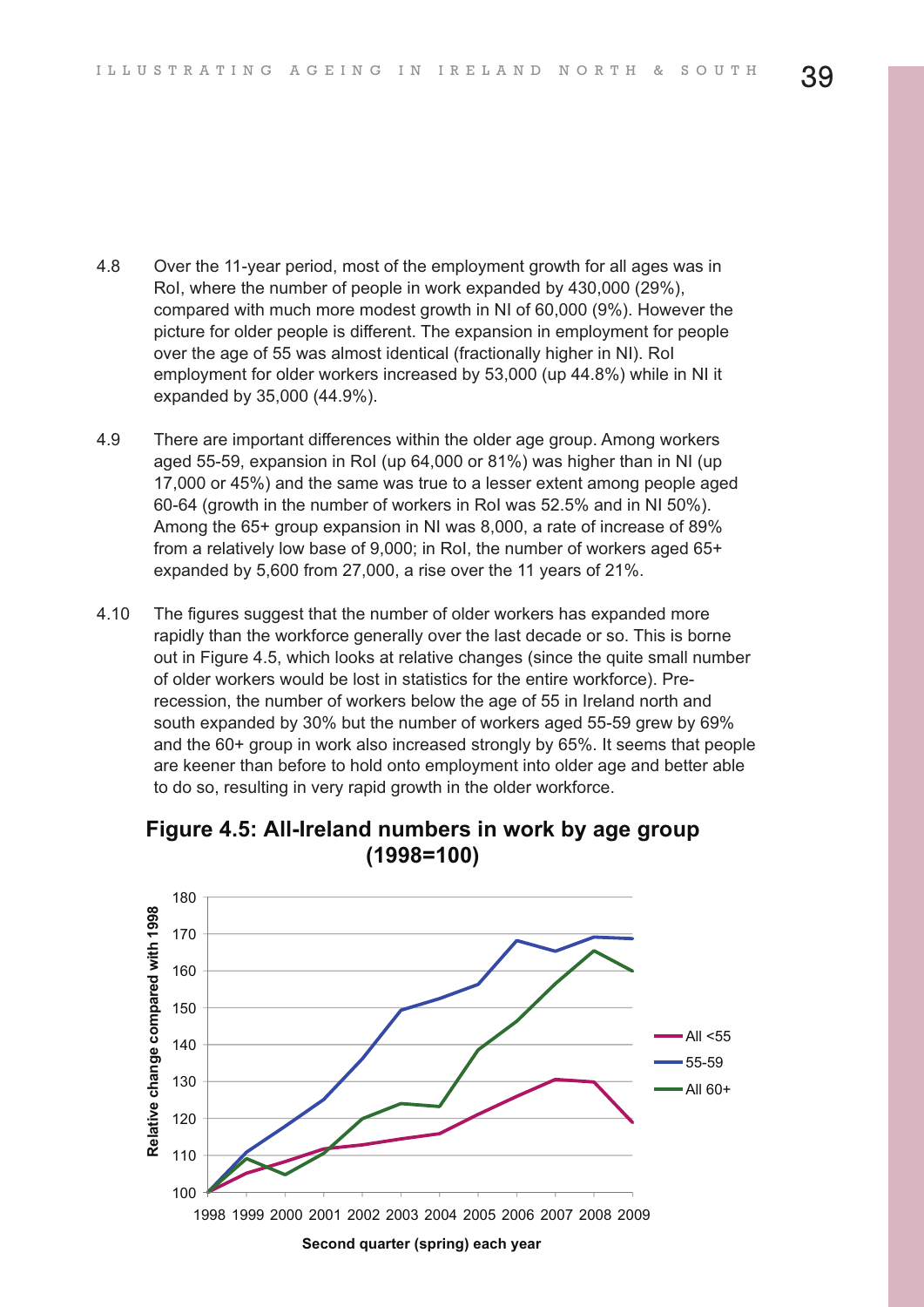4.11 Figure 4.5 tells another important story apart from the big expansion in the older workforce. Inevitably statistics that extend to the second quarter of 2009 include a period covering the worst recession for many decades. The graph shows that the loss of jobs affecting older people came slightly later than for the under-55s, continuing to increase until the second quarter of 2008. Taking the whole of Ireland, all ages have felt the impact of the recession in the latest year, though to very differing degrees. In the last year, for example, the total workforce in Ireland has fallen by 220,000 people; decline has been faster in RoI, where the number of people in employment dropped by 174,000 (8.2% compared with second quarter 2008); in NI the decline amounted to 46,000 people (down 5.8%).

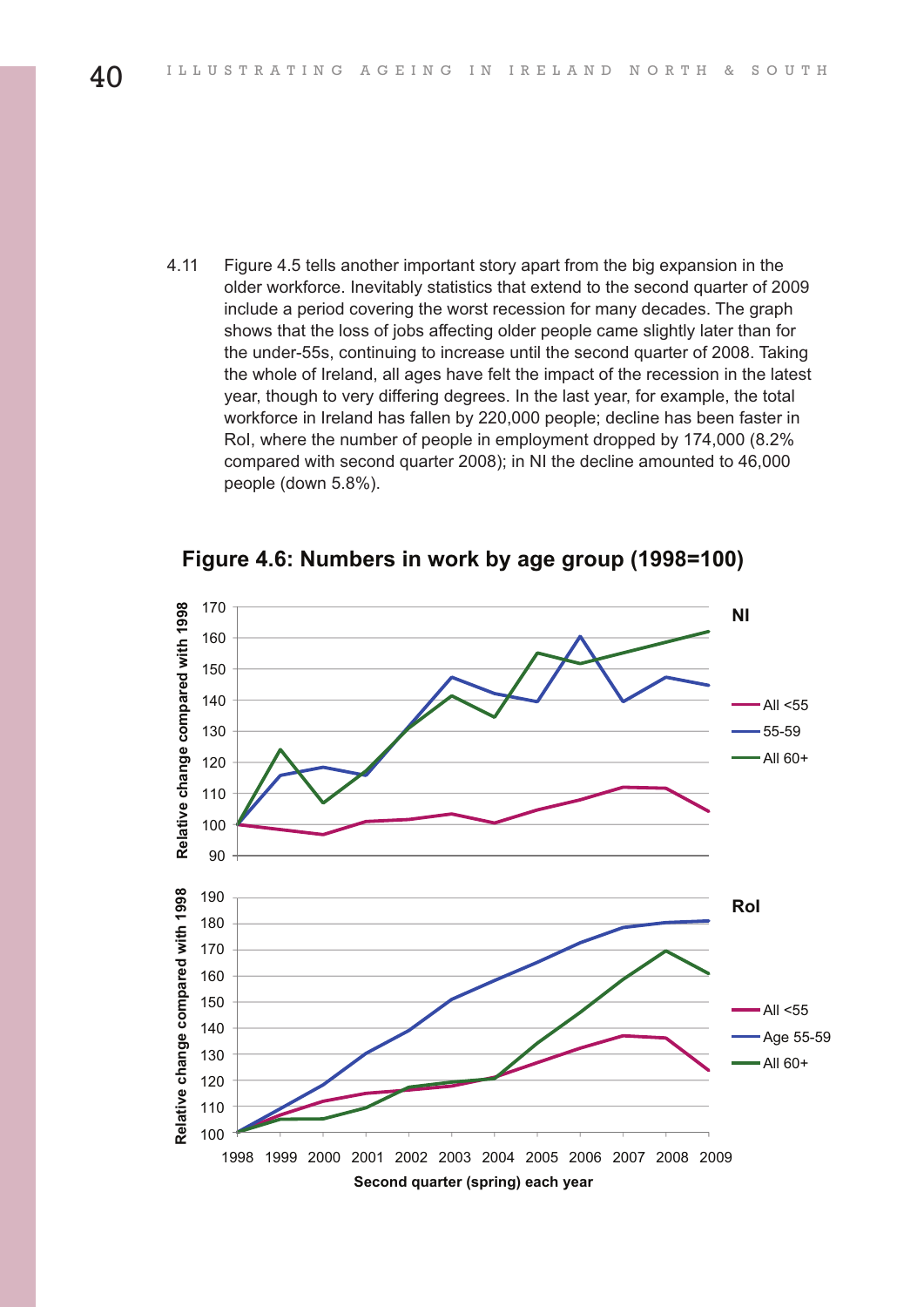- 4.12 As Figure 4.6 shows, there are also differences in Ireland between north and south by age group. In the case of workers aged 60 and above, notably, people in Northern Ireland have weathered the recession so far but their counterparts south of the border have not. In NI numbers have fluctuated over the last 11 years but with a clear upward trend that has continued unbroken from spring 2006 (44,000) until second quarter 2009, when the number of 60+ people in work reached its highest ever figure of 47,000. <sup>20</sup> This has not been the case in RoI, where the number of people aged 60+ in work rose every single year in the decade since 1998, but then dropped by more than 7,000 in the latest year, a decline of 5.2% (or nine points using an index based on 1998 = 100).
- 4.13 On the other hand, workers aged 55-59 fared somewhat better in RoI; their numbers nudged up just under half of one per cent in 2008-09 whereas in NI the number of employees aged 55-59 declined by almost 2%.

<sup>&</sup>lt;sup>20</sup> The ending on the requirement to retire at 60 from the public sector in NI may have helped counteract a decline that might otherwise have occurred.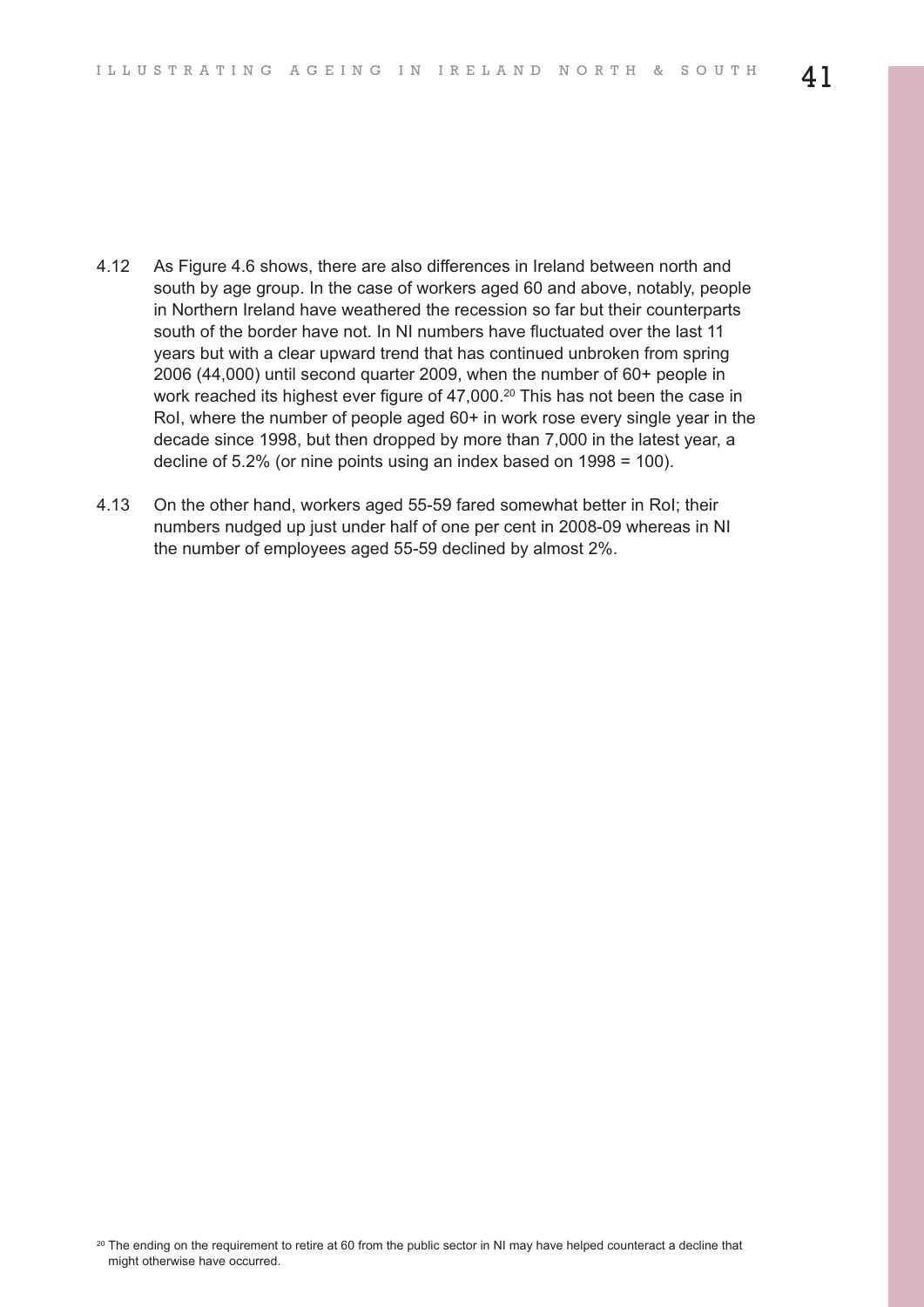#### **Labour market participation**

4.14 Labour force participation rates for the working population have been rising in Ireland for quite a few years but the factors outlined above have meant that participation by older workers has risen more than for younger ones. It is useful to look at the period of the recession in more detail because it highlights differences by sex as well as by age.



**F gure 4 7 Ro changes n part c pat on rates 2008 09 by age and sex**

- 4.15 Taking RoI first, Figure 4.7 illustrates starkly that the biggest decline in labour force participation from second quarter 2008 to second quarter 2009 has been among young people. People in the 25-59 age range have experienced much smaller declines in participation but this is only because many of the 92,000 who have lost jobs have registered as unemployed and looking for work (and thus economically active).
- 4.16 The older group in RoI has also experienced a marked decline in economic activity but, unlike the young workers, they are unlikely to have left the labour market to promote their education or skills; rather they will have signed on the Live Register (the Republic's name for the number of unemployed people) or,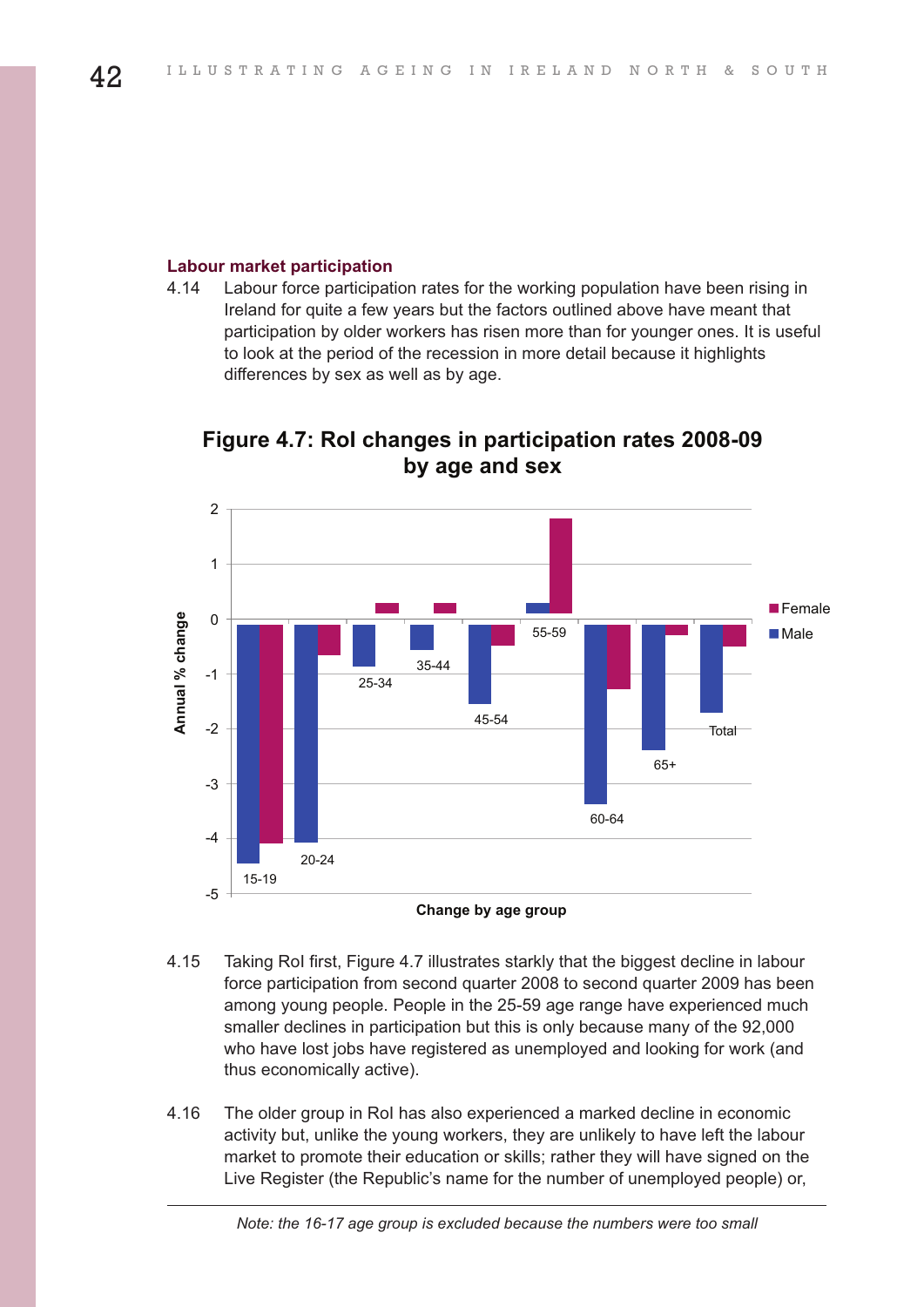more probably, taken early retirement. In the year to April 2009 the number of people aged 60-64 added to the Live Register was lower both in numbers and in rate of increase than for any other age group.

4.17 Figure 4.7 also shows clearly that women have fared better than men in every single age group over the last year; in some cases their rate of decline in labour market participation has been less severe than for men (as in the 60-64 and 65+ age ranges), or they have increased their participation whereas men have declined (25-44 age range) or increased their rate more than men have (ages 55-59).



#### **Figure 4.8: NI changes in participation rates 2008-09 by age and sex**

4.18 Northern Ireland is similar to RoI insofar as the biggest drop in economic activity over the last year was the youngest workers (Figure 4.8). Among those aged 50+ there was very little change in economic activity. One important difference is that the impact on men and women is much more varied. In the youngest age group, for example, female economic activity declined twice as much as male activity whereas in the large 25-49 age range, men fared much worse. Women's economic activity rates have held up slightly better than men's in the pre-retirement group but men have performed better in the group above pension age; however, it is notable that women above 60 are eligible for a state pension and cannot claim unemployment benefit.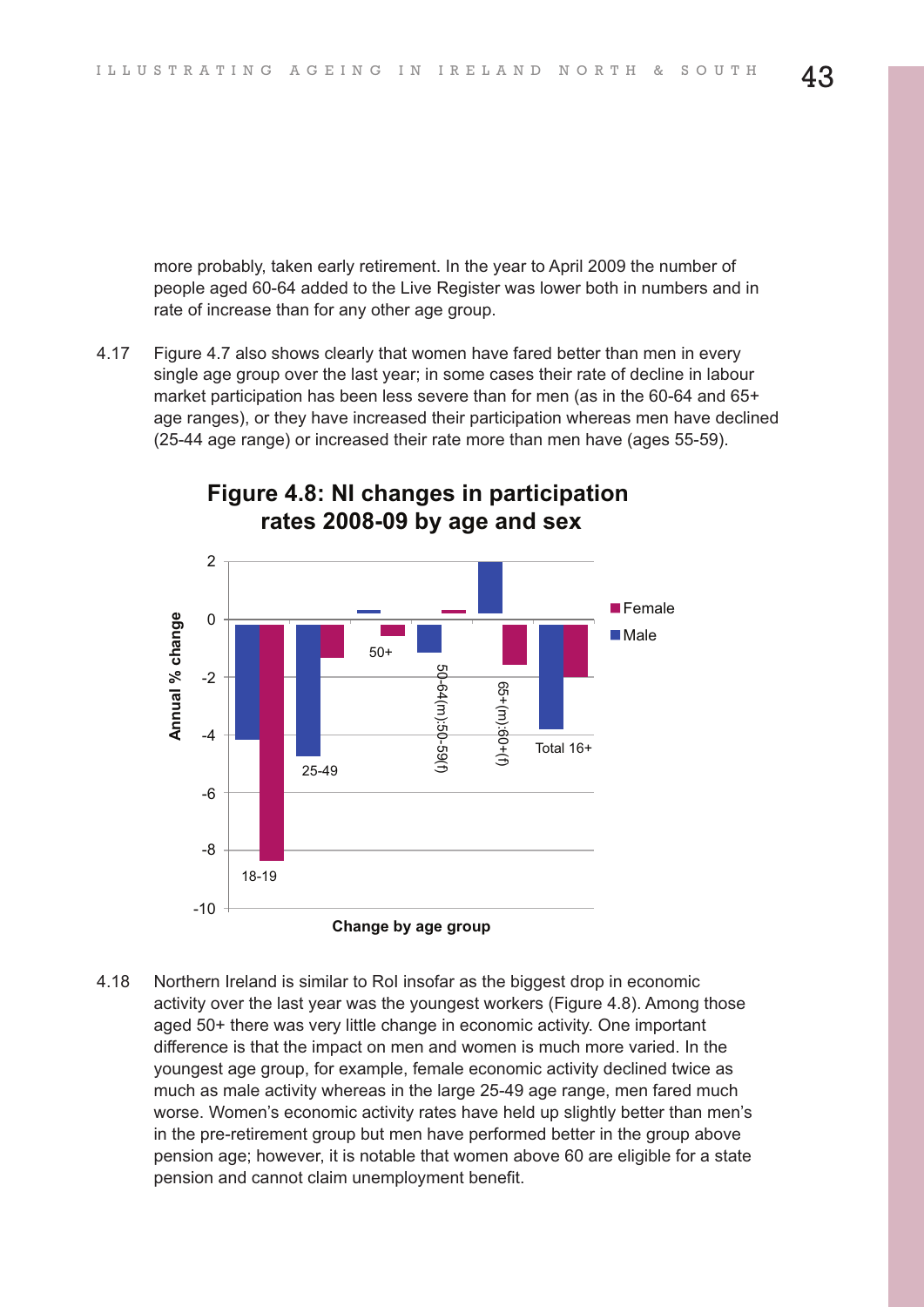## **5. Miscellaneous data**

#### **5.1 Carers**

Quite a small number of older people are defined as carers in RoI. The numbers of carers aged 65+ are 7,143 men and 11,009 women, a total of 18, 152 (3.4% of men and 4.2% of women). The proportions fall with age eg among those aged 85+ only 2.5% of men and 1.5% of women are defined as carers. (The definition in the Census is limited to care for a friend or family member 'with a long-term illness, health problem or disability').

- 5.2 The number of hours of care provided in 2006 varied considerably; 37% of older carers did 1-14 hours per week, 8.2% did 15-28 hours, 6.2% for 29-42 hours but 48.6% gave 43 or more hours of caring time.<sup>21</sup>
- 5.3 NI statistics are structured differently, giving the total number of carers as 184,434, of whom 12% are aged 65 or over (approx 22,000) and a quarter are 60+ (around 46,000). In the 2001 Census the definition was: "giving help or support to family members, friends, neighbours or others because of long-term physical or mental health or disability, or problems relating to old age".
- 5.4 In the 65+ group, 32% offered care for less than 10 hours per week, 17% for 10-19 hours, 12% for 20-49 hours and 36% provided 50 hours or more of care per week; 15% reported that they are not in good health themselves but there is no health by duration analysis.<sup>22</sup>

#### **5.5 Living arrangements**

In 2006, 6.8% of people of 65 years or older in RoI lived in communal establishments, 26.7% lived alone and 66.5% lived with others. However the proportion living in communal establishments rose to 11.5% aged 80-84 and 24.6% of people 85+.

5.6 In 2006, 4.1% of men and 6.7% of women aged 65+ were in nursing homes or hospitals (all = 5.5%). Among those 85+ the figure rose to 22.7% (16.4% of men and 25.5% of women). These proportions are much higher than the EU norm; for example among people aged 65+ only the Netherlands is higher and among 85+ year-olds only three countries had a higher rate.

<sup>21</sup> Census 2006

<sup>&</sup>lt;sup>22</sup> Other studies have provided a more detailed picture of caring, one of which (McGee et al) was a cross-border study. See CARDI's briefing Care and Caring in Ireland, North and South: Older People as Both Recipients and Givers of Care for further details: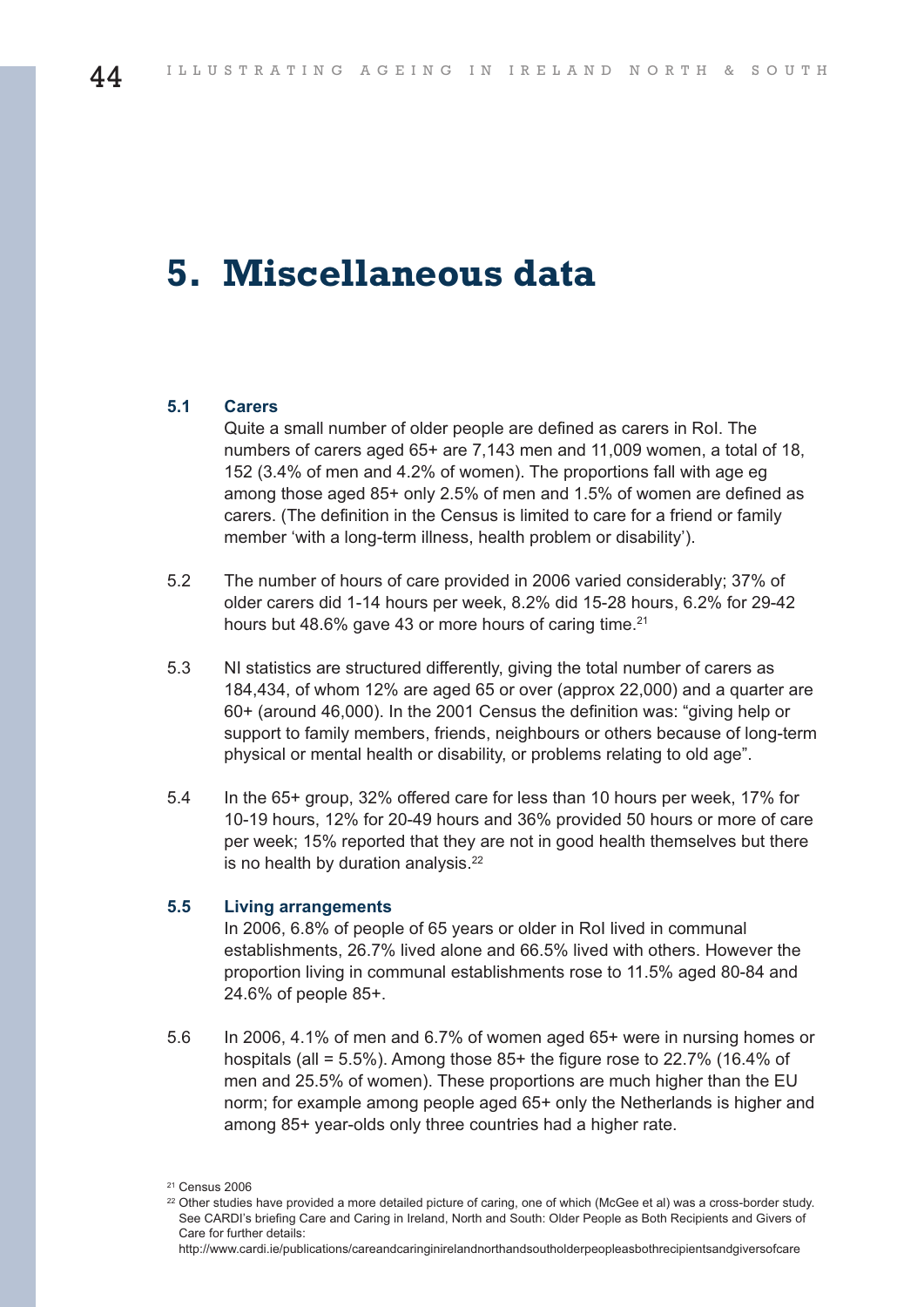- 5.7 Of the people aged 65+ in long-stay units in 2005, 36.3% were in public units (down from 41.4% in 2001), 16.1% were in voluntary units (up from 13.6%) and 47.5% were in the private sector (up from 45.0%).
- 5.8 NI statistics for 2004-05 do not give the proportion of older people living alone but show that people aged 65-69 make up 9% of all single adult households; 70-74 represent 11% and people aged 75+ make up 23%; so in total people aged 65+ make up 43% of all those living alone. The number of single person households in the 75+ age range is expected to increase from 41,000 in 2001 to 76,000 by 2025.
- 5.9 There were 14,840 care packages for NI people aged 65+ in 2005-06. Of these, 3,031 were for residential care (up 3% since 2000-01), 6,345 were in nursing homes (up 26%) and 5,464 were domiciliary care (up 15%). The private sector provides 92.5% of nursing care and 44.6% of residential care, or 77% overall. The second largest contributor is the statutory sector, providing 14% of all residential and nursing places; the voluntary sector provides the remaining 9%.

#### **5.10 Crime**

In 2006, 63.0% of people aged 65 or higher believed there was a very severe problem with crime in RoI and 28.3% that there was a serious problem (total 91.3%). However, only a very small percentage were victims of crime, with 1.1% of both men and women reporting being victims of a theft without violence and 0.7% of men and 0.9% of women victims of theft with violence. Zero women and 0.2% of men were victims of physical assault. Taking men and women together, 54.8% felt safe or very safe walking alone in their neighbourhood after dark and 88.3% felt the same about being alone at home after dark.

5.11 The risk of older people in NI being a victim of crime (1% for age 65-74 and 0.2% for 75+) is lower than in Britain but fear is higher, according to NI Crime Survey 2005. Age is based on head of household.

| <b>High level of worry about</b> | <b>Burglary</b> | <b>Car crime</b> | <b>Violent crime</b> |
|----------------------------------|-----------------|------------------|----------------------|
| 65-74                            | 20              | 16               | 25                   |
| $75+$                            | 23              | 17               | 22                   |
| <b>Victimisation rate</b>        |                 |                  |                      |
| 65-74                            | 1.0             | 2.7              | 0.6                  |
| $75+$                            | 0.2             | 1.0              | 0.0                  |

#### **Table 5.1: Crime in Northern Ireland**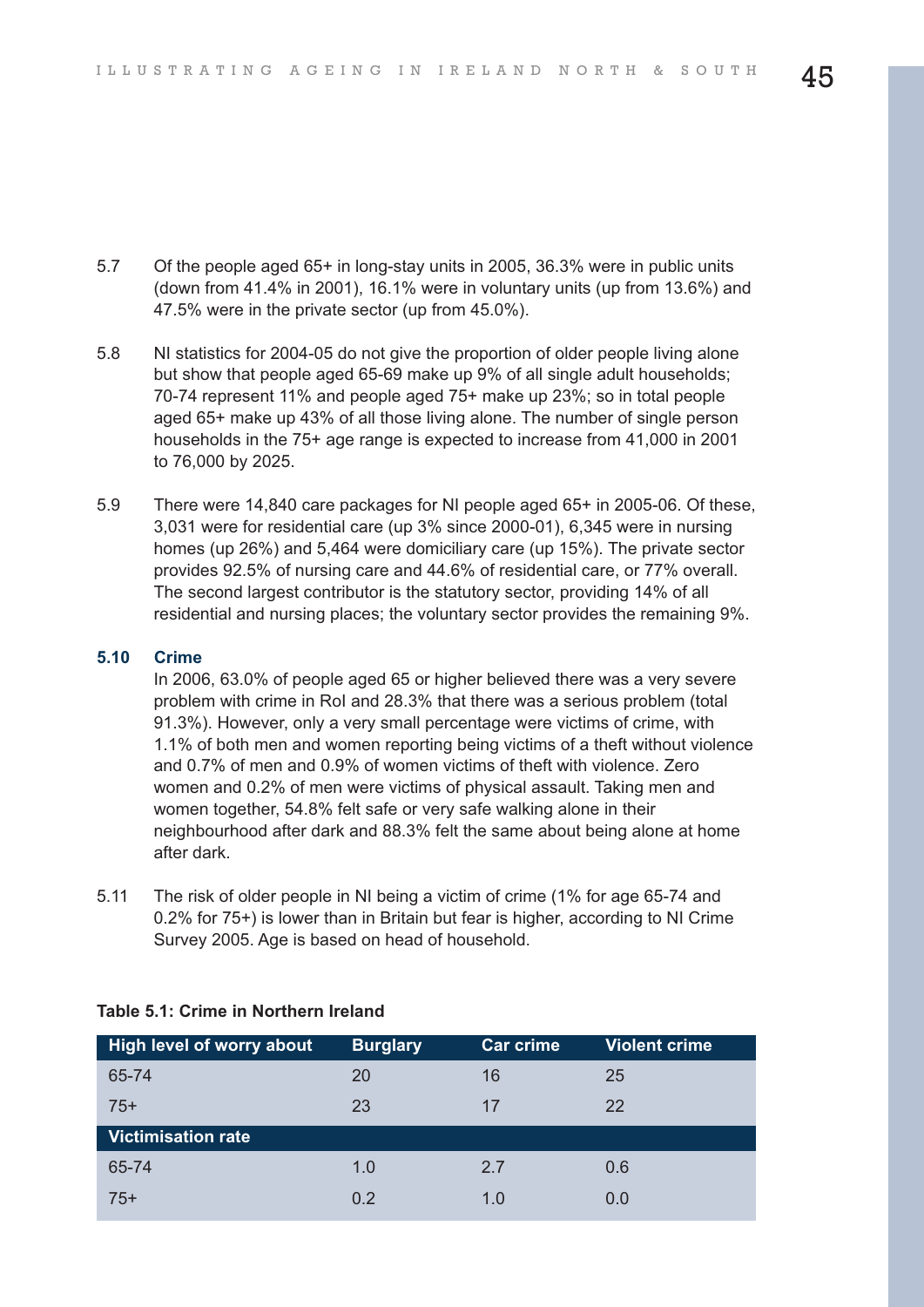#### **5.12 Education**

In 2006 nearly half (48.1%) of people aged 65+ in RoI had only primary education or no formal education, compared with 13.2% of the 25-64 group. At the other end of the spectrum, 16.5% of older group had third level education, much less than the 42.4% graduation rate of the younger age group.

5.13 In NI, 79% of people from pension age (60 for women and 65 for men) up to 74 had no qualifications at the time of the 2001 Census. In 2005-06, people of 65 or more made up 3% of further education enrolments on vocational courses and 21% on non-vocational courses. People aged 65-74 are slightly more likely than other age groups to use public library services (including mobile libraries) regularly, but usage falls off among those aged 75+. However older people of all ages are less likely to go to an arts performance, visit a museum or attend a sporting event as a spectator than younger people.

#### **5.14 Travel**

Older RoI people were twice as likely to travel in 2006 as they were in 2002, making an average of 1.4 international and 1.8 domestic trips (0.7 and 1.0 four years earlier); those aged 65-69 were most likely to travel, making 1.6 international and 2.4 domestic trips.

#### **5.15 Voting**

In the May 2002 election in RoI 86.3% of people aged 65 and over voted compared with 74.0% of people aged 18-64; but the voting rate fell from 90% among those aged 65-74 to 79% of people aged 80+.

#### **5.16 Communications**

In RoI, older people had less access to broadband in 2006 (24.5%) than younger households (53.0%). In NI there has been a large increase in people aged 60-69 accessing the internet from 10% in 2001-02 to 34% in 2005-06; in the 70+ group it is just under 10%.

#### **5.17 Volunteering**

Around 15% of people aged 65+ in RoI were involved in voluntary work in 2006, ranging from about 19-21% in the 65-69 group to 4-6% of people 85+. In NI it has been estimated that 17% of people aged 65+ serve as formal volunteers and 27% are informal volunteers. 23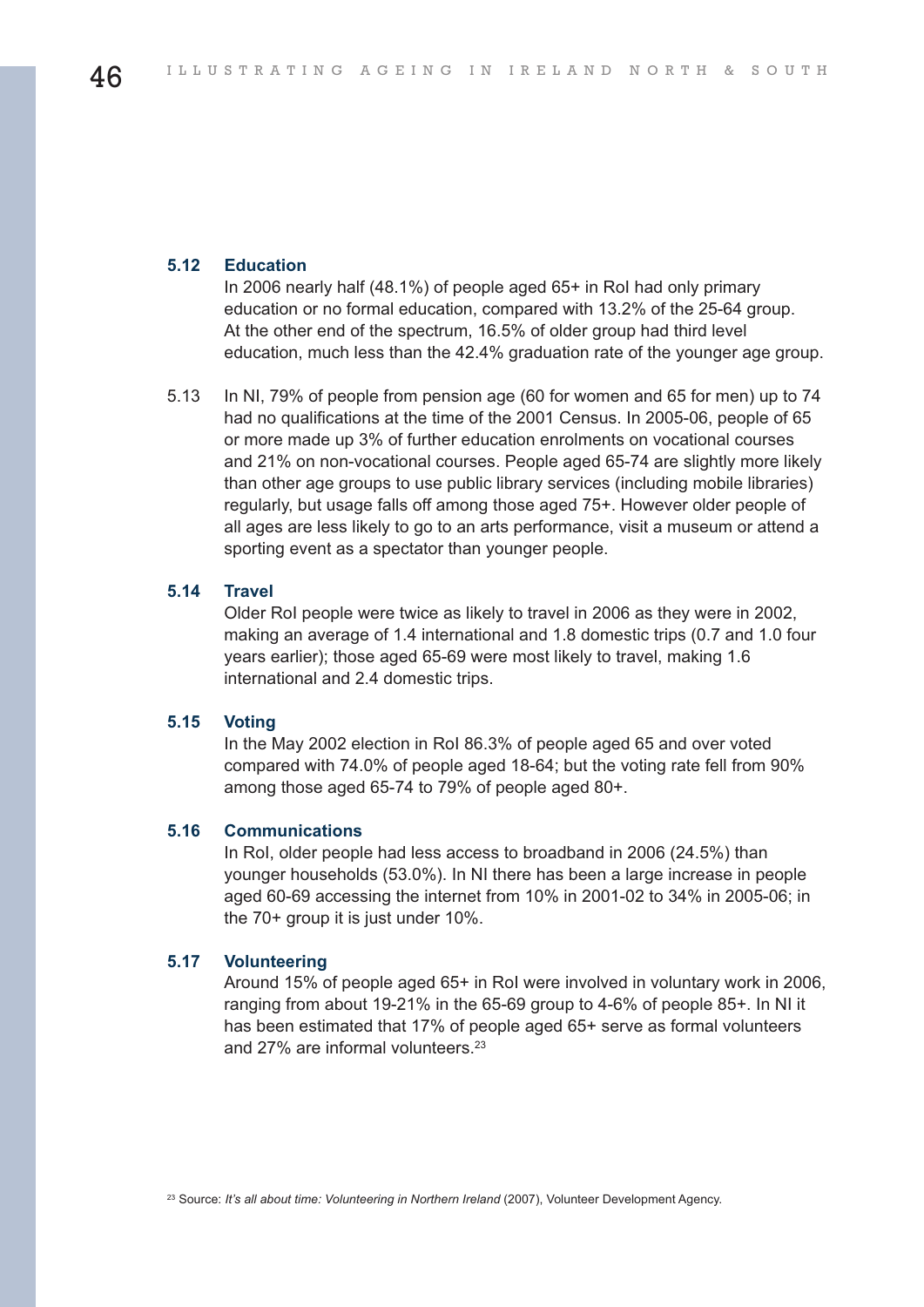## **6.Areas for further research**

- 6.1 As mentioned on page 4, one of the aims of this paper is to highlight some areas which merit further research or analysis. Further discussion will be particularly useful to CARDI in deciding priorities for 2010 and 2011 but it may also be helpful for the ageing research community generally. This section sets out briefly in note form some research and data collection issues that arise from the compilation and analysis of the statistics in this report. CARDI sees these issues as fitting in the broader context of ageing research priorities, including the most recent UN Research Agenda. 24
- 6.2 When the Central Statistics Office and Northern Ireland Statistics and Research Agency next update Ireland North and South: A Statistical Profile it would be beneficial to extend the compendium eg to offer comparable and up-to-date data on healthy life expectancy and disability free life expectancy in NI and RoI.
- 6.3 It might be useful for researchers, especially in the statutory and academic sectors, to consult with policy-makers and others on data collection on an all-Ireland basis and some of the conceptual and methodological issues that arise eg to refine concepts such as 'people of working age' and dependency ratios.
- 6.4 In compiling this report a number of areas emerged that merit exploration for the purposes of analysing and planning an ageing society. These include:
	- The factors behind the greater progress on life expectancy in NI, the steady rise in female life expectancy and the more recent improvement for men, north and south.
	- What explains the growing periods of years spent in poor health and disability and why do women seem to be faring worse than men? What are the implications for policies and services?
	- Why does the female disability rate rise so rapidly with age compared with men?

<sup>24</sup> Research Agenda on Ageing for the 21st Century, 2007 Update, United Nations, New York.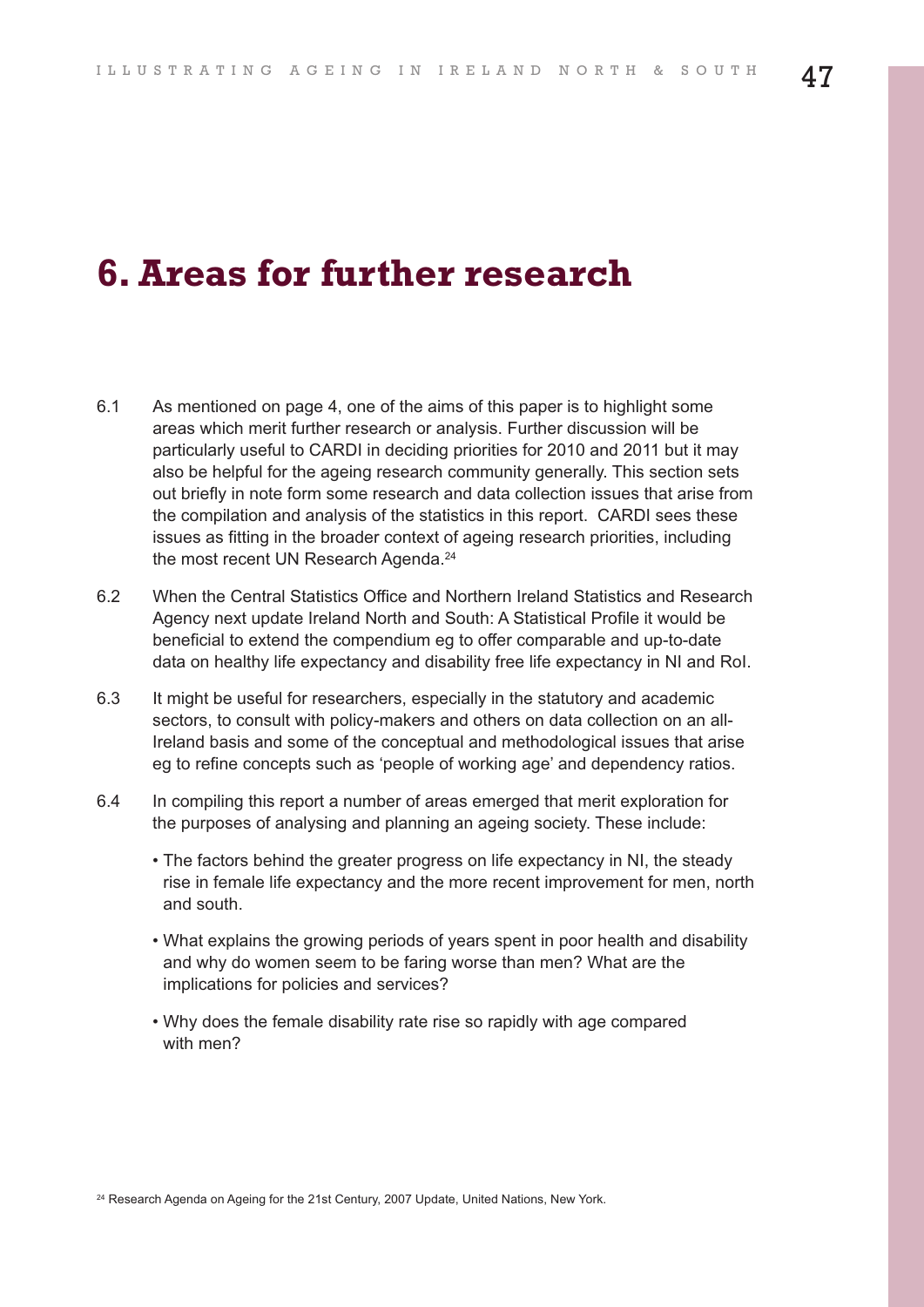- What factors influence people's perception of their own health?
- The low proportion of older people able to use public transport, the implications for social inclusion and the psychological, design and management issues involved.
- Why have older age poverty rates in Ireland, north and south, been so high in recent years and what policies are likely to improve matters?
- The reasons why many people in Ireland retire before pension age and whether this trend is likely to be reversed.
- Why was there such a large growth in the number of older people in work? Are there any industries that have experienced particularly large increases? What can we learn about good practice in recruiting and retaining older staff?
- What can we say about the impact of the recession? In the context of relative poverty, will there be an apparent decline in poverty among older people?
- How can we measure the contribution older people make to the economy and communities?
- 6.5 We welcome your views on these topics and others you may consider to be priorities for research. Please send comments to info@cardi.ie